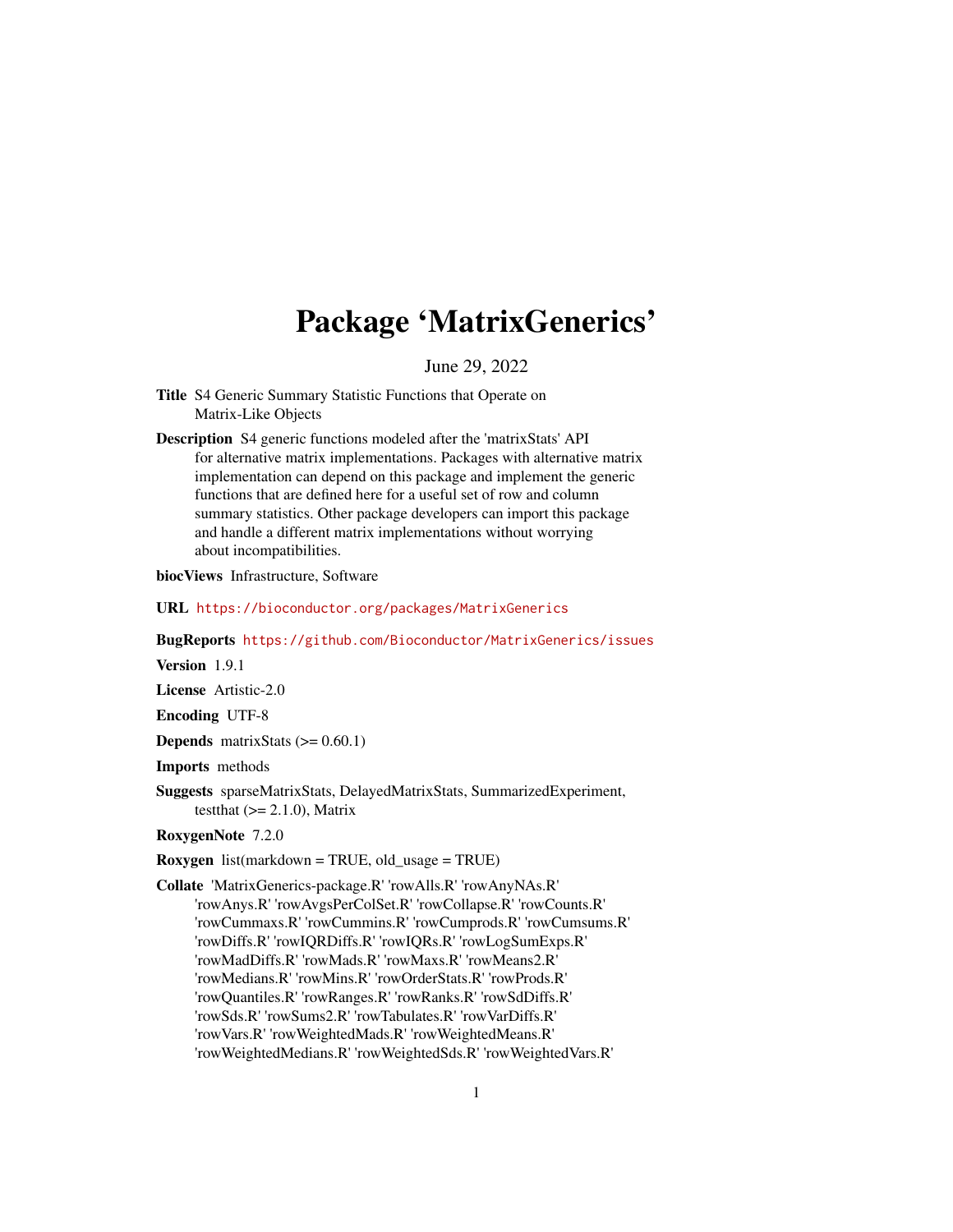git\_url https://git.bioconductor.org/packages/MatrixGenerics

git\_branch master

git\_last\_commit ab97ac0

git\_last\_commit\_date 2022-06-23

Date/Publication 2022-06-29

Author Constantin Ahlmann-Eltze [aut] (<<https://orcid.org/0000-0002-3762-068X>>), Peter Hickey [aut, cre] (<<https://orcid.org/0000-0002-8153-6258>>), Hervé Pagès [aut]

Maintainer Peter Hickey <peter.hickey@gmail.com>

# R topics documented:

|         | 3              |
|---------|----------------|
|         | $\overline{3}$ |
|         | 5              |
|         | 6              |
|         | 8              |
|         | 9              |
|         | 11             |
|         | 12             |
|         | 14             |
|         | 15             |
|         | 17             |
|         | 18             |
|         | 20             |
|         | 21             |
|         | 23             |
|         | 24             |
| rowMads | 26             |
|         | 27             |
|         | 29             |
|         | 30             |
|         | 32             |
|         | 33             |
|         | 35             |
|         | 36             |
|         | 38             |
|         | 40             |
|         | 42             |
| rowSds  | 43             |
|         | 45             |
|         | 47             |
|         | 48             |
| rowVars | 50             |
|         | 51             |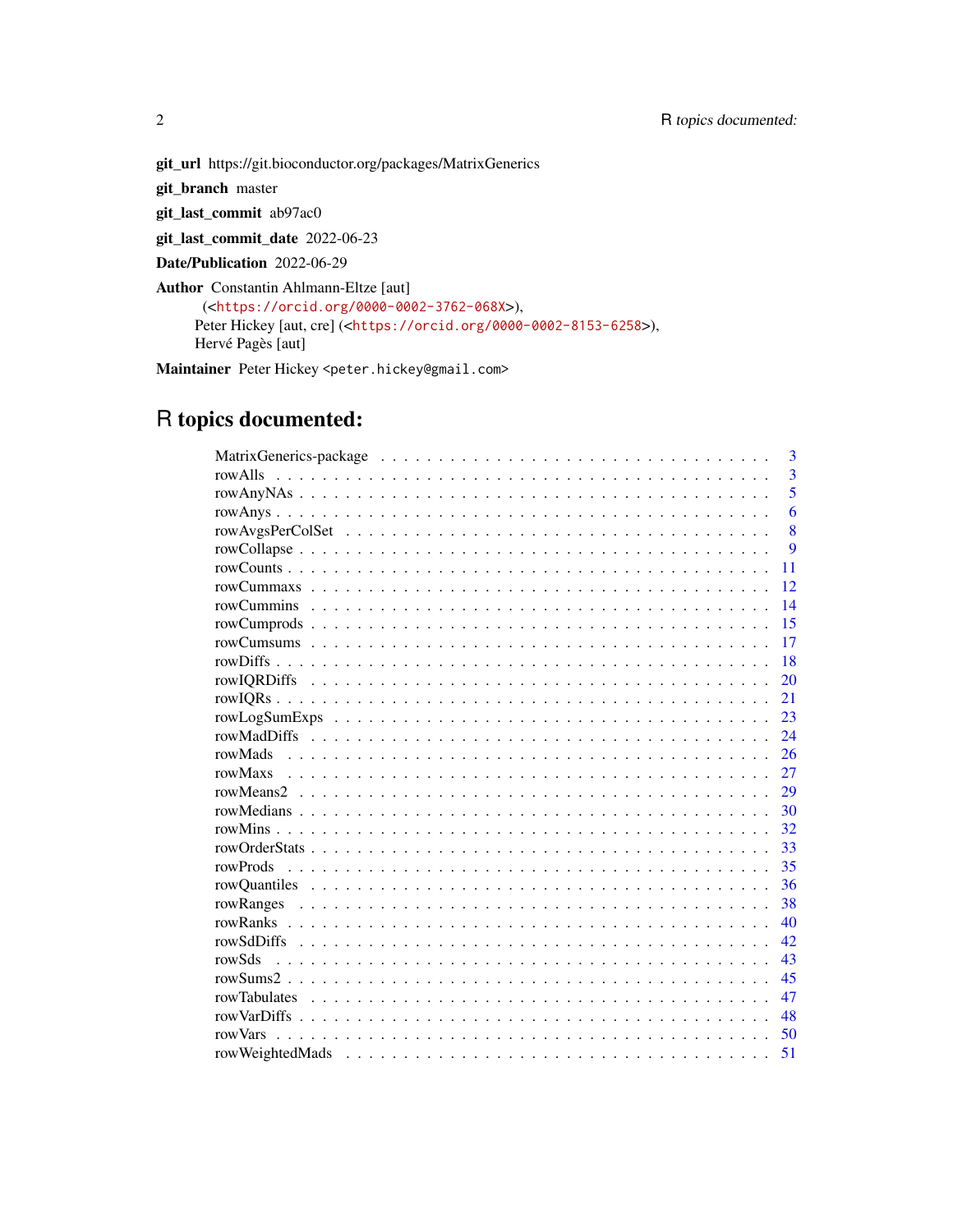<span id="page-2-0"></span>

| Index |  |  |  |  |  |  |  |  |  |  |  |  |  |  |  |  |  |
|-------|--|--|--|--|--|--|--|--|--|--|--|--|--|--|--|--|--|
|       |  |  |  |  |  |  |  |  |  |  |  |  |  |  |  |  |  |
|       |  |  |  |  |  |  |  |  |  |  |  |  |  |  |  |  |  |
|       |  |  |  |  |  |  |  |  |  |  |  |  |  |  |  |  |  |
|       |  |  |  |  |  |  |  |  |  |  |  |  |  |  |  |  |  |
|       |  |  |  |  |  |  |  |  |  |  |  |  |  |  |  |  |  |

MatrixGenerics-package

*The MatrixGenerics package*

#### Description

The MatrixGenerics package defines S4 generic summary statistic functions that operate on matrix-Like objects.

<span id="page-2-1"></span>

| rowAlls | Check if all elements in a row (column) of a matrix-like object are |
|---------|---------------------------------------------------------------------|
|         | equal to a value                                                    |

## <span id="page-2-2"></span>Description

Check if all elements in a row (column) of a matrix-like object are equal to a value.

```
rowalls(x, rows = NULL, cols = NULL, value = TRUE, na.rm = FALSE, ...useNames = NA)
## S4 method for signature 'matrix_OR_array_OR_table_OR_numeric'
rowAlls(x, rows = NULL,\text{cols} = \text{NULL}, \text{ value} = \text{TRUE}, \text{ na.rm} = \text{FALSE}, \text{ dim.} = \text{dim}(x), \dots,useNames = NA)
## S4 method for signature 'ANY'
rowAlls(x, rows = NULL, cols = NULL, value = TRUE,na.rm = FALSE, ..., useNames = NA)collalls(x, rows = NULL, cols = NULL, value = TRUE, na.rm = FALSE, ...useNames = NA)
## S4 method for signature 'matrix_OR_array_OR_table_OR_numeric'
collalls(x, rows = NULL,\text{cols} = \text{NULL}, \text{ value} = \text{TRUE}, \text{ na.rm} = \text{FALSE}, \text{ dim.} = \text{dim}(x), \dots,useNames = NA)
```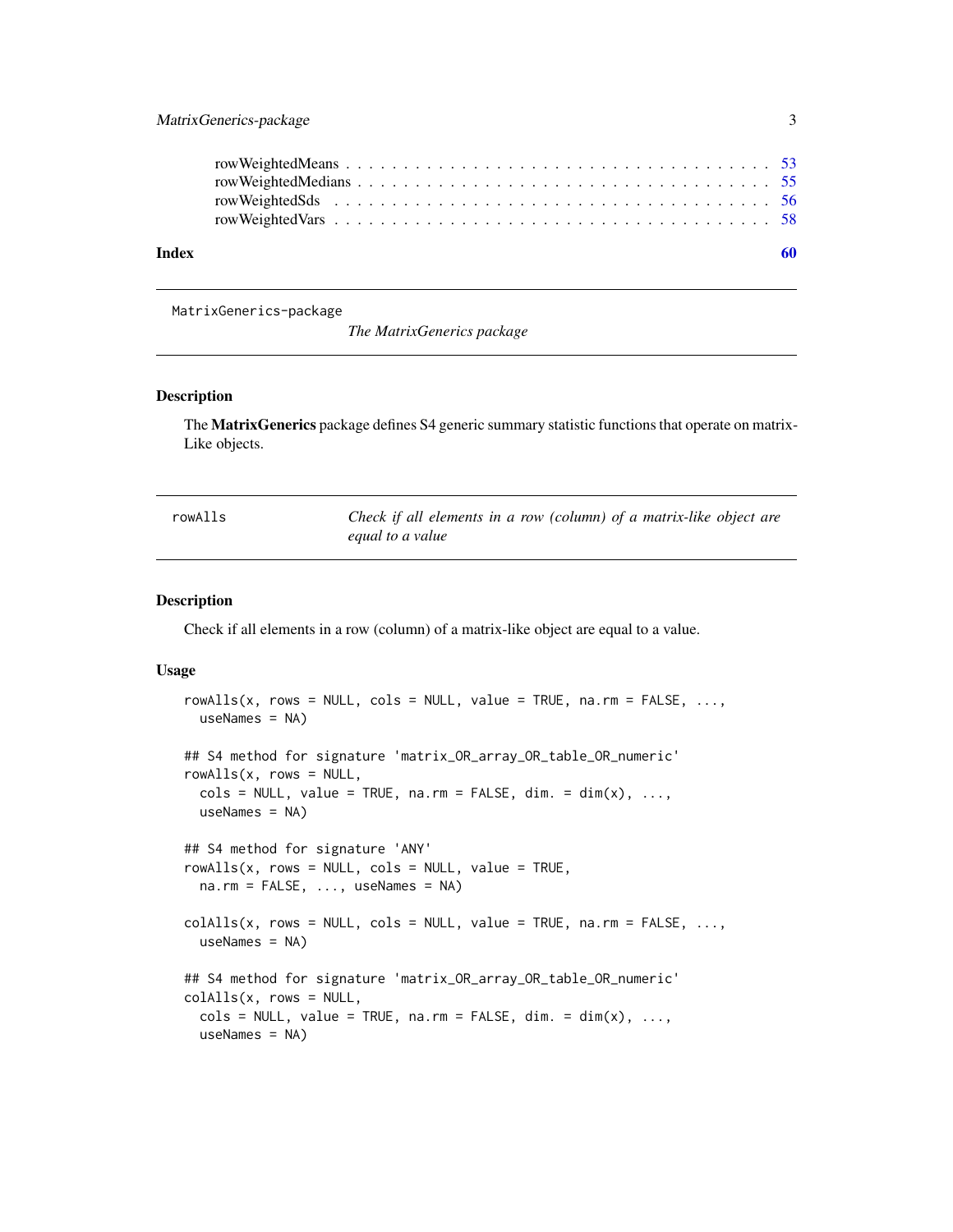```
## S4 method for signature 'ANY'
collalls(x, rows = NULL, cols = NULL, value = TRUE,na.rm = FALSE, ..., useNames = NA)
```
## Arguments

| x          | An NxK matrix-like object.                                                                                                                                                                |
|------------|-------------------------------------------------------------------------------------------------------------------------------------------------------------------------------------------|
| rows, cols | A vector indicating the subset of rows (and/or columns) to operate over. If<br>NULL, no subsetting is done.                                                                               |
| value      | The value to search for.                                                                                                                                                                  |
| na.rm      | If TRUE, NAs are excluded first, otherwise not.                                                                                                                                           |
| $\ddotsc$  | Additional arguments passed to specific methods.                                                                                                                                          |
| useNames   | If NA, the default behavior of the function about naming support is remained. If<br>FALSE, no naming support is done. Else if TRUE, names attributes of result are<br>set.                |
| dim.       | An integer vector of length two specifying the dimension of x, essential when<br>x is a numeric vector. Note, that this is not a generic argument and not all<br>methods need provide it. |

## Details

The S4 methods for x of type [matrix](#page-0-0), [array](#page-0-0), or [numeric](#page-0-0) call matrixStats::rowAlls / matrixStats::colAlls.

## Value

Returns a [logical](#page-0-0) [vector](#page-0-0) of length N (K).

## See Also

- matrixStats:[:rowAlls\(](#page-2-1)) and matrixStats:[:colAlls\(](#page-2-2)) which are used when the input is a matrix or numeric vector.
- For checks if *any* element is equal to a value, see [rowAnys\(](#page-5-1)).
- $\bullet$  base:[:all\(](#page-0-0)).

```
mat \leq matrix(rnorm(15), nrow = 5, ncol = 3)
mat[2, 1] <- NA
mat[3, 3] <- Inf
mat[4, 1] < -0print(mat)
rowAlls(mat)
colAlls(mat)
```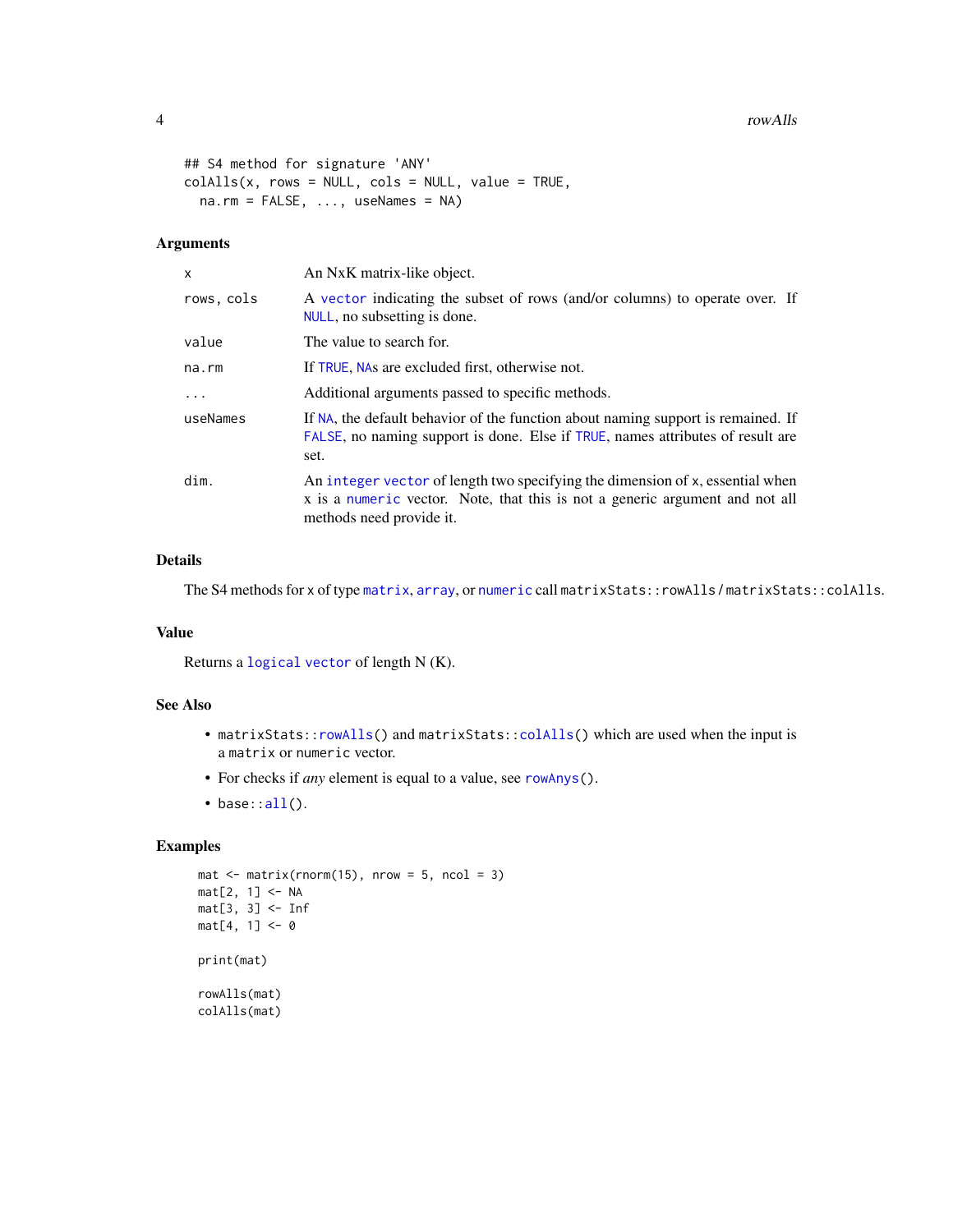<span id="page-4-1"></span><span id="page-4-0"></span>rowAnyNAs *Check if any elements in a row (column) of a matrix-like object is missing*

## <span id="page-4-2"></span>Description

Check if any elements in a row (column) of a matrix-like object is missing.

## Usage

```
rowAnyNAs(x, rows = NULL, cols = NULL, ..., useNames = NA)## S4 method for signature 'matrix_OR_array_OR_table_OR_numeric'
rowAnyNAs(x, rows = NULL, cols = NULL, ..., useNames = NA)
## S4 method for signature 'ANY'
rowAnyNAS(x, rows = NULL, cols = NULL, ..., useNames = NA)colAnyNAs(x, rows = NULL, cols = NULL, ..., useNames = NA)## S4 method for signature 'matrix_OR_array_OR_table_OR_numeric'
colAnyNAS(x, rows = NULL, cols = NULL, ..., useNames = NA)## S4 method for signature 'ANY'
colAnyNAS(x, rows = NULL, cols = NULL, ..., useNames = NA)
```
## Arguments

| $\mathsf{x}$ | An NxK matrix-like object.                                                                                                                                                 |
|--------------|----------------------------------------------------------------------------------------------------------------------------------------------------------------------------|
| rows, cols   | A vector indicating the subset of rows (and/or columns) to operate over. If<br>NULL, no subsetting is done.                                                                |
| $\cdot$      | Additional arguments passed to specific methods.                                                                                                                           |
| useNames     | If NA, the default behavior of the function about naming support is remained. If<br>FALSE, no naming support is done. Else if TRUE, names attributes of result are<br>set. |

## Details

The S4 methods for x of type [matrix](#page-0-0), [array](#page-0-0), or [numeric](#page-0-0) call matrixStats::rowAnyNAs / matrixStats::colAnyNAs.

#### Value

Returns a [logical](#page-0-0) [vector](#page-0-0) of length N (K).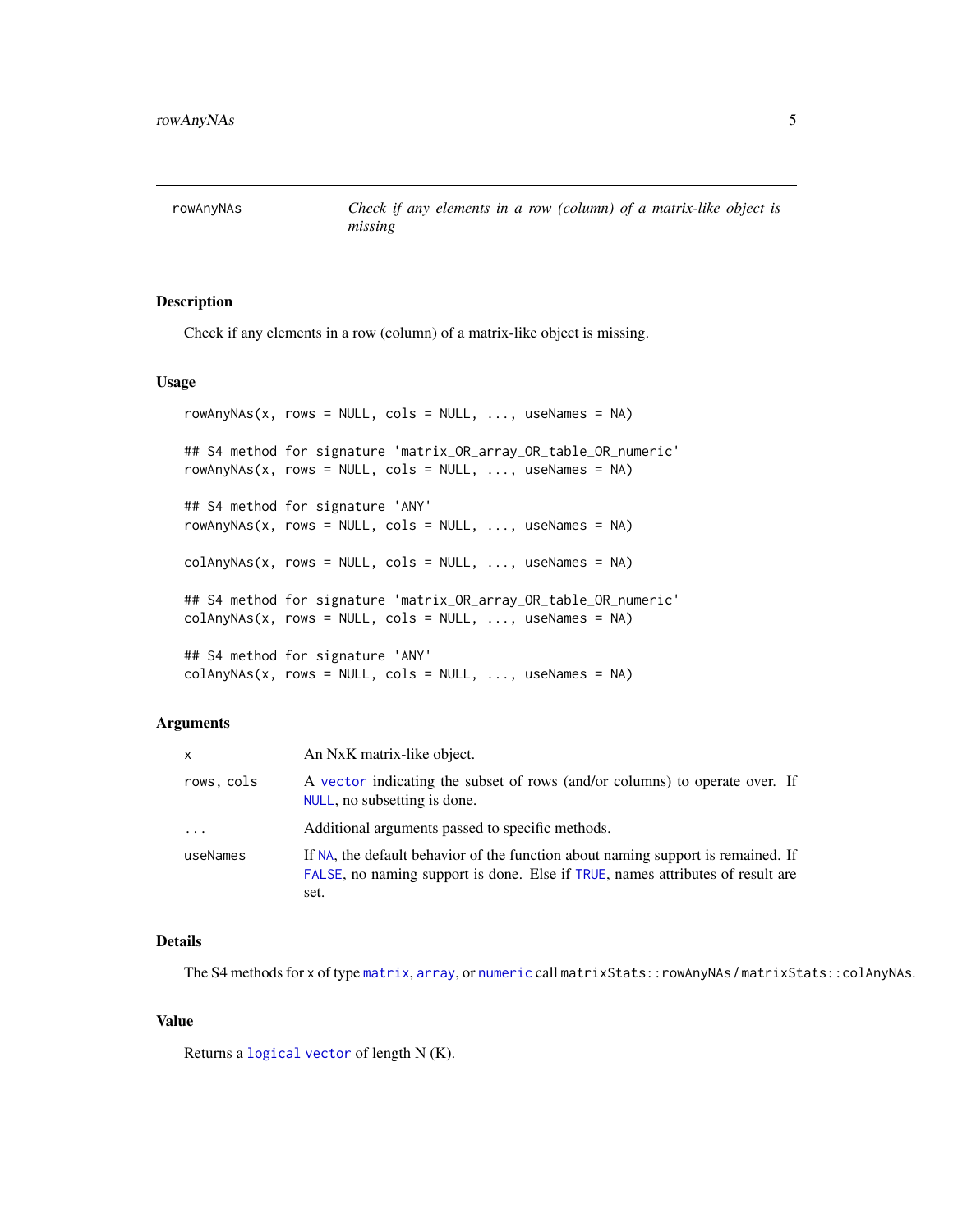#### <span id="page-5-0"></span>See Also

- matrixStats:[:rowAnyNAs\(](#page-4-1)) and matrixStats:[:colAnyNAs\(](#page-4-2)) which are used when the input is a matrix or numeric vector.
- For checks if any element is equal to a value, see [rowAnys\(](#page-5-1)).
- base:: is.na() and base:: any().

## Examples

```
mat \leq matrix(rnorm(15), nrow = 5, ncol = 3)
mat[2, 1] <- NA
mat[3, 3] <- Inf
mat[4, 1] < -0print(mat)
rowAnyNAs(mat)
colAnyNAs(mat)
```
<span id="page-5-1"></span>rowAnys *Check if any elements in a row (column) of a matrix-like object is equal to a value*

#### <span id="page-5-2"></span>Description

Check if any elements in a row (column) of a matrix-like object is equal to a value.

```
rowAnys(x, rows = NULL, cols = NULL, value = TRUE, na.rm = FALSE, ...useNames = NA)
## S4 method for signature 'matrix_OR_array_OR_table_OR_numeric'
rows(x, rows = NULL,\text{cols} = \text{NULL}, \text{ value} = \text{TRUE}, \text{ na.rm} = \text{FALSE}, \text{ dim.} = \text{dim}(x), \dots,useNames = NA)
## S4 method for signature 'ANY'
rows(x, rows = NULL, cols = NULL, value = TRUE,na.rm = FALSE, ..., useNames = NA)colAnys(x, rows = NULL, cols = NULL, value = TRUE, na.rm = FALSE, ...useNames = NA)## S4 method for signature 'matrix_OR_array_OR_table_OR_numeric'
colAnys(x, rows = NULL,\text{cols} = \text{NULL}, \text{ value} = \text{TRUE}, \text{ na.rm} = \text{FALSE}, \text{ dim.} = \text{dim}(x), \dots,
```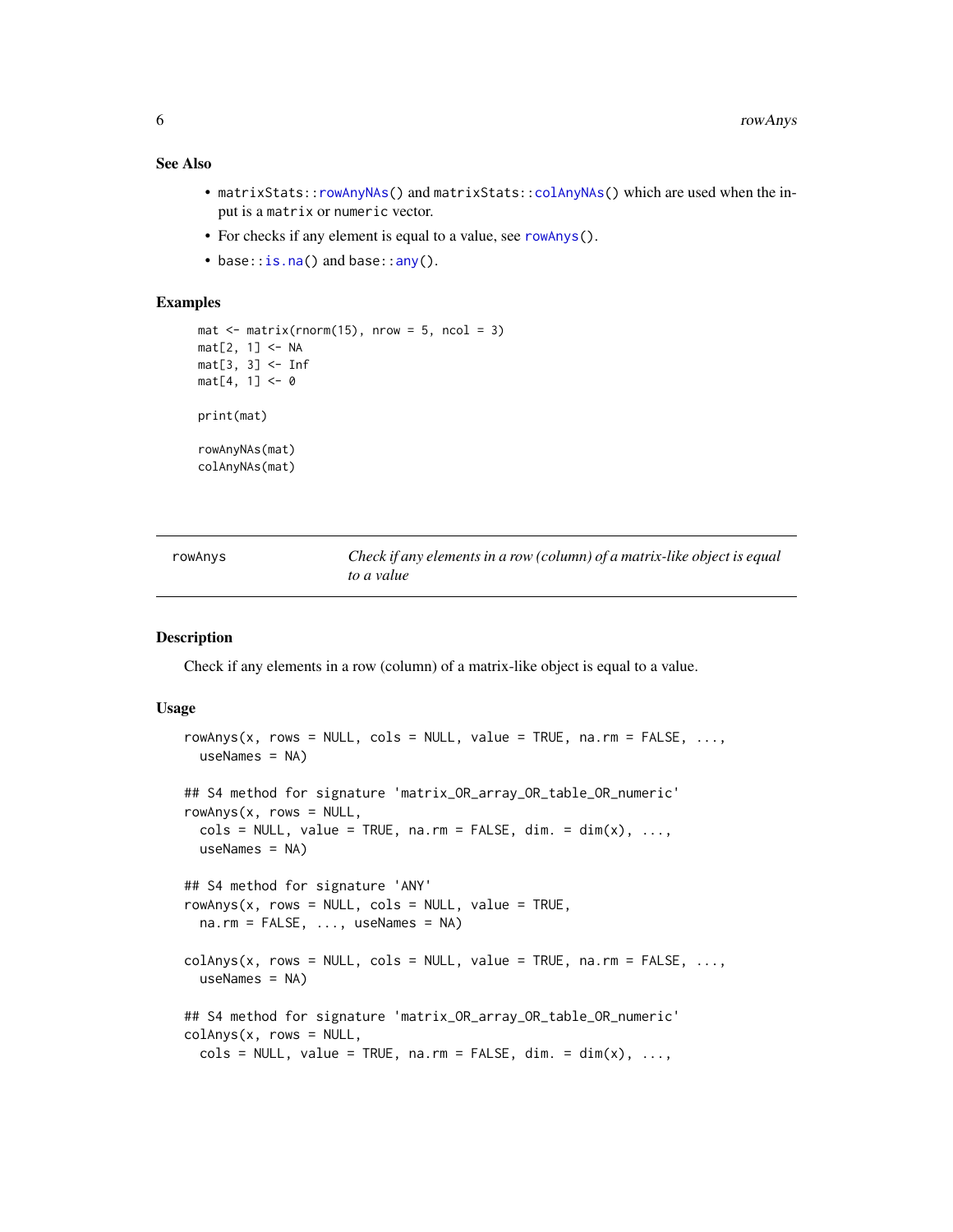#### <span id="page-6-0"></span>rowAnys 2008 and 2008 and 2008 and 2008 and 2008 and 2008 and 2008 and 2008 and 2008 and 2008 and 2008 and 200

```
useNames = NA)
## S4 method for signature 'ANY'
colAns(x, rows = NULL, cols = NULL, value = TRUE,na.rm = FALSE, ..., useNames = NA)
```
## Arguments

| x          | An NxK matrix-like object.                                                                                                                                                                |
|------------|-------------------------------------------------------------------------------------------------------------------------------------------------------------------------------------------|
| rows, cols | A vector indicating the subset of rows (and/or columns) to operate over. If<br>NULL, no subsetting is done.                                                                               |
| value      | The value to search for.                                                                                                                                                                  |
| na.rm      | If TRUE, NAs are excluded first, otherwise not.                                                                                                                                           |
| $\ddots$ . | Additional arguments passed to specific methods.                                                                                                                                          |
| useNames   | If NA, the default behavior of the function about naming support is remained. If<br>FALSE, no naming support is done. Else if TRUE, names attributes of result are<br>set.                |
| dim.       | An integer vector of length two specifying the dimension of x, essential when<br>x is a numeric vector. Note, that this is not a generic argument and not all<br>methods need provide it. |

## Details

The S4 methods for x of type [matrix](#page-0-0), [array](#page-0-0), or [numeric](#page-0-0) call matrixStats::rowAnys / matrixStats::colAnys.

## Value

Returns a [logical](#page-0-0) [vector](#page-0-0) of length N (K).

## See Also

- matrixStats:[:rowAnys\(](#page-5-1)) and matrixStats:[:colAnys\(](#page-5-2)) which are used when the input is a matrix or numeric vector.
- For checks if *all* elements are equal to a value, see [rowAlls\(](#page-2-1)).
- base:[:any\(](#page-0-0)).

```
mat \le matrix(rnorm(15), nrow = 5, ncol = 3)
mat[2, 1] <- NA
mat[3, 3] <- Inf
mat[4, 1] < -0print(mat)
rowAnys(mat)
colAnys(mat)
```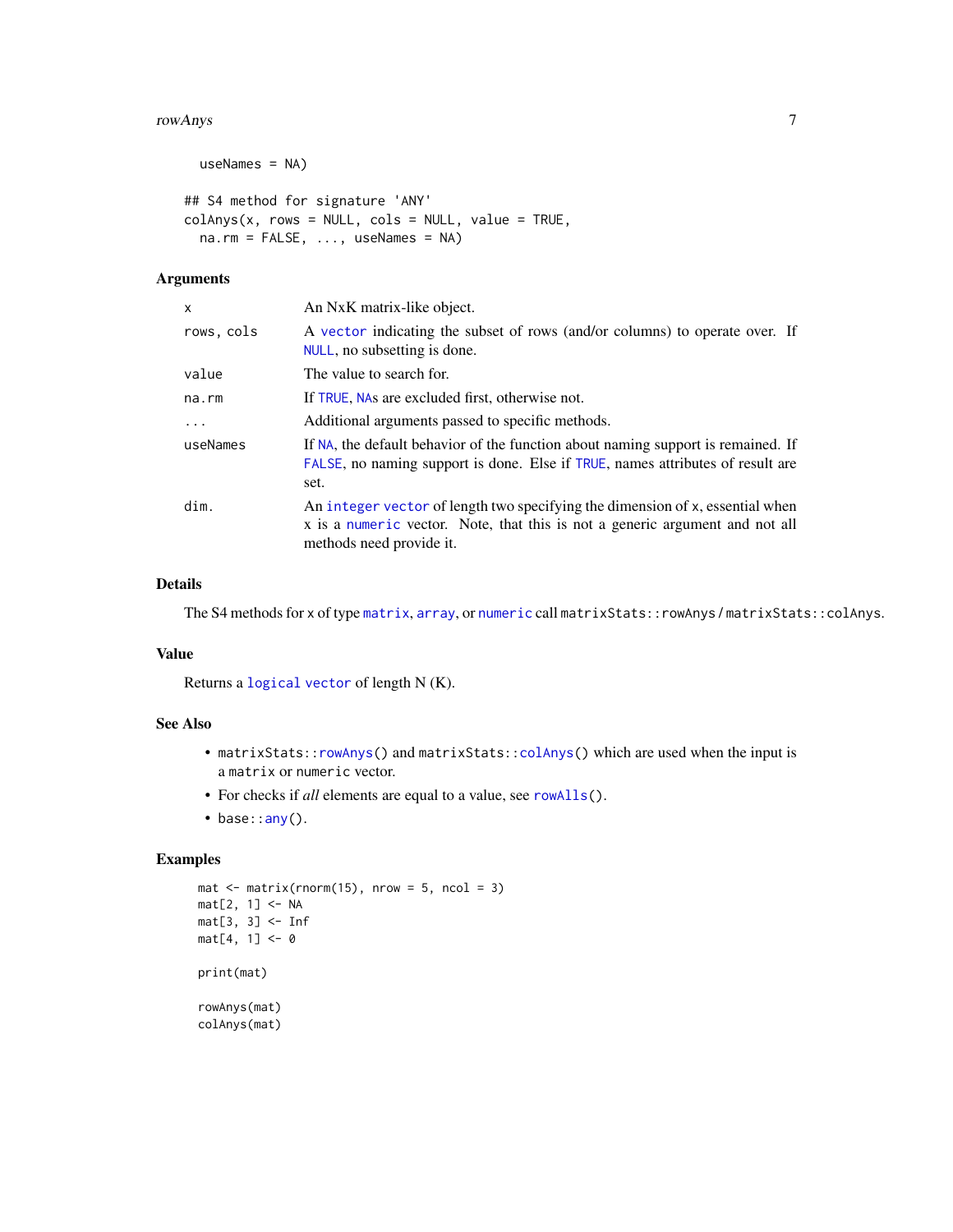<span id="page-7-1"></span><span id="page-7-0"></span>

#### <span id="page-7-2"></span>Description

Calculates for each row (column) a summary statistic for equally sized subsets of columns (rows).

#### Usage

```
rowAvgsPerColSet(X, W = NULL, rows = NULL, S, FUN = rowMeans, ...,na.rm = NA, tFUN = FALSE)
## S4 method for signature 'matrix_OR_array_OR_table_OR_numeric'
rowAvgsPerColSet(X, W = NULL,
  rows = NULL, S, FUN = rowMeans, ..., na.rm = NA, tFUN = FALSE)## S4 method for signature 'ANY'
rowAvgsPerColSet(X, W = NULL, rows = NULL, S,
  FUN = rowMeans, ..., na.rm = NA, tFUN = FALSE)
colAvgsPerRowSet(X, W = NULL, cols = NULL, S, FUN = colMeans, ...na.rm = NA, tFUN = FALSE)
## S4 method for signature 'matrix_OR_array_OR_table_OR_numeric'
colAvgsPerRowSet(X, W = NULL,
  cols = NULL, S, FUN = colMeans, ..., na.rm = NA, tFUN = FALSE)## S4 method for signature 'ANY'
colAvgsPerRowSet(X, W = NULL, cols = NULL, S,FUN = colMeans, ..., na.rm = NA, tFUN = FALSE)
```

| X          | An NxM matrix-like object.                                                                                                                                                 |
|------------|----------------------------------------------------------------------------------------------------------------------------------------------------------------------------|
| W          | An optional numeric N <sub>x</sub> M matrix of weights.                                                                                                                    |
| rows, cols | A vector indicating the subset (and/or columns) to operate over. If NULL, no<br>subsetting is done.                                                                        |
| S          | An integer KxJ matrix that specifying the J subsets. Each column hold K column<br>(row) indices for the corresponding subset. The range of values is $[1, M] ([1,N])$ .    |
| <b>FUN</b> | A row-by-row (column-by-column) summary statistic function. It is applied to<br>to each column (row) subset of X that is specified by S.                                   |
| $\cdot$    | Additional arguments passed to FUN.                                                                                                                                        |
| na.rm      | (logical) Argument passed to FUN() as $na$ . $rm = na$ . $rm$ . If NA (default), then<br>na.rm = TRUE is used if $X$ or $S$ holds missing values, otherwise na.rm = FALSE. |
| tFUN       | If TRUE, X is transposed before it is passed to FUN.                                                                                                                       |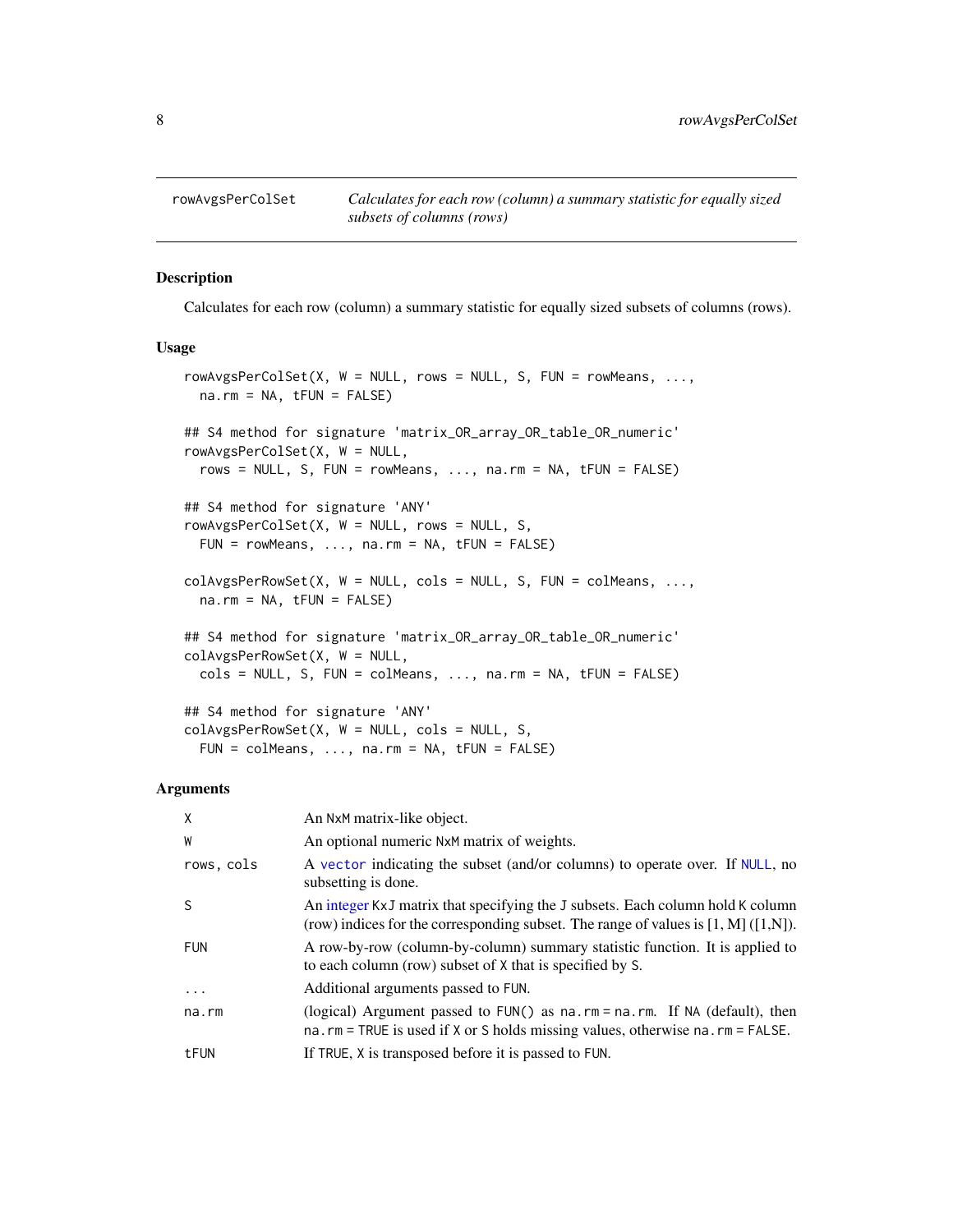## <span id="page-8-0"></span>rowCollapse 9

## Details

The S4 methods for x of type [matrix](#page-0-0), [array](#page-0-0), or [numeric](#page-0-0) call matrixStats::rowAvgsPerColSet / matrixStats::colAvgsPerRowSet.

## Value

Returns a numeric JxN (MxJ) matrix.

## See Also

• matrixStats:[:rowAvgsPerColSet\(](#page-7-1)) and matrixStats:[:colAvgsPerRowSet\(](#page-7-2)) which are used when the input is a matrix or numeric vector.

#### Examples

```
mat \leq matrix(rnorm(20), nrow = 5, ncol = 4)
mat[2, 1] <- NA
mat[3, 3] <- Inf
mat[4, 1] < -0print(mat)
S \leq matrix(1:ncol(mat), ncol = 2)
print(S)
rowAvgsPerColSet(mat, S = S, FUN = rowMeans)
rowAvgsPerColSet(mat, S = S, FUN = rowVars)
```
<span id="page-8-1"></span>rowCollapse *Extract one cell from each row (column) of a matrix-like object*

## <span id="page-8-2"></span>Description

Extract one cell from each row (column) of a matrix-like object.

```
rowCollapse(x, idxs, rows = NULL, ..., useNames = NA)## S4 method for signature 'matrix_OR_array_OR_table_OR_numeric'
rowCollapse(x, idxs, rows = NULL, dim. = dim(x), ..., useNames = NA)## S4 method for signature 'ANY'
rowCollapse(x, idxs, rows = NULL, ..., useNames = NA)colCollapse(x, idxs = idxs, cols = NULL, ..., useNames = NA)
```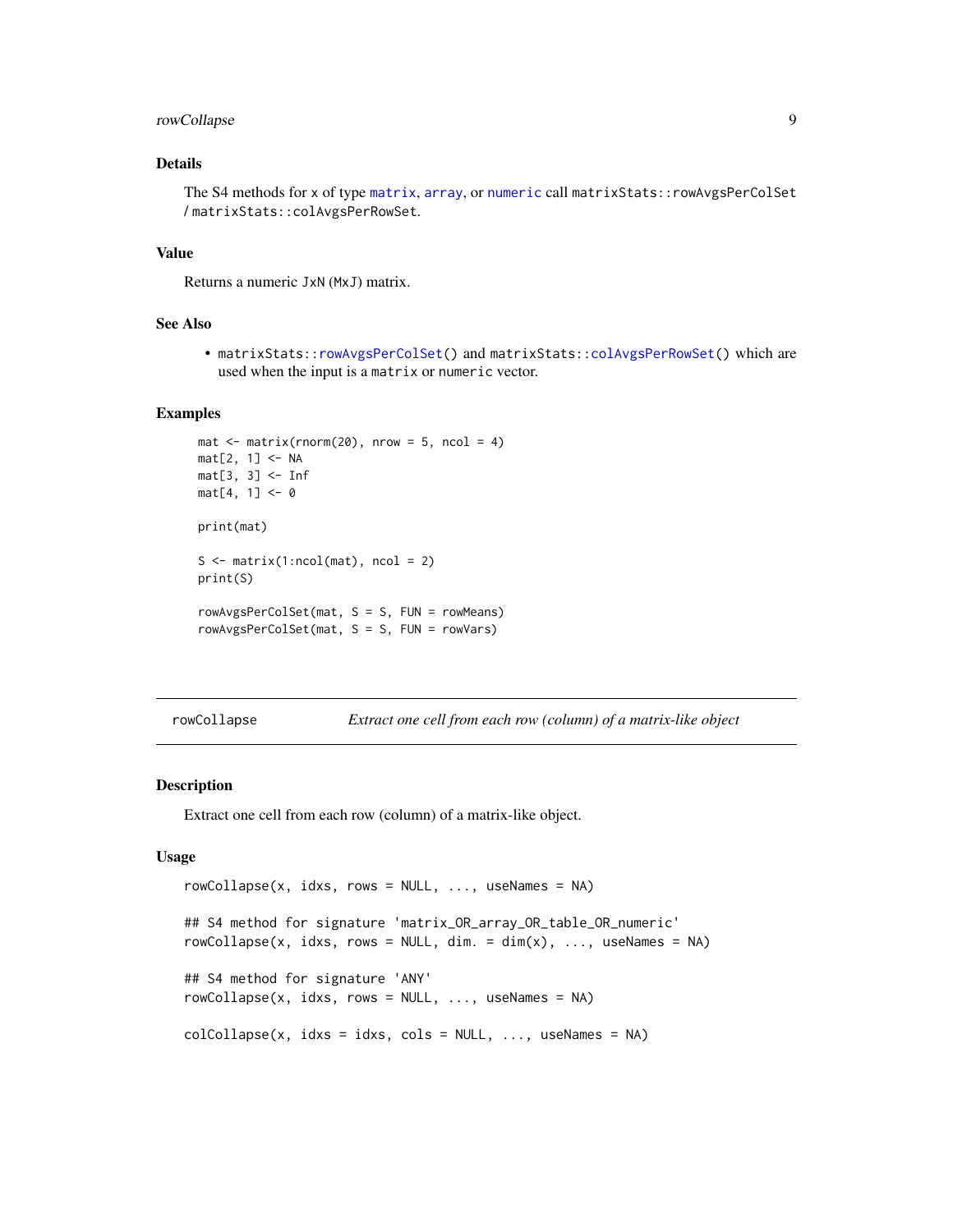```
## S4 method for signature 'matrix_OR_array_OR_table_OR_numeric'
colCollapse(x, idx, cols = NULL, dim. = dim(x), ..., useNames = NA)## S4 method for signature 'ANY'
colCollapse(x, idxs = idxs, cols = NULL, ..., useNames = NA)
```
#### Arguments

| x          | An NxK matrix-like object.                                                                                                                                                                |
|------------|-------------------------------------------------------------------------------------------------------------------------------------------------------------------------------------------|
| idxs       | An index vector with the position to extract. It is recycled to match the number<br>of rows (column)                                                                                      |
| rows, cols | A vector indicating the subset of rows (and/or columns) to operate over. If<br>NULL, no subsetting is done.                                                                               |
| $\cdots$   | Additional arguments passed to specific methods.                                                                                                                                          |
| useNames   | If NA, the default behavior of the function about naming support is remained. If<br>FALSE, no naming support is done. Else if TRUE, names attributes of result are<br>set.                |
| dim.       | An integer vector of length two specifying the dimension of x, essential when<br>x is a numeric vector. Note, that this is not a generic argument and not all<br>methods need provide it. |

#### Details

The S4 methods for x of type [matrix](#page-0-0), [array](#page-0-0), or [numeric](#page-0-0) call matrixStats::rowCollapse / matrixStats::colCollapse.

## Value

Returns a [numeric](#page-0-0) [vector](#page-0-0) of length N (K).

## See Also

• matrixStats:[:rowCollapse\(](#page-8-1)) and matrixStats:[:colCollapse\(](#page-8-2)) which are used when the input is a matrix or numeric vector.

```
mat \leq matrix(rnorm(15), nrow = 5, ncol = 3)
mat[2, 1] <- NA
mat[3, 3] <- Inf
mat[4, 1] < -0print(mat)
rowCollapse(mat, idxs = 2)
rowCollapse(max, idxs = c(1,1,2,3,2))colCollapse (mat, idxs = 4)
```
<span id="page-9-0"></span>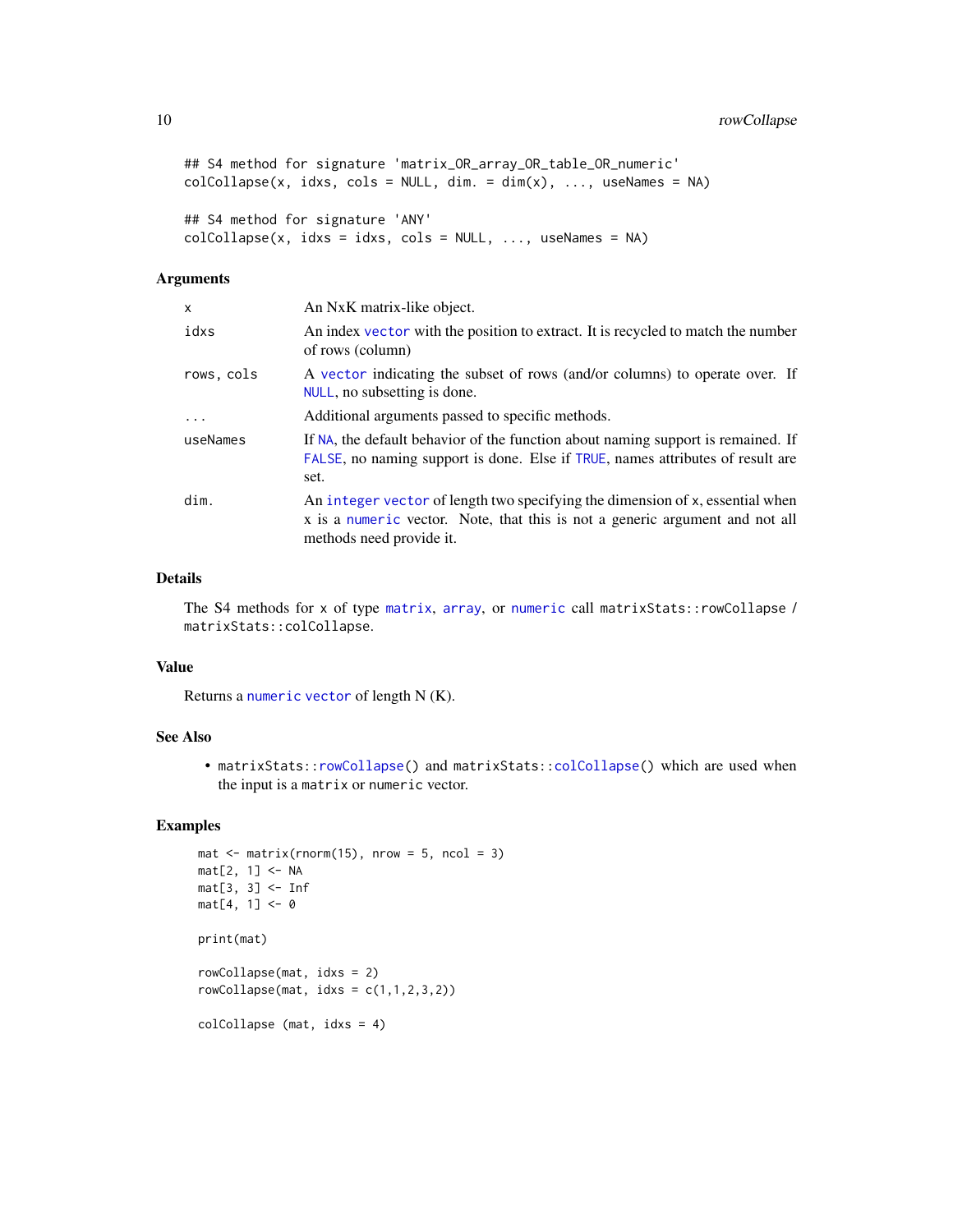<span id="page-10-1"></span><span id="page-10-0"></span>rowCounts *Count how often an element in a row (column) of a matrix-like object is equal to a value*

#### <span id="page-10-2"></span>Description

Count how often an element in a row (column) of a matrix-like object is equal to a value.

#### Usage

```
rowCounts(x, rows = NULL, cols = NULL, value = TRUE, na.rm = FALSE,..., useNames = NA)
## S4 method for signature 'matrix_OR_array_OR_table_OR_numeric'
rowCounts(x, rows = NULL,\text{cols} = \text{NULL}, \text{ value} = \text{TRUE}, \text{ na.m} = \text{FALSE}, \text{ dim.} = \text{dim}(x), \dots,useNames = NA)## S4 method for signature 'ANY'
rowCounts(x, rows = NULL, cols = NULL, value = TRUE,na.rm = FALSE, ..., useNames = NA)colcounts(x, rows = NULL, coils = NULL, value = TRUE, na.rm = FALSE,..., useNames = NA)
## S4 method for signature 'matrix_OR_array_OR_table_OR_numeric'
colcounts(x, rows = NULL,\text{cols} = \text{NULL}, \text{ value} = \text{TRUE}, \text{ na.rm} = \text{FALSE}, \text{ dim.} = \text{dim}(x), \dots,useNames = NA)
## S4 method for signature 'ANY'
colcounts(x, rows = NULL, coils = NULL, value = TRUE,na.rm = FALSE, ..., useNames = NA)
```

| X          | An NxK matrix-like object.                                                                                                                                                 |
|------------|----------------------------------------------------------------------------------------------------------------------------------------------------------------------------|
| rows, cols | A vector indicating the subset of rows (and/or columns) to operate over. If<br>NULL, no subsetting is done.                                                                |
| value      | The value to search for.                                                                                                                                                   |
| na.rm      | If TRUE, NAs are excluded first, otherwise not.                                                                                                                            |
| .          | Additional arguments passed to specific methods.                                                                                                                           |
| useNames   | If NA, the default behavior of the function about naming support is remained. If<br>FALSE, no naming support is done. Else if TRUE, names attributes of result are<br>set. |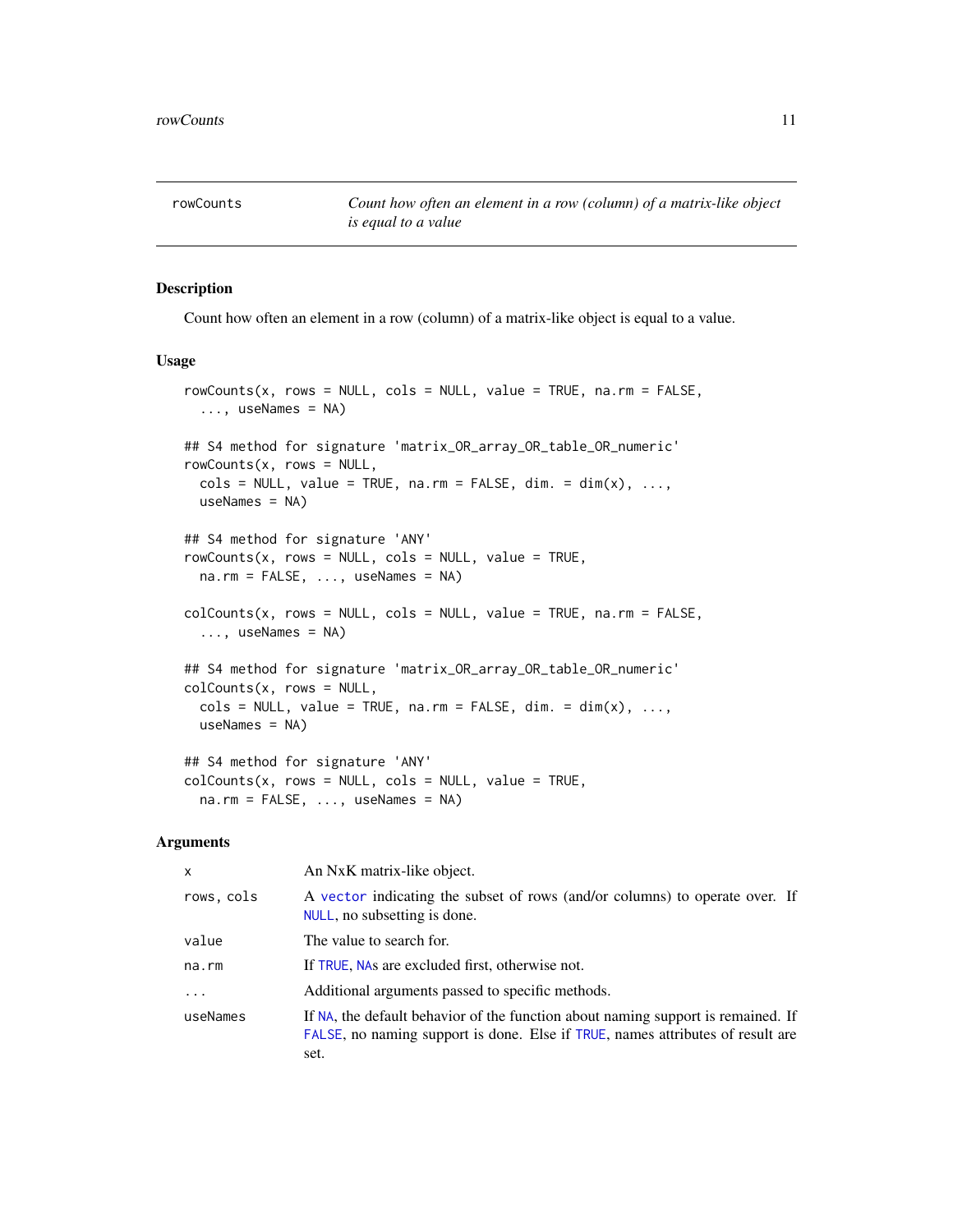## <span id="page-11-0"></span>12 rowCummaxs contract to the set of the set of the set of the set of the set of the set of the set of the set of the set of the set of the set of the set of the set of the set of the set of the set of the set of the set o

dim. An [integer](#page-0-0) [vector](#page-0-0) of length two specifying the dimension of x, essential when x is a [numeric](#page-0-0) vector. Note, that this is not a generic argument and not all methods need provide it.

## Details

The S4 methods for x of type [matrix](#page-0-0), [array](#page-0-0), or [numeric](#page-0-0) call matrixStats::rowCounts / matrixStats::colCounts.

## Value

Returns a [integer](#page-0-0) [vector](#page-0-0) of length N (K).

#### See Also

- matrixStats:[:rowCounts\(](#page-10-1)) and matrixStats:[:colCounts\(](#page-10-2)) which are used when the input is a matrix or numeric vector.
- For checks if any element is equal to a value, see [rowAnys\(](#page-5-1)). To check if all elements are equal, see [rowAlls\(](#page-2-1)).

#### Examples

```
mat \leq matrix(rnorm(15), nrow = 5, ncol = 3)
mat[2, 1] <- NA
mat[3, 3] <- Inf
mat[4, 1] < -0print(mat)
rowCounts(mat)
colCounts(mat)
rowCounts(mat, value = 0)
colCounts(mat, value = Inf, na.rm = TRUE)
```
<span id="page-11-1"></span>

| rowCummaxs | Calculates the cumulative maxima for each row (column) of a matrix- |
|------------|---------------------------------------------------------------------|
|            | like object                                                         |

## <span id="page-11-2"></span>Description

Calculates the cumulative maxima for each row (column) of a matrix-like object.

```
rowCummax(x, rows = NULL, cols = NULL, ..., useNames = NA)## S4 method for signature 'matrix_OR_array_OR_table_OR_numeric'
rowCummaxs(x, rows = NULL, cols = NULL, dim. = dim(x), ..., useNames = NA)
```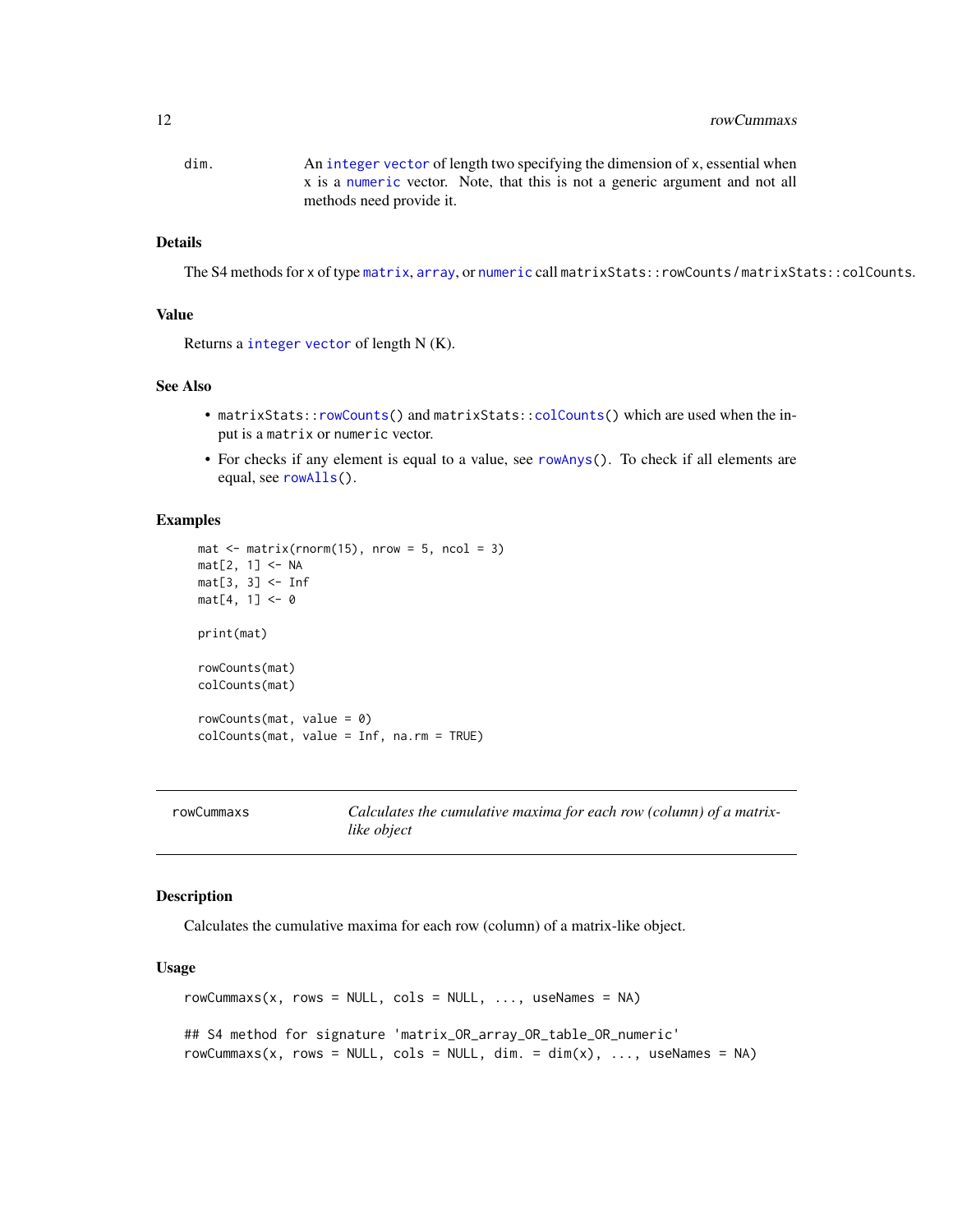```
## S4 method for signature 'ANY'
rowCummaxs(x, rows = NULL, cols = NULL, ..., useNames = NA)colCummax(x, rows = NULL, cols = NULL, ..., useNames = NA)## S4 method for signature 'matrix_OR_array_OR_table_OR_numeric'
colCummax(x, rows = NULL, cols = NULL, dim. = dim(x), ..., useNames = NA)## S4 method for signature 'ANY'
colCummax(x, rows = NULL, cols = NULL, ..., useNames = NA)
```
## Arguments

| $\mathsf{x}$ | An NxK matrix-like object.                                                                                                                                                                |
|--------------|-------------------------------------------------------------------------------------------------------------------------------------------------------------------------------------------|
| rows, cols   | A vector indicating the subset of rows (and/or columns) to operate over. If<br>NULL, no subsetting is done.                                                                               |
|              | Additional arguments passed to specific methods.                                                                                                                                          |
| useNames     | If NA, the default behavior of the function about naming support is remained. If<br>FALSE, no naming support is done. Else if TRUE, names attributes of result are<br>set.                |
| dim.         | An integer vector of length two specifying the dimension of x, essential when<br>x is a numeric vector. Note, that this is not a generic argument and not all<br>methods need provide it. |

#### Details

The S4 methods for x of type [matrix](#page-0-0), [array](#page-0-0), or [numeric](#page-0-0) call matrixStats::rowCummaxs / matrixStats::colCummaxs.

## Value

Returns a [numeric](#page-0-0) [matrix](#page-0-0)with the same dimensions as x.

#### See Also

- matrixStats:[:rowCummaxs\(](#page-11-1)) and matrixStats:[:colCummaxs\(](#page-11-2)) which are used when the input is a matrix or numeric vector.
- For single maximum estimates, see [rowMaxs\(](#page-26-1)).
- base:: cummax().

```
mat \leq matrix(rnorm(15), nrow = 5, ncol = 3)
mat[2, 1] <- NA
mat[3, 3] <- Inf
mat[4, 1] < -0
```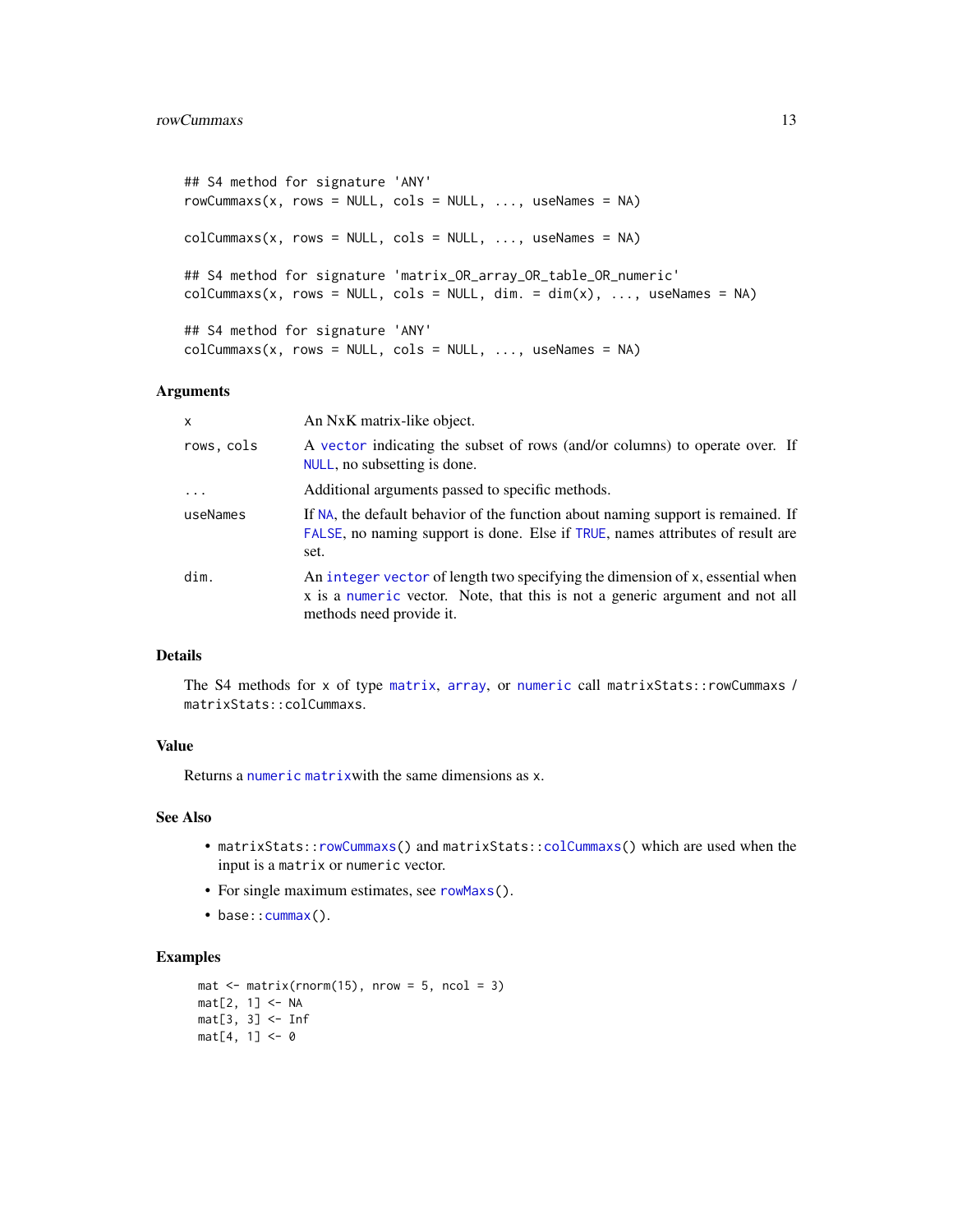```
print(mat)
```

```
rowCummaxs(mat)
colCummaxs(mat)
```
<span id="page-13-1"></span>

| rowCummins |  |
|------------|--|
|            |  |

Calculates the cumulative minima for each row (column) of a matrix*like object*

## <span id="page-13-2"></span>Description

Calculates the cumulative minima for each row (column) of a matrix-like object.

## Usage

```
rowCummins(x, rows = NULL, cols = NULL, ..., useNames = NA)## S4 method for signature 'matrix_OR_array_OR_table_OR_numeric'
rowCummins(x, rows = NULL, cols = NULL, dim. = dim(x), ..., useNames = NA)
## S4 method for signature 'ANY'
rowCummins(x, rows = NULL, cols = NULL, ..., useNames = NA)colCummins(x, rows = NULL, cols = NULL, ..., useNames = NA)## S4 method for signature 'matrix_OR_array_OR_table_OR_numeric'
colCummins(x, rows = NULL, cols = NULL, dim. = dim(x), ..., useNames = NA)## S4 method for signature 'ANY'
colCummins(x, rows = NULL, cols = NULL, ..., useNames = NA)
```

| $\mathsf{x}$ | An NxK matrix-like object.                                                                                                                                                                |
|--------------|-------------------------------------------------------------------------------------------------------------------------------------------------------------------------------------------|
| rows, cols   | A vector indicating the subset of rows (and/or columns) to operate over. If<br>NULL, no subsetting is done.                                                                               |
| $\cdot$      | Additional arguments passed to specific methods.                                                                                                                                          |
| useNames     | If NA, the default behavior of the function about naming support is remained. If<br>FALSE, no naming support is done. Else if TRUE, names attributes of result are<br>set.                |
| dim.         | An integer vector of length two specifying the dimension of x, essential when<br>x is a numeric vector. Note, that this is not a generic argument and not all<br>methods need provide it. |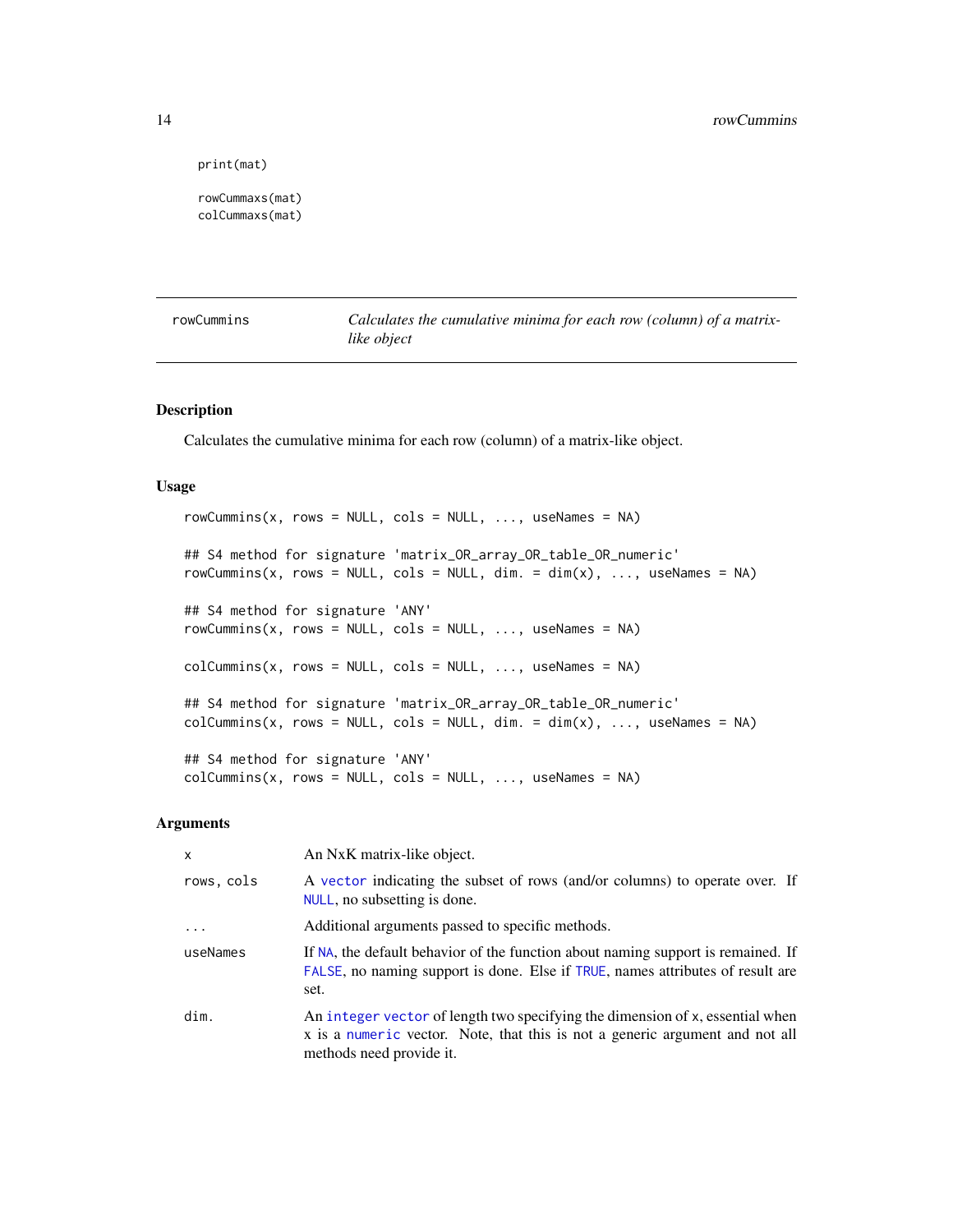## <span id="page-14-0"></span>rowCumprods 15

## Details

The S4 methods for x of type [matrix](#page-0-0), [array](#page-0-0), or [numeric](#page-0-0) call matrixStats::rowCummins / matrixStats::colCummins.

## Value

Returns a [numeric](#page-0-0) [matrix](#page-0-0)with the same dimensions as x.

## See Also

- matrixStats:[:rowCummins\(](#page-13-1)) and matrixStats:[:colCummins\(](#page-13-2)) which are used when the input is a matrix or numeric vector.
- For single minimum estimates, see [rowMins\(](#page-31-1)).
- base:: cummin().

## Examples

```
mat \leq matrix(rnorm(15), nrow = 5, ncol = 3)
mat[2, 1] <- NA
mat[3, 3] <- Inf
mat[4, 1] < -0print(mat)
rowCummins(mat)
colCummins(mat)
```
<span id="page-14-1"></span>

| rowCumprods | Calculates the cumulative product for each row (column) of a matrix- |
|-------------|----------------------------------------------------------------------|
|             | like object                                                          |

## <span id="page-14-2"></span>Description

Calculates the cumulative product for each row (column) of a matrix-like object.

```
rowCumprods(x, rows = NULL, cols = NULL, ..., useNames = NA)## S4 method for signature 'matrix_OR_array_OR_table_OR_numeric'
rowCumprods(x, rows = NULL, cols = NULL, dim. = dim(x), ..., useNames = NA)
## S4 method for signature 'ANY'
rowCumprods(x, rows = NULL, cols = NULL, ..., useNames = NA)colCumprods(x, rows = NULL, cols = NULL, ..., useNames = NA)
```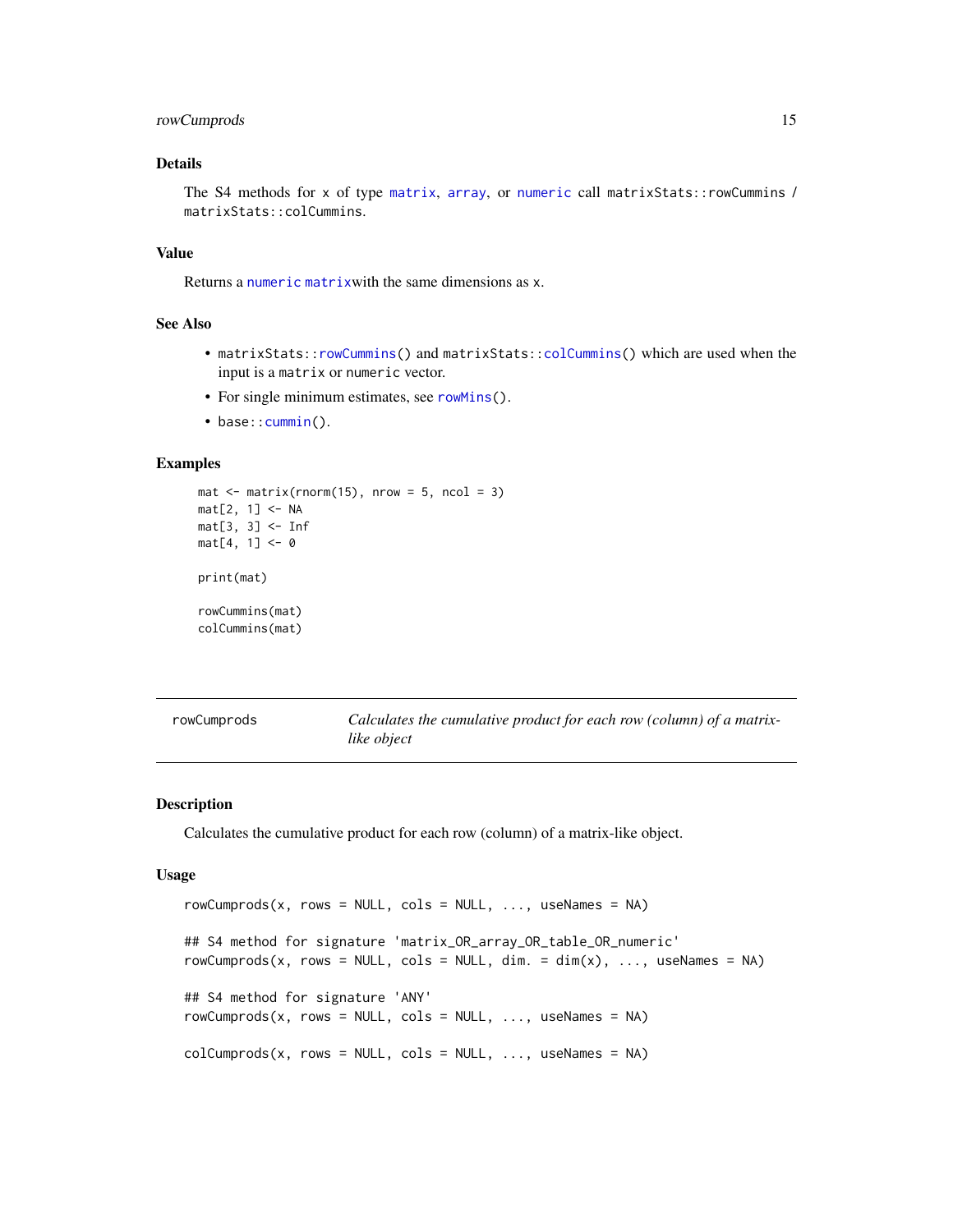```
## S4 method for signature 'matrix_OR_array_OR_table_OR_numeric'
colCumprods(x, rows = NULL, cols = NULL, dim. = dim(x), ..., useNames = NA)## S4 method for signature 'ANY'
colCumprods(x, rows = NULL, cols = NULL, ..., useNames = NA)
```
## Arguments

| x          | An NxK matrix-like object.                                                                                                                                                                |
|------------|-------------------------------------------------------------------------------------------------------------------------------------------------------------------------------------------|
| rows, cols | A vector indicating the subset of rows (and/or columns) to operate over. If<br>NULL, no subsetting is done.                                                                               |
| $\ddots$   | Additional arguments passed to specific methods.                                                                                                                                          |
| useNames   | If NA, the default behavior of the function about naming support is remained. If<br>FALSE, no naming support is done. Else if TRUE, names attributes of result are<br>set.                |
| dim.       | An integer vector of length two specifying the dimension of x, essential when<br>x is a numeric vector. Note, that this is not a generic argument and not all<br>methods need provide it. |

## Details

The S4 methods for x of type [matrix](#page-0-0), [array](#page-0-0), or [numeric](#page-0-0) call matrixStats::rowCumprods / matrixStats::colCumprods.

#### Value

Returns a [numeric](#page-0-0) [matrix](#page-0-0)with the same dimensions as x.

## See Also

- matrixStats:[:rowCumprods\(](#page-14-1)) and matrixStats:[:colCumprods\(](#page-14-2)) which are used when the input is a matrix or numeric vector.
- base:[:cumprod\(](#page-0-0)).

```
mat \leq matrix(rnorm(15), nrow = 5, ncol = 3)
mat[2, 1] <- NA
mat[3, 3] <- Inf
mat[4, 1] < -0print(mat)
rowCumprods(mat)
colCumprods(mat)
```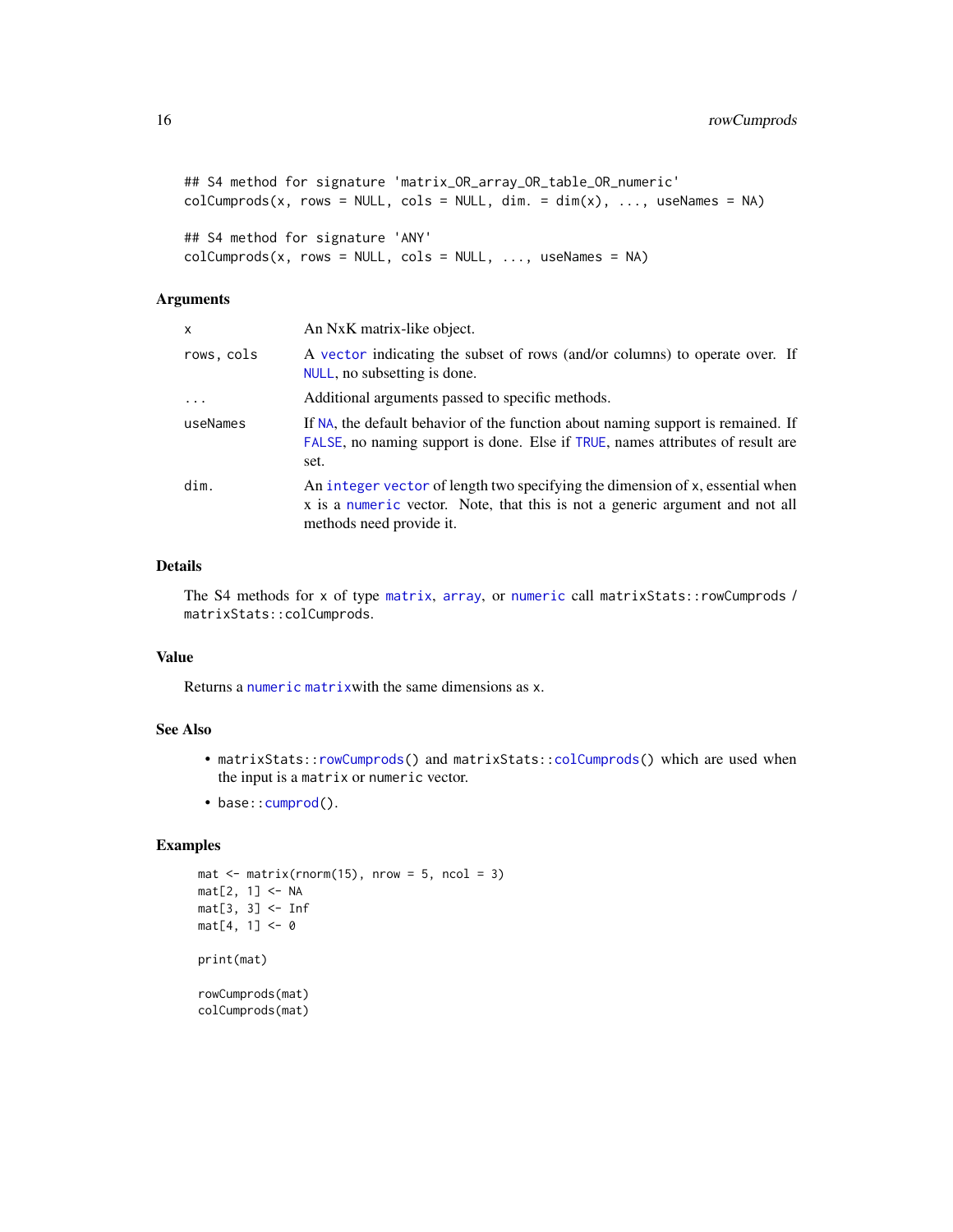<span id="page-16-1"></span><span id="page-16-0"></span>

#### <span id="page-16-2"></span>Description

Calculates the cumulative sum for each row (column) of a matrix-like object.

## Usage

```
rowCumsums(x, rows = NULL, cols = NULL, ..., useNames = NA)## S4 method for signature 'matrix_OR_array_OR_table_OR_numeric'
rowCumsums(x, rows = NULL, cols = NULL, dim. = dim(x), ..., useNames = NA)## S4 method for signature 'ANY'
rowCumsums(x, rows = NULL, cols = NULL, ..., useNames = NA)colCumsums(x, rows = NULL, cols = NULL, ..., useNames = NA)## S4 method for signature 'matrix_OR_array_OR_table_OR_numeric'
colCumsums(x, rows = NULL, cols = NULL, dim. = dim(x), ..., useNames = NA)## S4 method for signature 'ANY'
colCumsums(x, rows = NULL, cols = NULL, ..., useNames = NA)
```
#### Arguments

| x          | An NxK matrix-like object.                                                                                                                                                                |
|------------|-------------------------------------------------------------------------------------------------------------------------------------------------------------------------------------------|
| rows, cols | A vector indicating the subset of rows (and/or columns) to operate over. If<br>NULL, no subsetting is done.                                                                               |
| $\ddots$ . | Additional arguments passed to specific methods.                                                                                                                                          |
| useNames   | If NA, the default behavior of the function about naming support is remained. If<br>FALSE, no naming support is done. Else if TRUE, names attributes of result are<br>set.                |
| dim.       | An integer vector of length two specifying the dimension of x, essential when<br>x is a numeric vector. Note, that this is not a generic argument and not all<br>methods need provide it. |

## Details

The S4 methods for x of type [matrix](#page-0-0), [array](#page-0-0), or [numeric](#page-0-0) call matrixStats::rowCumsums / matrixStats::colCumsums.

#### Value

Returns a [numeric](#page-0-0) [matrix](#page-0-0)with the same dimensions as x.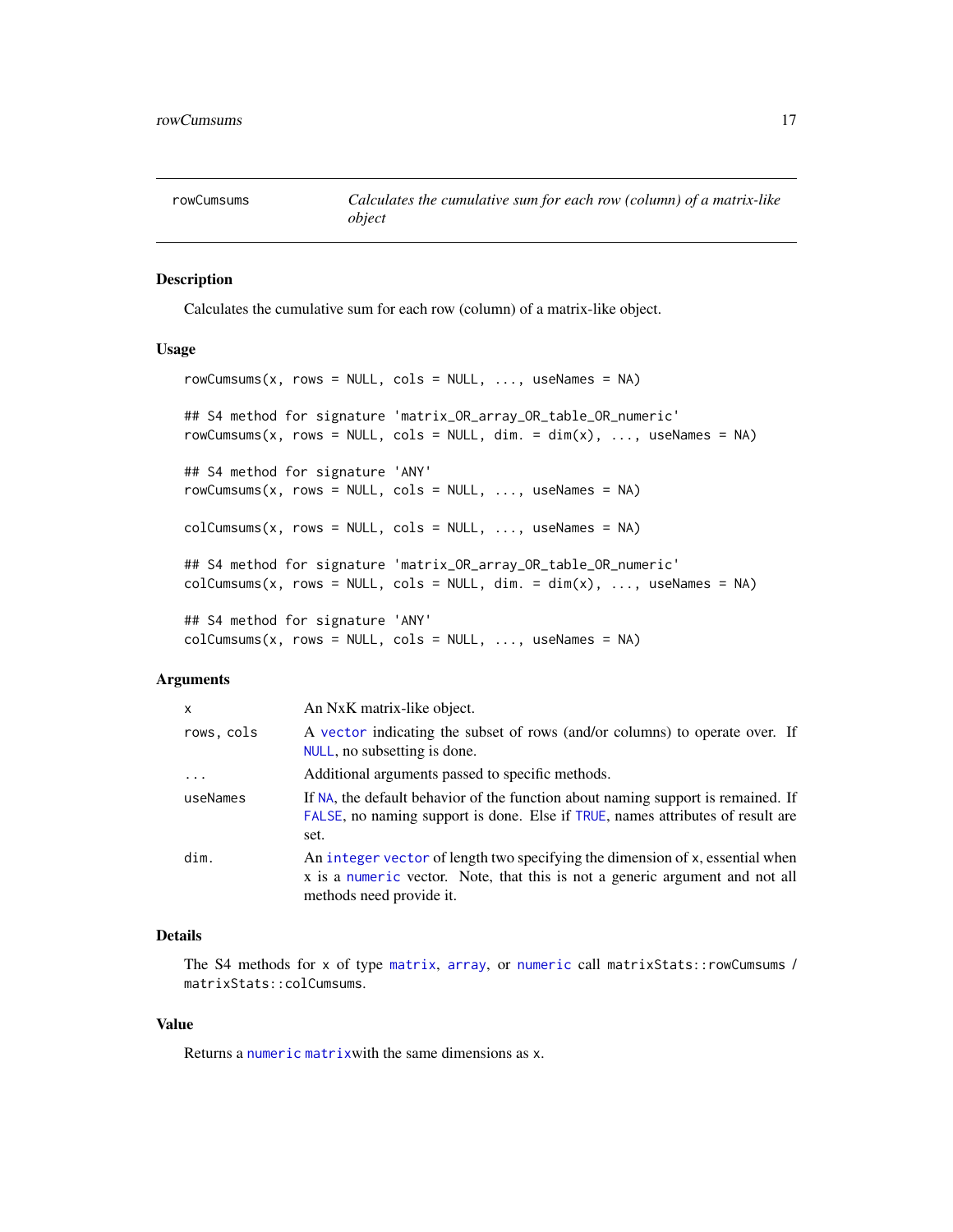#### <span id="page-17-0"></span>See Also

- matrixStats:[:rowCumsums\(](#page-16-1)) and matrixStats:[:colCumsums\(](#page-16-2)) which are used when the input is a matrix or numeric vector.
- base:: cumsum().

## Examples

```
mat \leq matrix(rnorm(15), nrow = 5, ncol = 3)
mat[2, 1] <- NA
mat[3, 3] <- Inf
mat[4, 1] < -0print(mat)
rowCumsums(mat)
colCumsums(mat)
```
<span id="page-17-1"></span>

| rowDiffs | Calculates the difference between each element of a row (column) of a |
|----------|-----------------------------------------------------------------------|
|          | matrix-like object                                                    |

#### <span id="page-17-2"></span>Description

Calculates the difference between each element of a row (column) of a matrix-like object.

```
rowDiffs(x, rows = NULL, cols = NULL, lag = 1L, differences = 1L, \dots,
  useNames = NA)
## S4 method for signature 'matrix_OR_array_OR_table_OR_numeric'
rowDiffs(x, rows = NULL,\text{cols} = \text{NULL}, \text{ lag} = 1L, \text{ differences} = 1L, \text{ dim}. = \text{dim}(x), ...,useNames = NA)
## S4 method for signature 'ANY'
rowDiffs(x, rows = NULL, cols = NULL, lag = 1L,differences = 1L, ..., useNames = NA)
colldiffs(x, rows = NULL, cols = NULL, lag = 1L, differences = 1L, ...useNames = NA)## S4 method for signature 'matrix_OR_array_OR_table_OR_numeric'
colDiffs(x, rows = NULL,
  \text{cols} = \text{NULL}, \text{ lag} = 1L, \text{ differences} = 1L, \text{ dim}. = \text{dim}(x), ...,useNames = NA)
```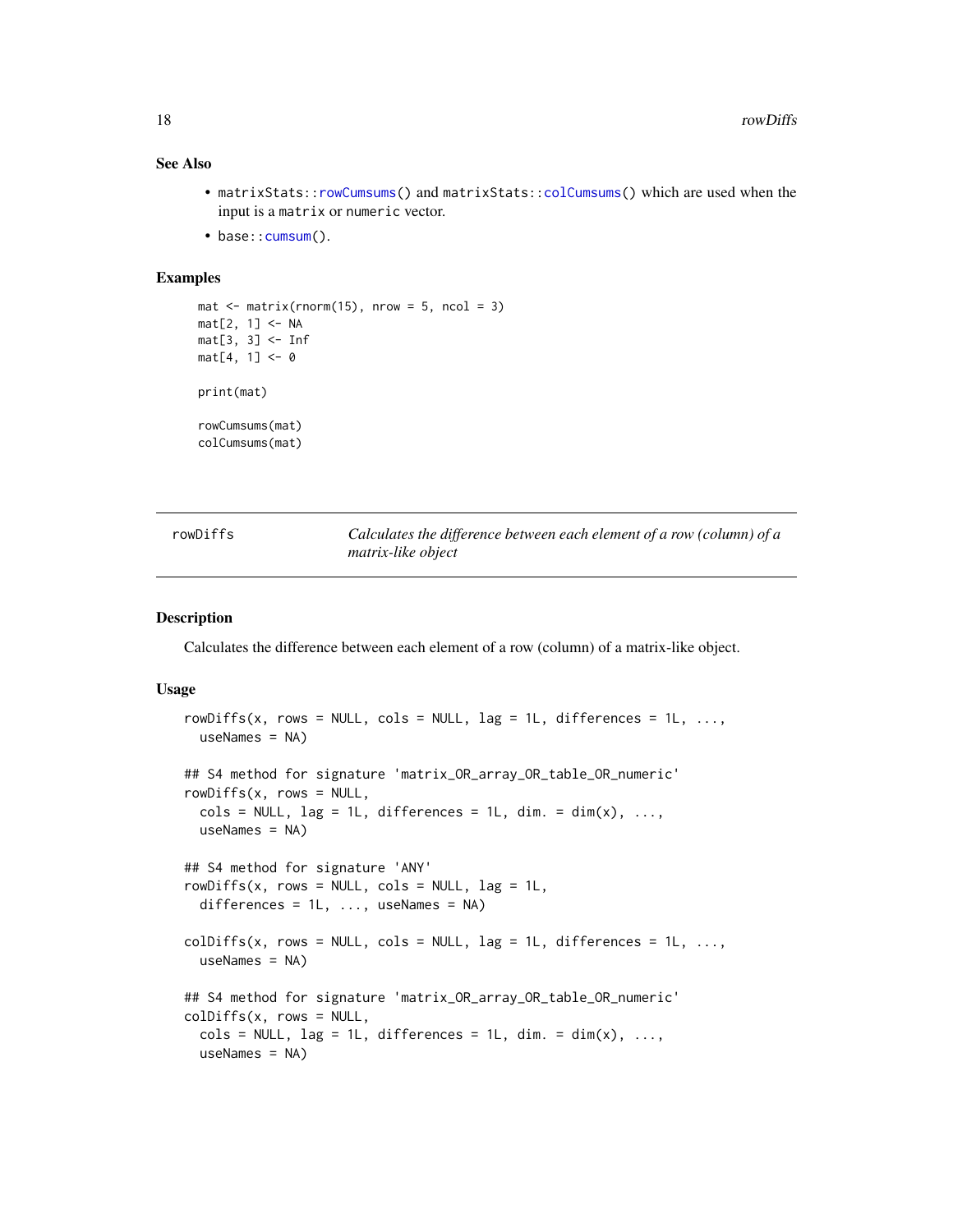```
## S4 method for signature 'ANY'
colldiffs(x, rows = NULL, cols = NULL, lag = 1L,differences = 1L, ..., useNames = NA)
```
## Arguments

| X           | An NxK matrix-like object.                                                                                                                                                                |
|-------------|-------------------------------------------------------------------------------------------------------------------------------------------------------------------------------------------|
| rows, cols  | A vector indicating the subset of rows (and/or columns) to operate over. If<br>NULL, no subsetting is done.                                                                               |
| lag         | An integer specifying the lag.                                                                                                                                                            |
| differences | An integer specifying the order of difference.                                                                                                                                            |
| $\ddots$ .  | Additional arguments passed to specific methods.                                                                                                                                          |
| useNames    | If NA, the default behavior of the function about naming support is remained. If<br>FALSE, no naming support is done. Else if TRUE, names attributes of result are<br>set.                |
| dim.        | An integer vector of length two specifying the dimension of x, essential when<br>x is a numeric vector. Note, that this is not a generic argument and not all<br>methods need provide it. |

## Details

The S4 methods for x of type [matrix](#page-0-0), [array](#page-0-0), or [numeric](#page-0-0) call matrixStats::rowDiffs / matrixStats::colDiffs.

## Value

Returns a [numeric](#page-0-0) [matrix](#page-0-0) with one column (row) less than x:  $Nx(K-1)$  or  $(N-1)xK$ .

## See Also

- matrixStats:[:rowDiffs\(](#page-17-1)) and matrixStats:[:colDiffs\(](#page-17-2)) which are used when the input is a matrix or numeric vector.
- base:[:diff\(](#page-0-0)).

```
mat \le- matrix(rnorm(15), nrow = 5, ncol = 3)
mat[2, 1] <- NA
mat[3, 3] <- Inf
mat[4, 1] < -0print(mat)
rowDiffs(mat)
colDiffs(mat)
```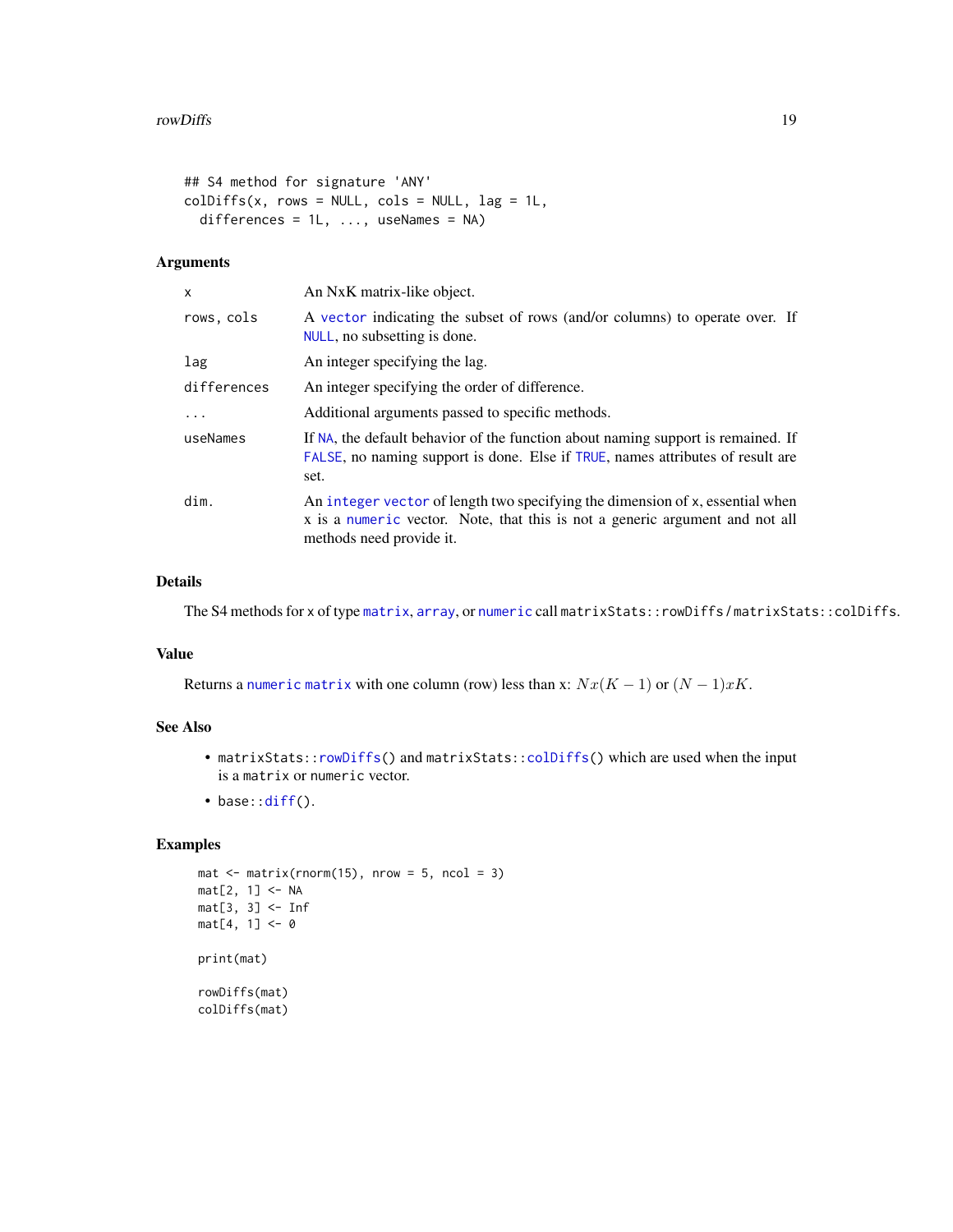<span id="page-19-1"></span><span id="page-19-0"></span>

#### <span id="page-19-2"></span>Description

Calculates the interquartile range of the difference between each element of a row (column) of a matrix-like object.

#### Usage

```
rowIQRDiffs(x, rows = NULL, cols = NULL, na.rm = FALSE, diff = 1L,trim = 0, ..., useNames = NA)## S4 method for signature 'matrix_OR_array_OR_table_OR_numeric'
rowIQRDiffs(x, rows = NULL,
  \text{cols} = \text{NULL}, \text{na}.\text{rm} = \text{FALSE}, \text{diff} = 1L, \text{trim} = 0, ...,useNames = NA)
## S4 method for signature 'ANY'
rowIQRDiffs(x, rows = NULL, cols = NULL, na.rm = FALSE,diff = 1L, trim = 0, ..., useNames = NA)
collQRDiffs(x, rows = NULL, cols = NULL, na.rm = FALSE, diff = 1L,trim = 0, ..., useNames = NA)## S4 method for signature 'matrix_OR_array_OR_table_OR_numeric'
colIQRDiffs(x, rows = NULL,
  cols = NULL, na.rm = FALSE, diff = 1L, trim = 0, ...,
 useNames = NA)
## S4 method for signature 'ANY'
collQRDiffs(x, rows = NULL, cols = NULL, na.rm = FALSE,diff = 1L, trim = 0, ..., useNames = NA)
```

| $\mathsf{x}$ | An NxK matrix-like object.                                                                                                    |
|--------------|-------------------------------------------------------------------------------------------------------------------------------|
| rows, cols   | A vector indicating the subset of rows (and/or columns) to operate over. If<br>NULL, no subsetting is done.                   |
| na.rm        | If TRUE, NAs are excluded first, otherwise not.                                                                               |
| diff         | An integer specifying the order of difference.                                                                                |
| trim         | A double in $[0,1/2]$ specifying the fraction of observations to be trimmed from<br>each end of (sorted) x before estimation. |
| $\cdots$     | Additional arguments passed to specific methods.                                                                              |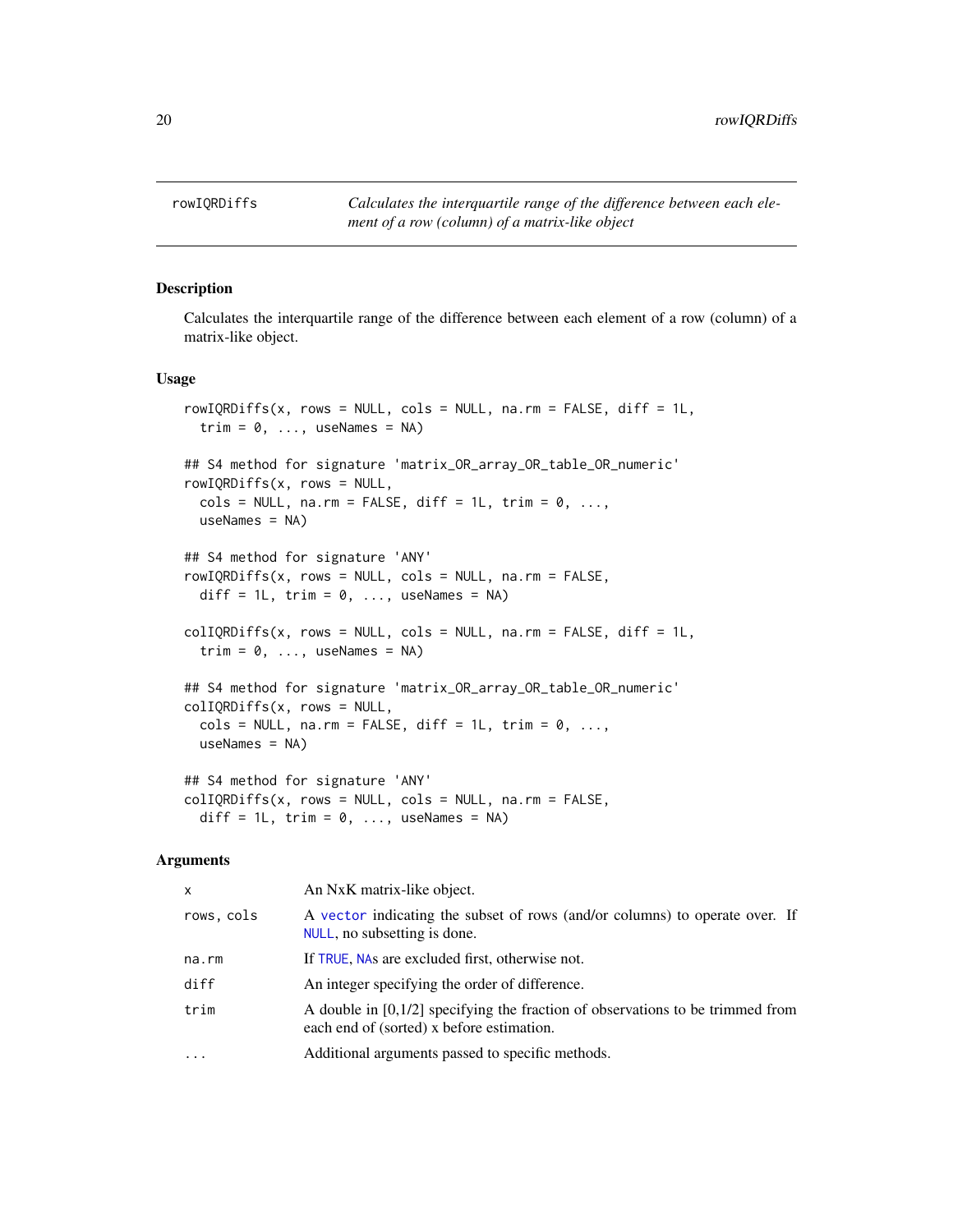#### <span id="page-20-0"></span>rowIQRs 21

useNames If [NA](#page-0-0), the default behavior of the function about naming support is remained. If [FALSE](#page-0-0), no naming support is done. Else if [TRUE](#page-0-0), names attributes of result are set.

## Details

The S4 methods for x of type [matrix](#page-0-0), [array](#page-0-0), or [numeric](#page-0-0) call matrixStats::rowIQRDiffs / matrixStats::colIQRDiffs.

#### Value

Returns a [numeric](#page-0-0) [vector](#page-0-0) of length N (K).

## See Also

- matrixStats:[:rowIQRDiffs\(](#page-19-1)) and matrixStats:[:colIQRDiffs\(](#page-19-2)) which are used when the input is a matrix or numeric vector.
- For the direct interquartile range see also [rowIQRs.](#page-20-1)

## Examples

```
mat \leq matrix(rnorm(15), nrow = 5, ncol = 3)
mat[2, 1] <- NA
mat[3, 3] <- Inf
mat[4, 1] < -0print(mat)
rowIQRDiffs(mat)
colIQRDiffs(mat)
```
<span id="page-20-1"></span>

| rowIQRs | Calculates the interquartile range for each row (column) of a matrix- |
|---------|-----------------------------------------------------------------------|
|         | like object                                                           |

## <span id="page-20-2"></span>Description

Calculates the interquartile range for each row (column) of a matrix-like object.

```
rowIQRs(x, rows = NULL, cols = NULL, na.rm = FALSE, ..., useNames = NA)
## S4 method for signature 'matrix_OR_array_OR_table_OR_numeric'
rowIQRS(x, rows = NULL, cols = NULL, na.rm = FALSE, ..., useNames = NA)## S4 method for signature 'ANY'
```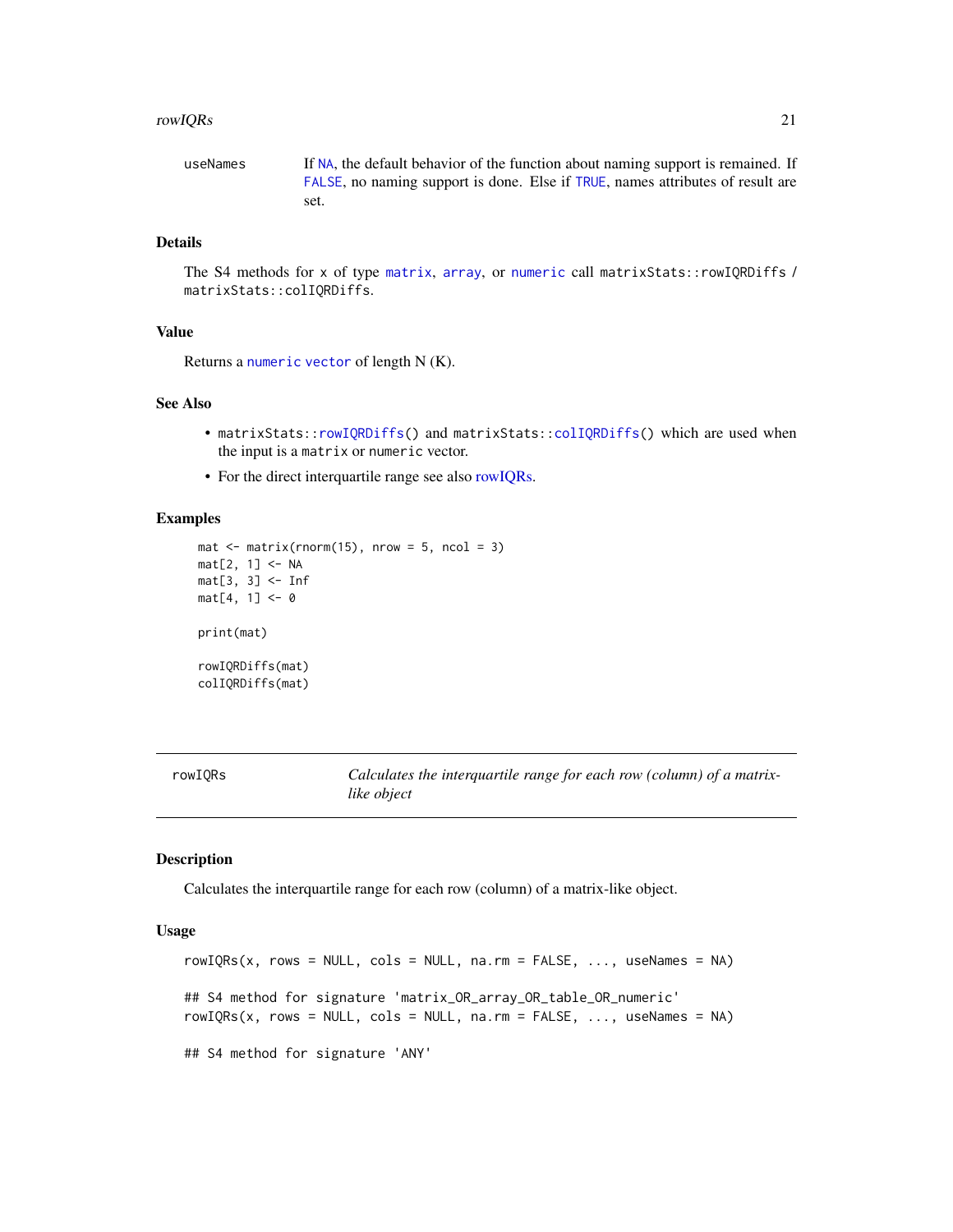```
rowIQRS(x, rows = NULL, cols = NULL, na.rm = FALSE, ..., useNames = NA)collQRS(x, rows = NULL, cols = NULL, na.rm = FALSE, ..., useNames = NA)## S4 method for signature 'matrix_OR_array_OR_table_OR_numeric'
collQRs(x, rows = NULL, cols = NULL, na.rm = FALSE, ..., useNames = NA)## S4 method for signature 'ANY'
collQRS(x, rows = NULL, cols = NULL, na.rm = FALSE, ..., useNames = NA)
```
#### **Arguments**

| $\mathsf{x}$ | An NxK matrix-like object.                                                                                                                                                 |
|--------------|----------------------------------------------------------------------------------------------------------------------------------------------------------------------------|
| rows, cols   | A vector indicating the subset of rows (and/or columns) to operate over. If<br>NULL, no subsetting is done.                                                                |
| na.rm        | If TRUE, NAs are excluded first, otherwise not.                                                                                                                            |
| $\ddotsc$    | Additional arguments passed to specific methods.                                                                                                                           |
| useNames     | If NA, the default behavior of the function about naming support is remained. If<br>FALSE, no naming support is done. Else if TRUE, names attributes of result are<br>set. |

#### Details

The S4 methods for x of type [matrix](#page-0-0), [array](#page-0-0), or [numeric](#page-0-0) call matrixStats::rowIQRs / matrixStats::colIQRs.

#### Value

Returns a [numeric](#page-0-0) [vector](#page-0-0) of length N (K).

## See Also

- matrixStats:[:rowIQRs\(](#page-20-1)) and matrixStats:[:colIQRs\(](#page-20-2)) which are used when the input is a matrix or numeric vector.
- For a non-robust analog, see [rowSds\(](#page-42-1)). For a more robust version see [rowMads\(\)](#page-25-1)
- stats:: $IQR()$ .

```
mat \leq matrix(rnorm(15), nrow = 5, ncol = 3)
mat[2, 1] <- NA
mat[3, 3] < - Infmat[4, 1] < -0print(mat)
rowIQRs(mat)
colIQRs(mat)
```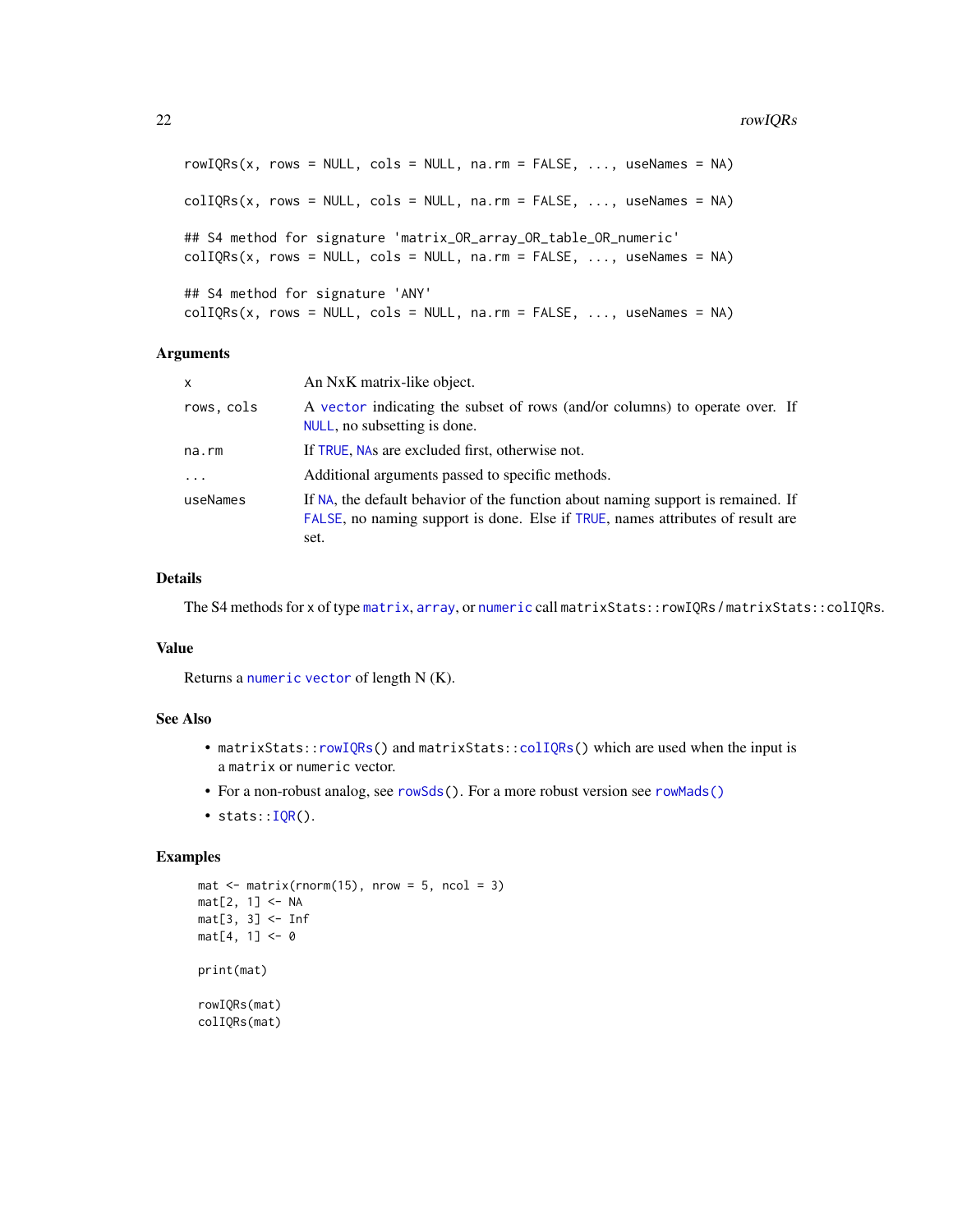<span id="page-22-1"></span><span id="page-22-0"></span>rowLogSumExps *Accurately calculates the logarithm of the sum of exponentials for each row (column) of a matrix-like object*

## <span id="page-22-2"></span>Description

Accurately calculates the logarithm of the sum of exponentials for each row (column) of a matrixlike object.

#### Usage

```
rowLogSumExps(lx, rows = NULL, cols = NULL, na.rm = FALSE, ..., useNames = NA)
## S4 method for signature 'matrix_OR_array_OR_table_OR_numeric'
rowLogSumExps(lx,
  rows = NULL, \text{cols} = \text{NULL}, \text{na} \cdot \text{rm} = \text{FALSE}, \text{dim} \cdot = \text{dim}(lx), ...,
 useNames = NA)
## S4 method for signature 'ANY'
rowLogSumExps(lx, rows = NULL, cols = NULL, na.rm = FALSE, ..., useNames = NA)
colLogSumExps(lx, rows = NULL, cols = NULL, na.rm = FALSE, ..., useNames = NA)
## S4 method for signature 'matrix_OR_array_OR_table_OR_numeric'
colLogSumExps(lx,
  rows = NULL, cols = NULL, n = FALSE, dim. = dim(lx), ...,
 useNames = NA)
## S4 method for signature 'ANY'
colLogSumExps(lx, rows = NULL, cols = NULL, na.rm = FALSE, ..., useNames = NA)
```

| 1x         | An NxK matrix-like object. Typically $l \times$ are $log(x)$ values.                                                                                                                      |  |
|------------|-------------------------------------------------------------------------------------------------------------------------------------------------------------------------------------------|--|
| rows, cols | A vector indicating the subset (and/or columns) to operate over. If NULL, no<br>subsetting is done.                                                                                       |  |
| na.rm      | If TRUE, NAs are excluded first, otherwise not.                                                                                                                                           |  |
| .          | Additional arguments passed to specific methods.                                                                                                                                          |  |
| useNames   | If NA, the default behavior of the function about naming support is remained. If<br>FALSE, no naming support is done. Else if TRUE, names attributes of result are<br>set.                |  |
| dim.       | An integer vector of length two specifying the dimension of x, essential when<br>x is a numeric vector. Note, that this is not a generic argument and not all<br>methods need provide it. |  |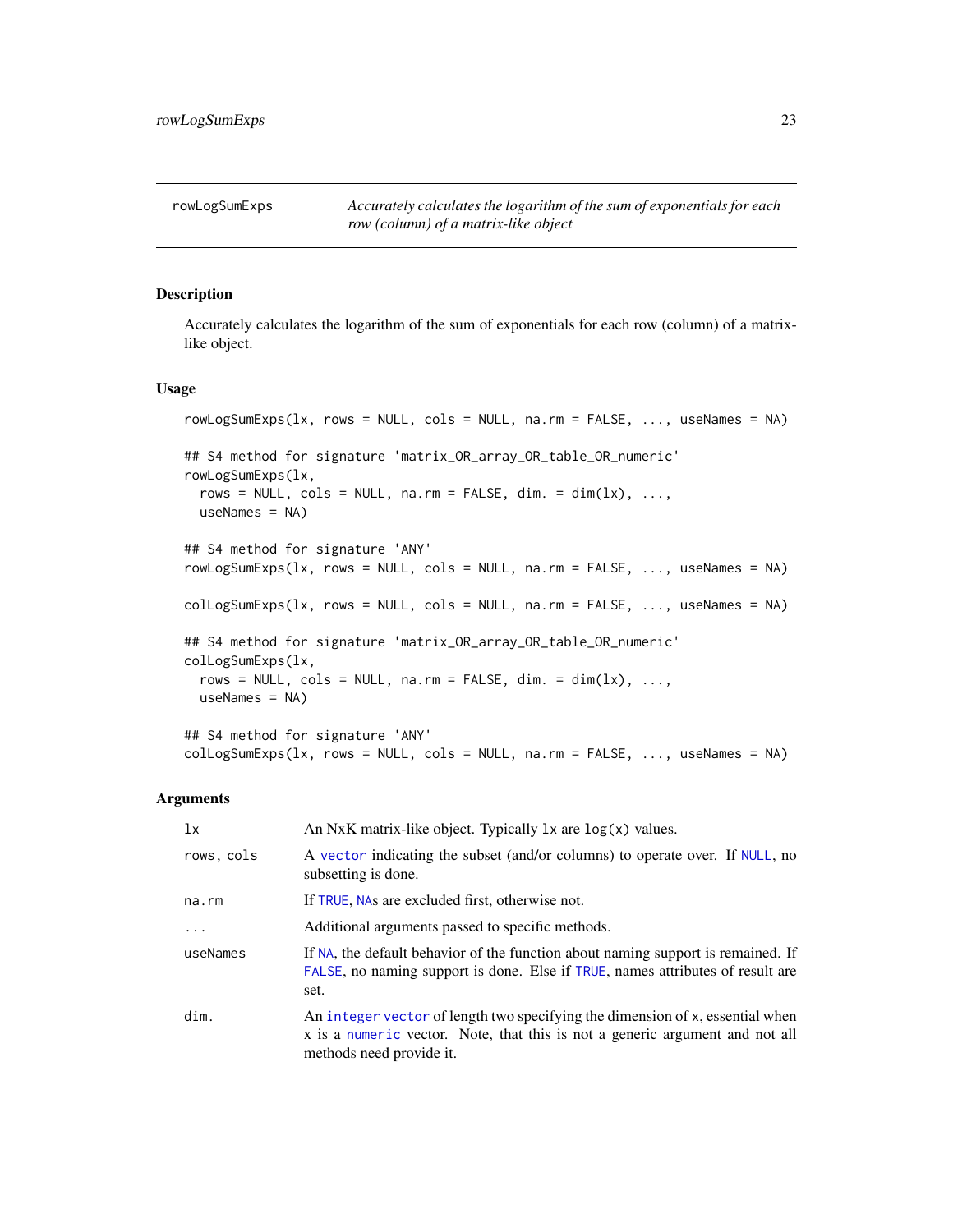## <span id="page-23-0"></span>Details

The S4 methods for x of type [matrix](#page-0-0), [array](#page-0-0), or [numeric](#page-0-0) call matrixStats::rowLogSumExps / matrixStats::colLogSumExps.

## Value

Returns a [numeric](#page-0-0) [vector](#page-0-0) of length N (K).

#### See Also

- matrixStats:[:rowLogSumExps\(](#page-22-1)) and matrixStats:[:colLogSumExps\(](#page-22-2)) which are used when the input is a matrix or numeric vector.
- [rowSums2\(\)](#page-44-1)

## Examples

```
mat \leq matrix(rnorm(15), nrow = 5, ncol = 3)
mat[2, 1] <- NA
mat[3, 3] <- Inf
mat[4, 1] < -0print(mat)
rowLogSumExps(mat)
colLogSumExps(mat)
```
<span id="page-23-1"></span>

| rowMadDiffs | Calculates the mean absolute deviation of the difference between each |
|-------------|-----------------------------------------------------------------------|
|             | element of a row (column) of a matrix-like object                     |

## <span id="page-23-2"></span>Description

Calculates the mean absolute deviation of the difference between each element of a row (column) of a matrix-like object.

```
rowMadDiffs(x, rows = NULL, cols = NULL, na.rm = FALSE, diff = 1L,
  trim = 0, ..., useNames = NA)## S4 method for signature 'matrix_OR_array_OR_table_OR_numeric'
rowMadDiffs(x, rows = NULL,
  \text{cols} = \text{NULL}, \text{na}.\text{rm} = \text{FALSE}, \text{diff} = 1L, \text{trim} = 0, ...,useNames = NA)## S4 method for signature 'ANY'
rowMadDiffs(x, rows = NULL, cols = NULL, na.rm = FALSE,
```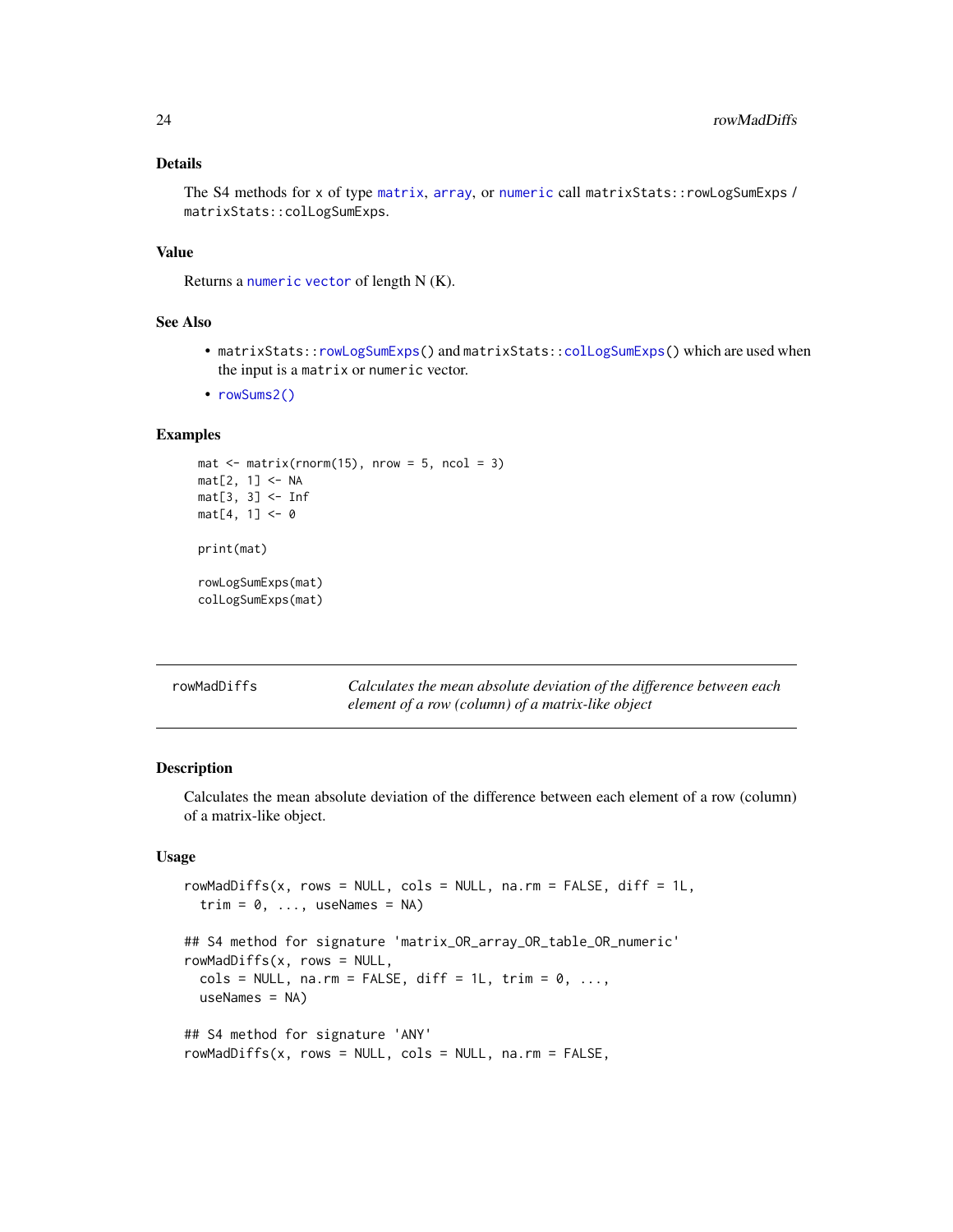#### <span id="page-24-0"></span>rowMadDiffs 25

```
diff = 1L, trim = 0, ..., useNames = NA)
collMadDiffs(x, rows = NULL, cols = NULL, na.rm = FALSE, diff = 1L,trim = 0, ..., useNames = NA)## S4 method for signature 'matrix_OR_array_OR_table_OR_numeric'
colMadDiffs(x, rows = NULL,
  \text{cols} = \text{NULL}, \text{na}.\text{rm} = \text{FALSE}, \text{diff} = 1L, \text{trim} = 0, ...,useNames = NA)
## S4 method for signature 'ANY'
colMadDiffs(x, rows = NULL, cols = NULL, na.rm = FALSE,
  diff = 1L, trim = 0, ..., useNames = NA)
```
## Arguments

| X          | An NxK matrix-like object.                                                                                                                                                 |
|------------|----------------------------------------------------------------------------------------------------------------------------------------------------------------------------|
| rows, cols | A vector indicating the subset of rows (and/or columns) to operate over. If<br>NULL, no subsetting is done.                                                                |
| na.rm      | If TRUE, NAs are excluded first, otherwise not.                                                                                                                            |
| diff       | An integer specifying the order of difference.                                                                                                                             |
| trim       | A double in $[0,1/2]$ specifying the fraction of observations to be trimmed from<br>each end of (sorted) x before estimation.                                              |
| .          | Additional arguments passed to specific methods.                                                                                                                           |
| useNames   | If NA, the default behavior of the function about naming support is remained. If<br>FALSE, no naming support is done. Else if TRUE, names attributes of result are<br>set. |

## Details

The S4 methods for x of type [matrix](#page-0-0), [array](#page-0-0), or [numeric](#page-0-0) call matrixStats::rowMadDiffs / matrixStats::colMadDiffs.

## Value

Returns a [numeric](#page-0-0) [vector](#page-0-0) of length N (K).

## See Also

• matrixStats:[:rowMadDiffs\(](#page-23-1)) and matrixStats:[:colMadDiffs\(](#page-23-2)) which are used when the input is a matrix or numeric vector.

```
mat \leq matrix(rnorm(15), nrow = 5, ncol = 3)
mat[2, 1] <- NA
mat[3, 3] <- Inf
mat[4, 1] < -0
```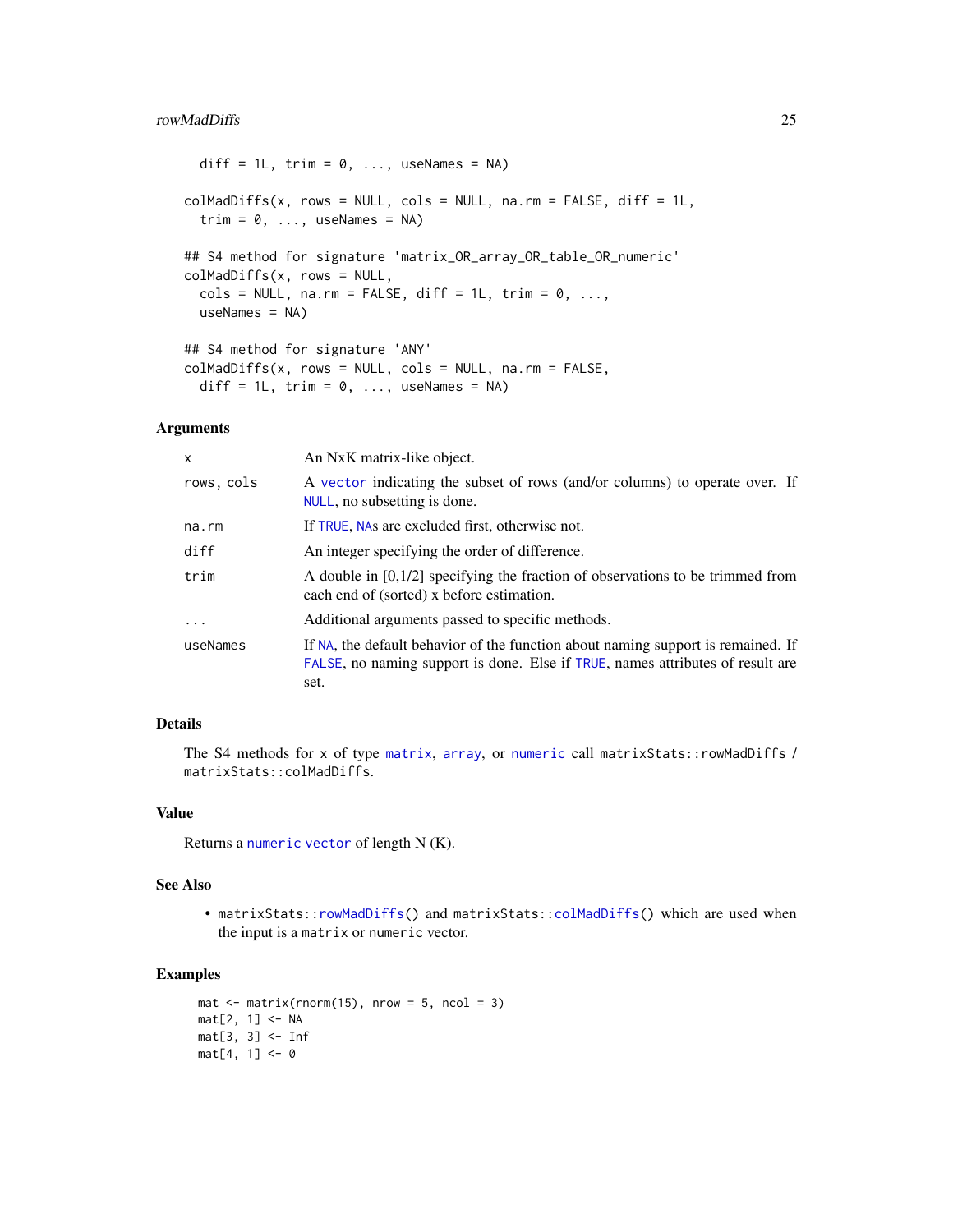```
print(mat)
```

```
rowMadDiffs(mat)
colMadDiffs(mat)
```
<span id="page-25-1"></span>rowMads *Calculates the median absolute deviation for each row (column) of a matrix-like object*

#### <span id="page-25-2"></span>Description

Calculates the median absolute deviation for each row (column) of a matrix-like object.

#### Usage

```
rowMads(x, rows = NULL, cols = NULL, center = NULL, constant = 1.4826,na.rm = FALSE, ..., useNames = NA)
## S4 method for signature 'matrix_OR_array_OR_table_OR_numeric'
rowMads(x, rows = NULL,cols = NULL, center = NULL, constant = 1.4826, na.rm = FALSE,
 dim. = dim(x), ..., useNames = NA)
## S4 method for signature 'ANY'
rowMads(x, rows = NULL, cols = NULL, center = NULL,constant = 1.4826, na.rm = FALSE, ..., useNames = NA)
collAds(x, rows = NULL, cols = NULL, center = NULL, constant = 1.4826,na.rm = FALSE, ..., useNames = NA)## S4 method for signature 'matrix_OR_array_OR_table_OR_numeric'
colMads(x, rows = NULL,cols = NULL, center = NULL, constant = 1.4826, na.rm = FALSE,
 dim. = dim(x), ..., useNames = NA)## S4 method for signature 'ANY'
collMads(x, rows = NULL, cols = NULL, center = NULL,
```
constant =  $1.4826$ , na.rm =  $FALSE$ , ..., useNames = NA)

|            | An NxK matrix-like object.                                                                                  |  |
|------------|-------------------------------------------------------------------------------------------------------------|--|
| rows, cols | A vector indicating the subset of rows (and/or columns) to operate over. If<br>NULL, no subsetting is done. |  |
| center     | (optional) the center, defaults to the row means                                                            |  |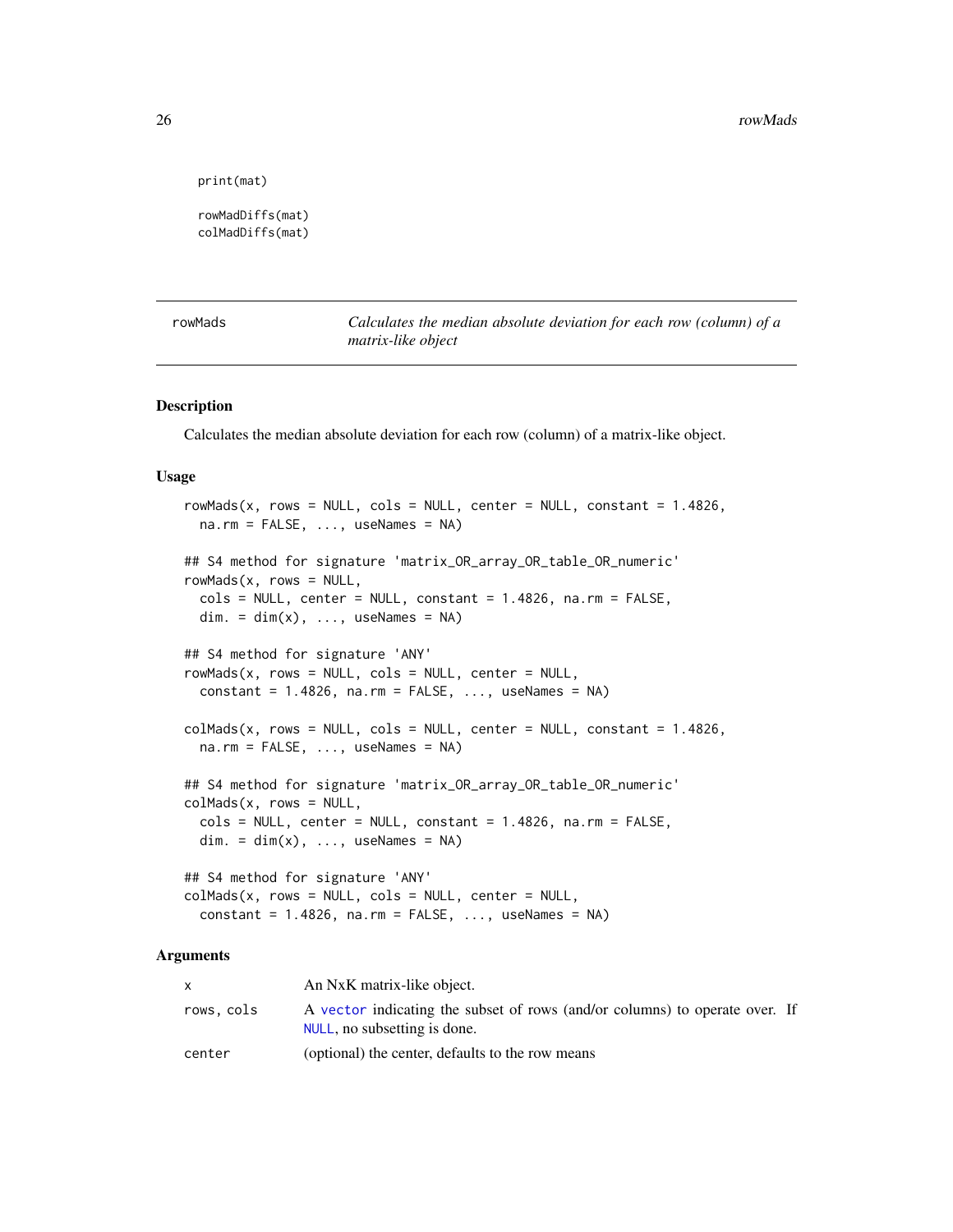#### <span id="page-26-0"></span>rowMaxs 27

| constant | A scale factor. See stats::mad() for details.                                                                                                                                             |
|----------|-------------------------------------------------------------------------------------------------------------------------------------------------------------------------------------------|
| na.rm    | If TRUE, NAs are excluded first, otherwise not.                                                                                                                                           |
| .        | Additional arguments passed to specific methods.                                                                                                                                          |
| useNames | If NA, the default behavior of the function about naming support is remained. If<br>FALSE, no naming support is done. Else if TRUE, names attributes of result are<br>set.                |
| dim.     | An integer vector of length two specifying the dimension of x, essential when<br>x is a numeric vector. Note, that this is not a generic argument and not all<br>methods need provide it. |

## Details

The S4 methods for x of type [matrix](#page-0-0), [array](#page-0-0), or [numeric](#page-0-0) call matrixStats::rowMads / matrixStats::colMads.

#### Value

Returns a [numeric](#page-0-0) [vector](#page-0-0) of length N (K).

## See Also

- matrixStats:[:rowMads\(](#page-25-1)) and matrixStats:[:colMads\(](#page-25-2)) which are used when the input is a matrix or numeric vector.
- For mean estimates, see [rowMeans2\(](#page-28-1)) and [rowMeans\(](#page-0-0)).
- For non-robust standard deviation estimates, see [rowSds\(](#page-42-1)).

## Examples

```
mat \leq matrix(rnorm(15), nrow = 5, ncol = 3)
mat[2, 1] <- NA
mat[3, 3] <- Inf
mat[4, 1] < -0print(mat)
rowMads(mat)
colMads(mat)
```
<span id="page-26-1"></span>rowMaxs *Calculates the maximum for each row (column) of a matrix-like object*

## <span id="page-26-2"></span>Description

Calculates the maximum for each row (column) of a matrix-like object.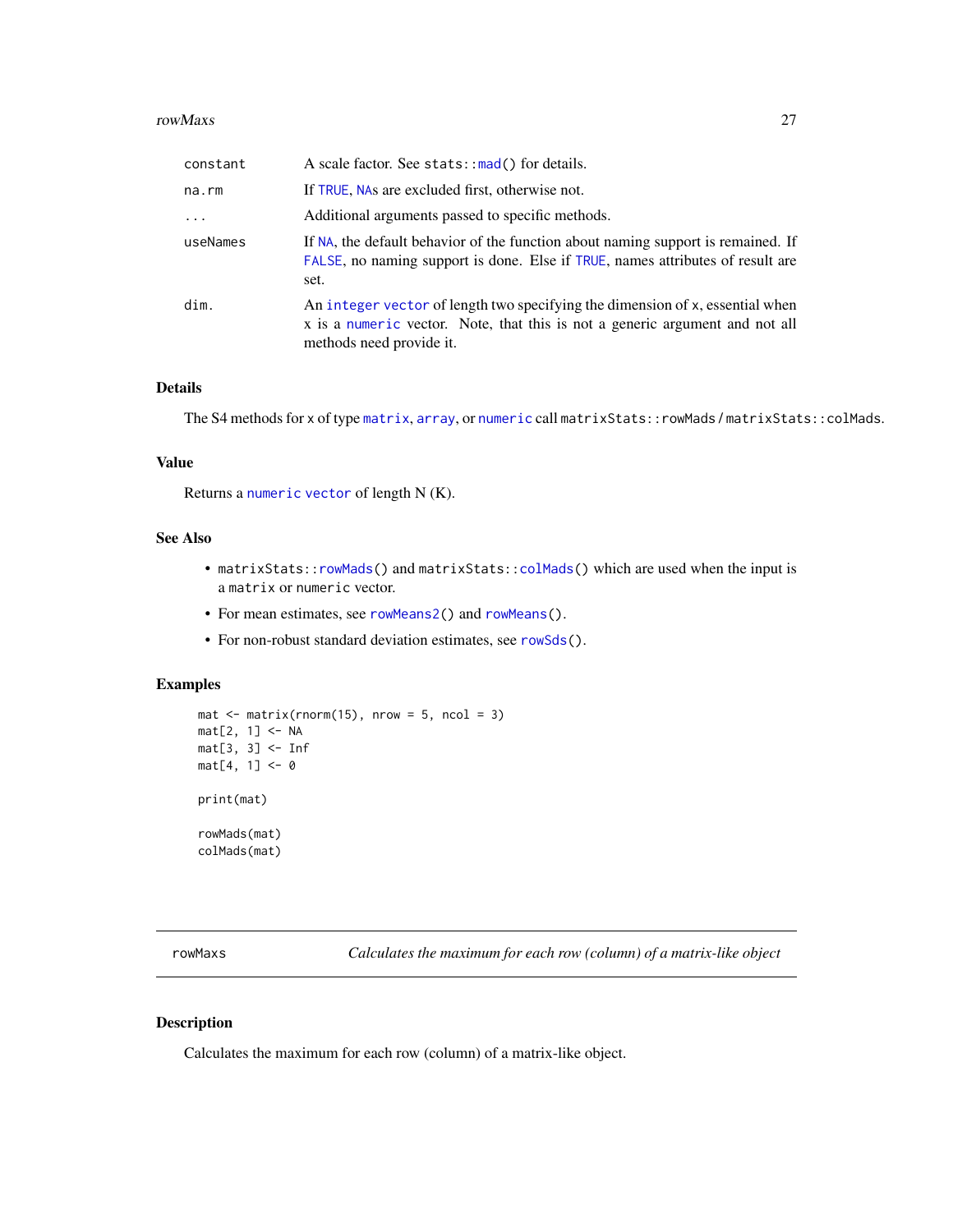#### <span id="page-27-0"></span>Usage

```
rowMaxs(x, rows = NULL, coils = NULL, na.rm = FALSE, ..., useNames = NA)## S4 method for signature 'matrix_OR_array_OR_table_OR_numeric'
rowMaxs(x, rows = NULL,\text{cols} = \text{NULL}, \text{na}.\text{rm} = \text{FALSE}, \text{dim}. = \text{dim}(x), ..., \text{useNames} = \text{NA}## S4 method for signature 'ANY'
rowMaxs(x, rows = NULL, cols = NULL, na.rm = FALSE, ..., useNames = NA)colMaxs(x, rows = NULL, cols = NULL, na.rm = FALSE, ..., useNames = NA)## S4 method for signature 'matrix_OR_array_OR_table_OR_numeric'
colMaxs(x, rows = NULL,\text{cols} = \text{NULL}, \text{na}.\text{rm} = \text{FALSE}, \text{dim}. = \text{dim}(x), ..., \text{useNames} = \text{NA}## S4 method for signature 'ANY'
colMax(x, rows = NULL, cols = NULL, na.rm = FALSE, ..., useNames = NA)
```
#### Arguments

| x          | An NxK matrix-like object.                                                                                                                                                                |
|------------|-------------------------------------------------------------------------------------------------------------------------------------------------------------------------------------------|
| rows, cols | A vector indicating the subset of rows (and/or columns) to operate over. If<br>NULL, no subsetting is done.                                                                               |
| na.rm      | If TRUE, NAs are excluded first, otherwise not.                                                                                                                                           |
| $\ddots$ . | Additional arguments passed to specific methods.                                                                                                                                          |
| useNames   | If NA, the default behavior of the function about naming support is remained. If<br>FALSE, no naming support is done. Else if TRUE, names attributes of result are<br>set.                |
| dim.       | An integer vector of length two specifying the dimension of x, essential when<br>x is a numeric vector. Note, that this is not a generic argument and not all<br>methods need provide it. |

## Details

The S4 methods for x of type [matrix](#page-0-0), [array](#page-0-0), or [numeric](#page-0-0) call matrixStats::rowMaxs / matrixStats::colMaxs.

#### Value

Returns a [numeric](#page-0-0) [vector](#page-0-0) of length N (K).

#### See Also

- matrixStats:[:rowMaxs\(](#page-26-1)) and matrixStats:[:colMaxs\(](#page-26-2)) which are used when the input is a matrix or numeric vector.
- For min estimates, see [rowMins\(](#page-31-1)).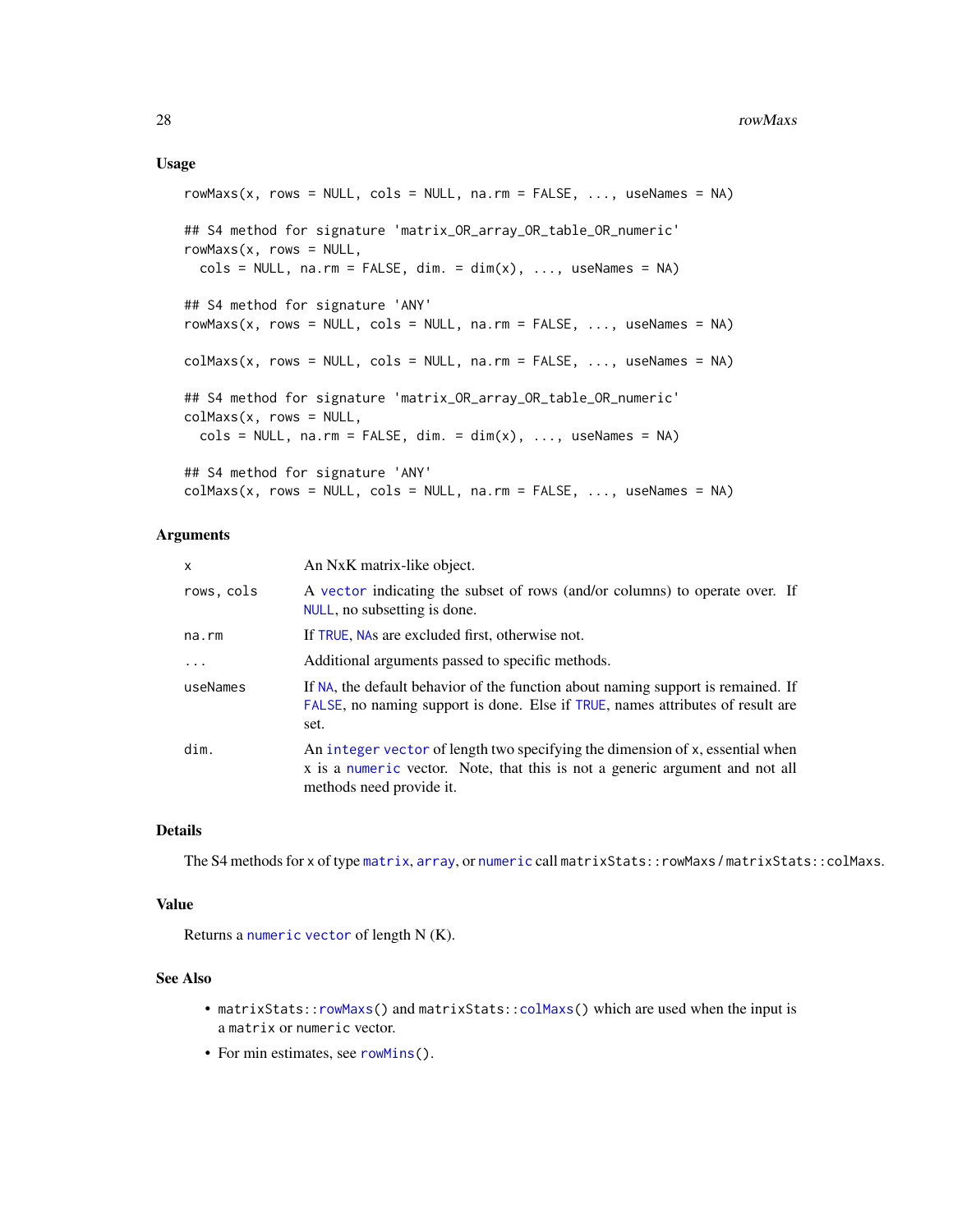#### <span id="page-28-0"></span>rowMeans2 29

#### Examples

```
mat \leq matrix(rnorm(15), nrow = 5, ncol = 3)
mat[2, 1] <- NA
mat[3, 3] <- Inf
mat[4, 1] < -0print(mat)
rowMaxs(mat)
colMaxs(mat)
```
<span id="page-28-1"></span>

rowMeans2 *Calculates the mean for each row (column) of a matrix-like object*

## <span id="page-28-2"></span>Description

Calculates the mean for each row (column) of a matrix-like object.

#### Usage

```
rowMeans2(x, rows = NULL, cols = NULL, na.rm = FALSE, ..., useNames = NA)## S4 method for signature 'matrix_OR_array_OR_table_OR_numeric'
rowMeans2(x, rows = NULL,\text{cols} = \text{NULL}, \text{na}.\text{rm} = \text{FALSE}, \text{dim}. = \text{dim}(x), ..., \text{useNames} = \text{NA}## S4 method for signature 'ANY'
rowMeans2(x, rows = NULL, \text{cols} = \text{NULL}, \text{na} \cdot \text{rm} = \text{FALSE}, ..., useNames = NA)
colMeans2(x, rows = NULL, cols = NULL, na.rm = FALSE, ..., useNames = NA)## S4 method for signature 'matrix_OR_array_OR_table_OR_numeric'
colMeans2(x, rows = NULL,\text{cols} = \text{NULL}, \text{na.rm} = \text{FALSE}, \text{dim}. = \text{dim}(x), ..., \text{useNames} = \text{NA}## S4 method for signature 'ANY'
colMeans2(x, rows = NULL, cols = NULL, na.rm = FALSE, ..., useNames = NA)
```

| X          | An NxK matrix-like object.                                                                                  |  |
|------------|-------------------------------------------------------------------------------------------------------------|--|
| rows, cols | A vector indicating the subset of rows (and/or columns) to operate over. If<br>NULL, no subsetting is done. |  |
| na.rm      | If TRUE, NAs are excluded first, otherwise not.                                                             |  |
| $\ddotsc$  | Additional arguments passed to specific methods.                                                            |  |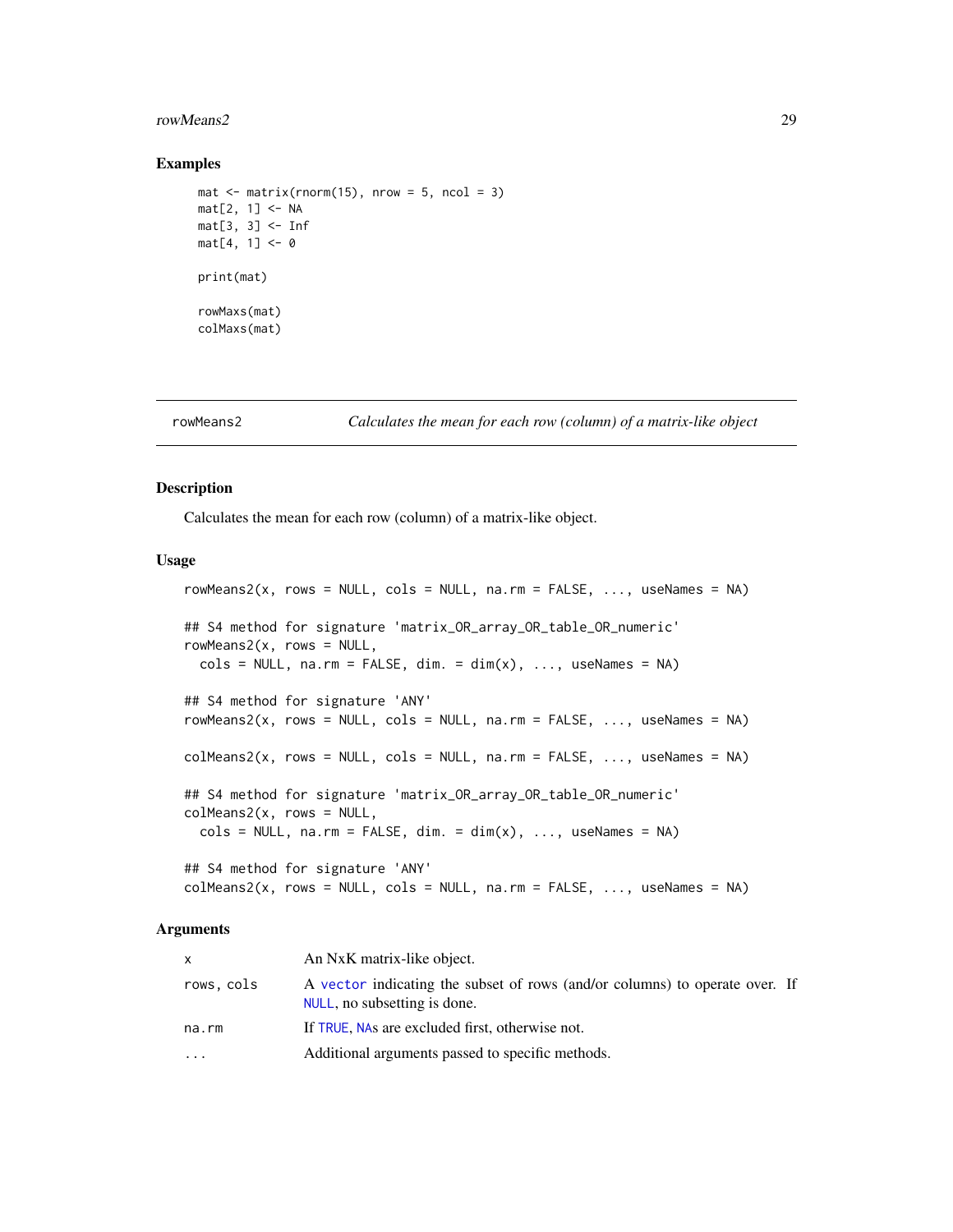<span id="page-29-0"></span>

| useNames | If NA, the default behavior of the function about naming support is remained. If<br>FALSE, no naming support is done. Else if TRUE, names attributes of result are<br>set.                |
|----------|-------------------------------------------------------------------------------------------------------------------------------------------------------------------------------------------|
| dim.     | An integer vector of length two specifying the dimension of x, essential when<br>x is a numeric vector. Note, that this is not a generic argument and not all<br>methods need provide it. |

## Details

The S4 methods for x of type [matrix](#page-0-0), [array](#page-0-0), or [numeric](#page-0-0) call matrixStats::rowMeans2 / matrixStats::colMeans2.

## Value

Returns a [numeric](#page-0-0) [vector](#page-0-0) of length N (K).

## See Also

- matrixStats:[:rowMeans2\(](#page-28-1)) and matrixStats:[:colMeans2\(](#page-28-2)) which are used when the input is a matrix or numeric vector.
- See also [rowMeans\(](#page-0-0)) for the corresponding function in base R.
- For variance estimates, see [rowVars\(](#page-49-1)).
- See also the base R version base:: rowMeans().

## Examples

```
mat \le matrix(rnorm(15), nrow = 5, ncol = 3)
mat[2, 1] <- NA
mat[3, 3] <- Inf
mat[4, 1] < -0print(mat)
rowMeans2(mat)
colMeans2(mat)
```
<span id="page-29-1"></span>rowMedians *Calculates the median for each row (column) of a matrix-like object*

## <span id="page-29-2"></span>Description

Calculates the median for each row (column) of a matrix-like object.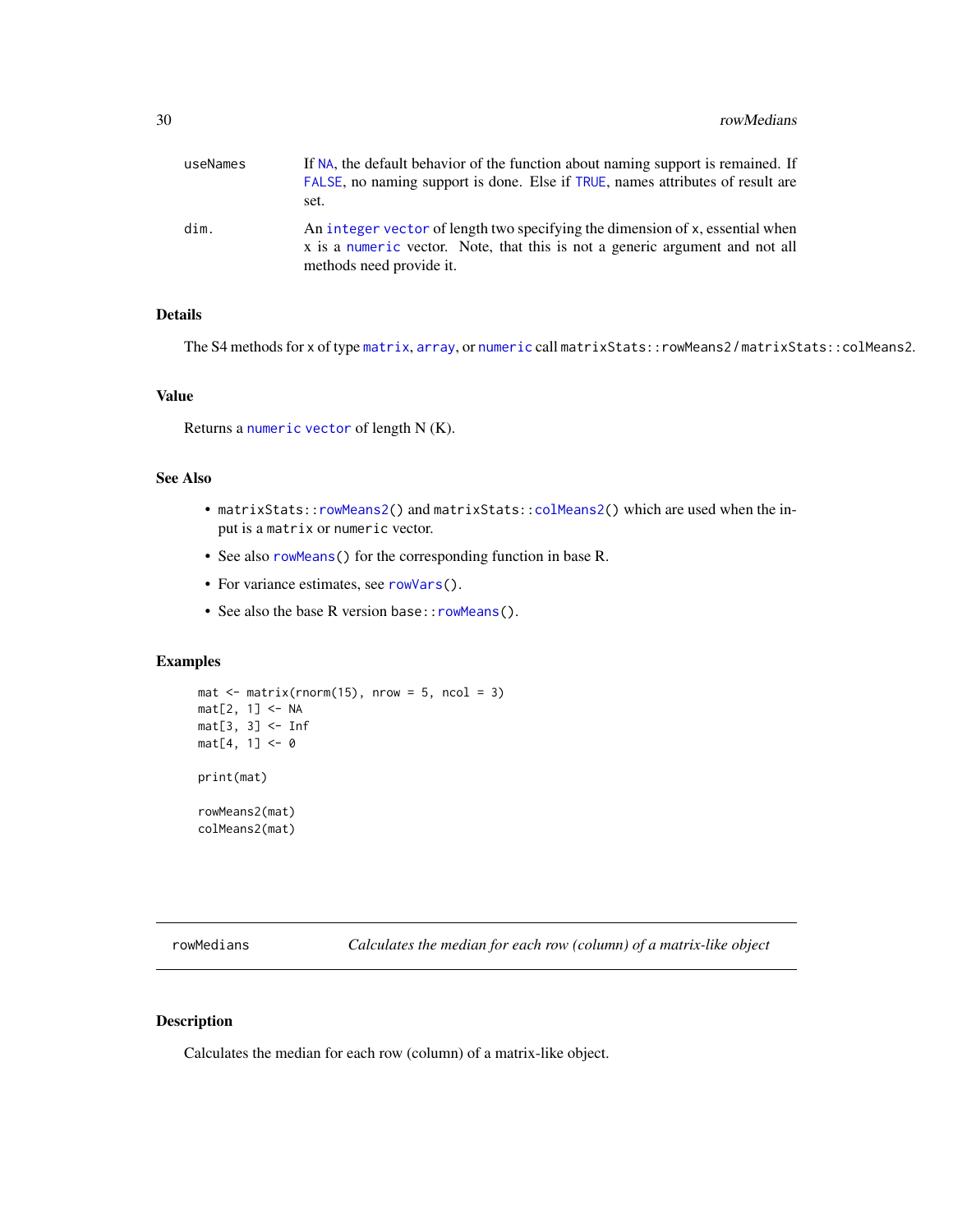#### <span id="page-30-0"></span>rowMedians 31

#### Usage

```
rowMedians(x, rows = NULL, cols = NULL, na.rm = FALSE, ..., useNames = NA)
## S4 method for signature 'matrix_OR_array_OR_table_OR_numeric'
rowMedians(x, rows = NULL,\text{cols} = \text{NULL}, na.rm = FALSE, dim. = dim(x), ..., useNames = NA)
## S4 method for signature 'ANY'
rowMedians(x, rows = NULL, cols = NULL, na.rm = FALSE, ..., useNames = NA)collMedians(x, rows = NULL, cols = NULL, na.rm = FALSE, ..., useNames = NA)## S4 method for signature 'matrix_OR_array_OR_table_OR_numeric'
colMedians(x, rows = NULL,
  cols = NULL, na.rm = FALSE, dim. = dim(x), ..., useNames = NA)## S4 method for signature 'ANY'
collMedians(x, rows = NULL, cols = NULL, na.rm = FALSE, ..., useNames = NA)
```
#### Arguments

| x           | An NxK matrix-like object.                                                                                                                                                                |
|-------------|-------------------------------------------------------------------------------------------------------------------------------------------------------------------------------------------|
| rows, cols  | A vector indicating the subset of rows (and/or columns) to operate over. If<br>NULL, no subsetting is done.                                                                               |
| $na$ . $rm$ | If TRUE, NAs are excluded first, otherwise not.                                                                                                                                           |
| .           | Additional arguments passed to specific methods.                                                                                                                                          |
| useNames    | If NA, the default behavior of the function about naming support is remained. If<br>FALSE, no naming support is done. Else if TRUE, names attributes of result are<br>set.                |
| dim.        | An integer vector of length two specifying the dimension of x, essential when<br>x is a numeric vector. Note, that this is not a generic argument and not all<br>methods need provide it. |

## Details

The S4 methods for x of type [matrix](#page-0-0), [array](#page-0-0), or [numeric](#page-0-0) call matrixStats::rowMedians / matrixStats::colMedians.

#### Value

Returns a [numeric](#page-0-0) [vector](#page-0-0) of length N (K).

#### See Also

- matrixStats:[:rowMedians\(](#page-29-1)) and matrixStats:[:colMedians\(](#page-29-2)) which are used when the input is a matrix or numeric vector.
- For mean estimates, see [rowMeans2\(](#page-28-1)) and [rowMeans\(](#page-0-0)).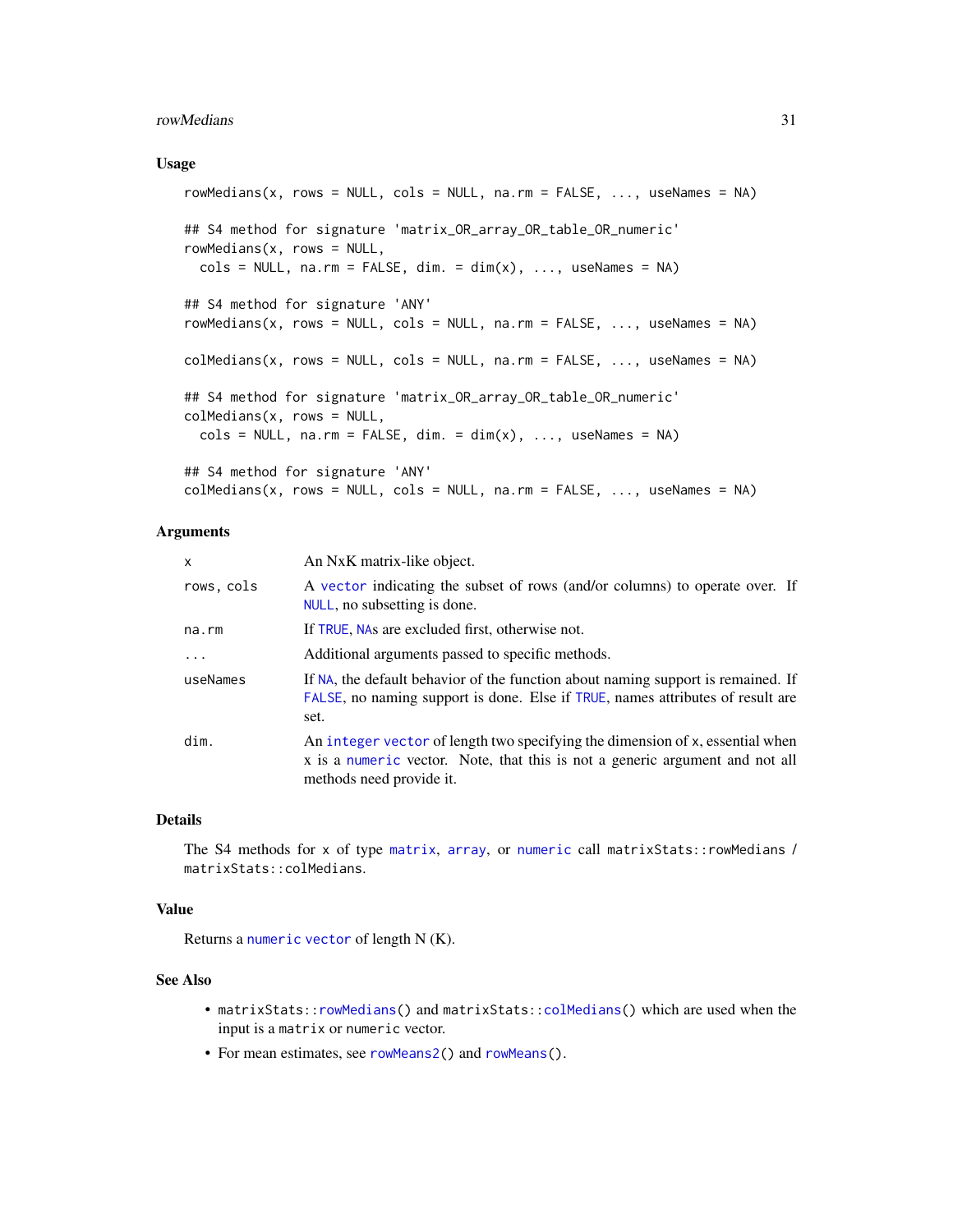#### Examples

```
mat \leq matrix(rnorm(15), nrow = 5, ncol = 3)
mat[2, 1] <- NA
mat[3, 3] <- Inf
mat[4, 1] < -0print(mat)
rowMedians(mat)
colMedians(mat)
```
<span id="page-31-1"></span>

rowMins *Calculates the minimum for each row (column) of a matrix-like object*

## <span id="page-31-2"></span>Description

Calculates the minimum for each row (column) of a matrix-like object.

#### Usage

```
rowMiss(x, rows = NULL, cols = NULL, na.rm = FALSE, ..., useNames = NA)## S4 method for signature 'matrix_OR_array_OR_table_OR_numeric'
rowMiss(x, rows = NULL,\text{cols} = \text{NULL}, \text{na}.\text{rm} = \text{FALSE}, \text{dim}. = \text{dim}(x), ..., \text{useNames} = \text{NA}## S4 method for signature 'ANY'
rowMiss(x, rows = NULL, cols = NULL, na.rm = FALSE, ..., useNames = NA)collMiss(x, rows = NULL, cols = NULL, na.rm = FALSE, ..., useNames = NA)## S4 method for signature 'matrix_OR_array_OR_table_OR_numeric'
collMiss(x, rows = NULL,\text{cols} = \text{NULL}, \text{na}.\text{rm} = \text{FALSE}, \text{dim}. = \text{dim}(x), ..., \text{useNames} = \text{NA}## S4 method for signature 'ANY'
```
## $collMiss(x, rows = NULL, cols = NULL, na.rm = FALSE, ..., useNames = NA)$

| x.         | An NxK matrix-like object.                                                                                  |
|------------|-------------------------------------------------------------------------------------------------------------|
| rows, cols | A vector indicating the subset of rows (and/or columns) to operate over. If<br>NULL, no subsetting is done. |
| na.rm      | If TRUE, NAs are excluded first, otherwise not.                                                             |
| $\ddots$   | Additional arguments passed to specific methods.                                                            |

<span id="page-31-0"></span>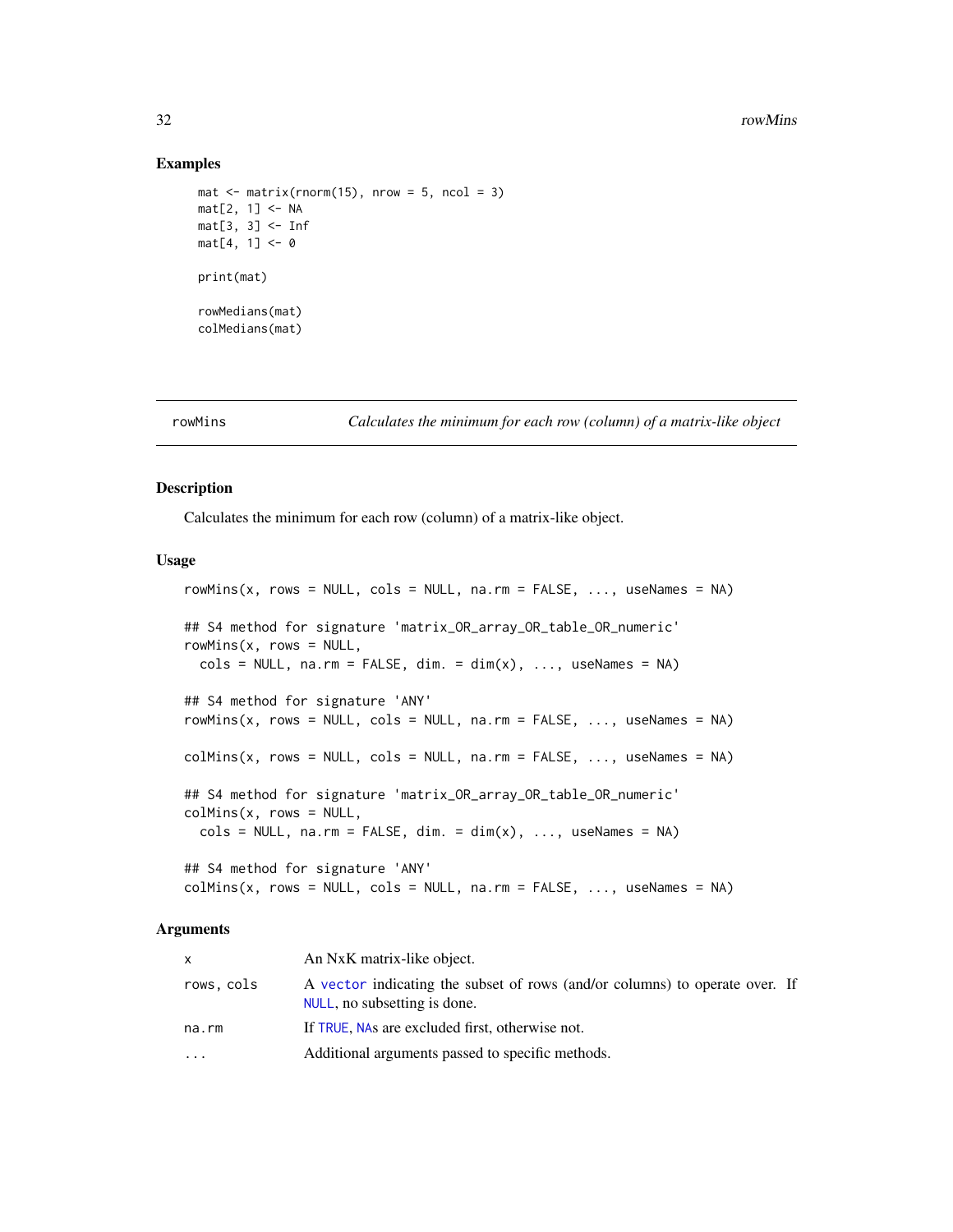## <span id="page-32-0"></span>rowOrderStats 33

| useNames | If NA, the default behavior of the function about naming support is remained. If<br>FALSE, no naming support is done. Else if TRUE, names attributes of result are<br>set.                |
|----------|-------------------------------------------------------------------------------------------------------------------------------------------------------------------------------------------|
| dim.     | An integer vector of length two specifying the dimension of x, essential when<br>x is a numeric vector. Note, that this is not a generic argument and not all<br>methods need provide it. |

## Details

The S4 methods for x of type [matrix](#page-0-0), [array](#page-0-0), or [numeric](#page-0-0) call matrixStats::rowMins / matrixStats::colMins.

## Value

Returns a [numeric](#page-0-0) [vector](#page-0-0) of length N (K).

## See Also

- matrixStats:[:rowMins\(](#page-31-1)) and matrixStats:[:colMins\(](#page-31-2)) which are used when the input is a matrix or numeric vector.
- For max estimates, see [rowMaxs\(](#page-26-1)).

## Examples

```
mat \leq matrix(rnorm(15), nrow = 5, ncol = 3)
mat[2, 1] <- NA
mat[3, 3] <- Inf
mat[4, 1] < -0print(mat)
rowMins(mat)
colMins(mat)
```
<span id="page-32-1"></span>

| rowOrderStats | Calculates an order statistic for each row (column) of a matrix-like |
|---------------|----------------------------------------------------------------------|
|               | object                                                               |

## <span id="page-32-2"></span>Description

Calculates an order statistic for each row (column) of a matrix-like object.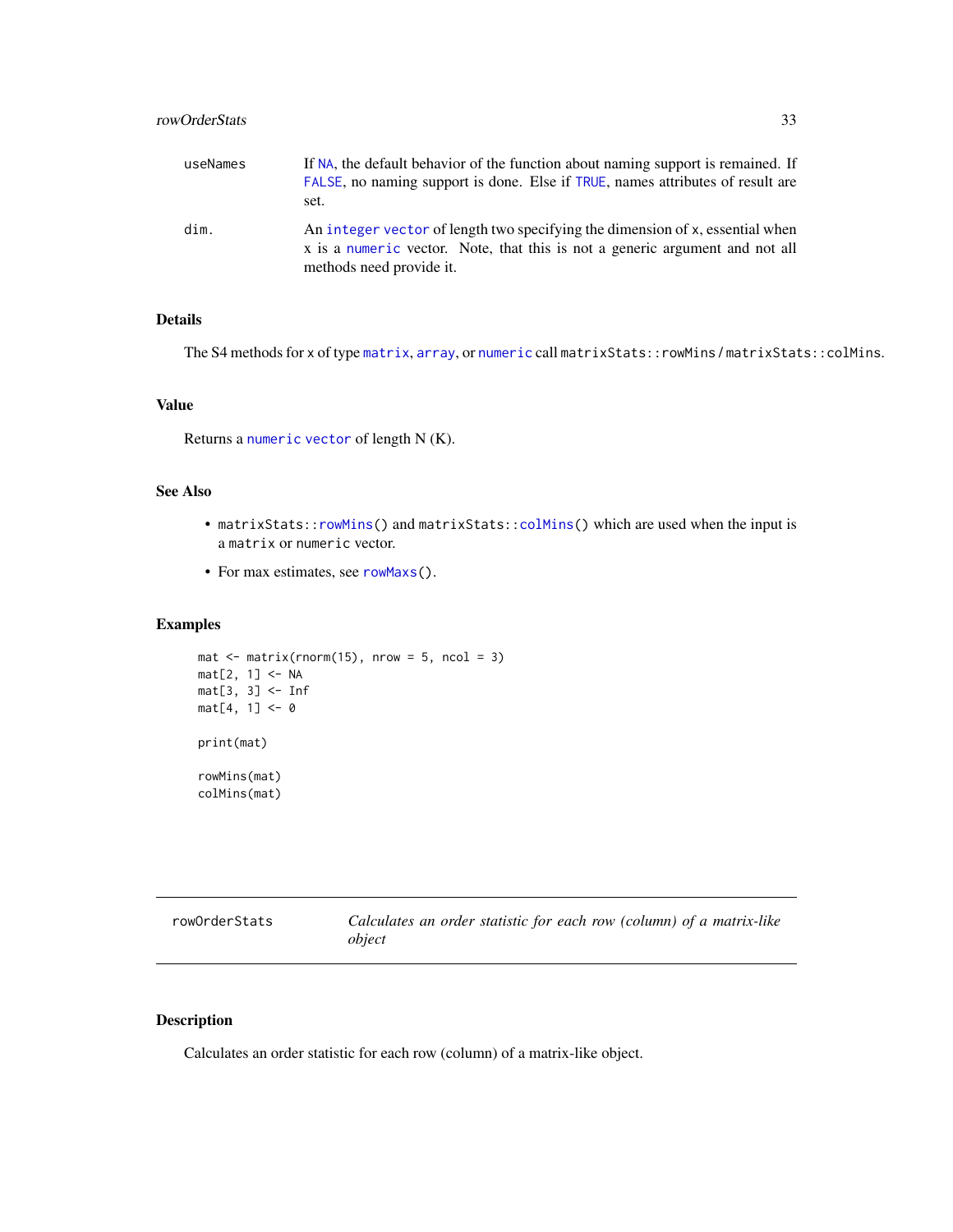#### <span id="page-33-0"></span>Usage

```
rowOrderStats(x, rows = NULL, cols = NULL, which, ..., useNames = NA)## S4 method for signature 'matrix_OR_array_OR_table_OR_numeric'
rowOrderStats(x, rows = NULL,
 \text{cols} = \text{NULL}, \text{which}, \text{dim}. = \text{dim}(x), ..., \text{useNames} = \text{NA}## S4 method for signature 'ANY'
rowOrderStats(x, rows = NULL, cols = NULL, which, ..., useNames = NA)
colOrderStats(x, rows = NULL, cols = NULL, which, ..., useNames = NA)## S4 method for signature 'matrix_OR_array_OR_table_OR_numeric'
colOrderStats(x, rows = NULL,
  cols = NULL, which, dim. = dim(x), ..., useNames = NA)
## S4 method for signature 'ANY'
colOrderStats(x, rows = NULL, cols = NULL, which, ..., useNames = NA)
```
## Arguments

| X          | An NxK matrix-like object.                                                                                                                                                                |
|------------|-------------------------------------------------------------------------------------------------------------------------------------------------------------------------------------------|
| rows, cols | A vector indicating the subset of rows (and/or columns) to operate over. If<br>NULL, no subsetting is done.                                                                               |
| which      | An integer index in $[1,K]$ ( $[1,N]$ ) indicating which order statistic to be returned                                                                                                   |
| $\ddots$ . | Additional arguments passed to specific methods.                                                                                                                                          |
| useNames   | If NA, the default behavior of the function about naming support is remained. If<br>FALSE, no naming support is done. Else if TRUE, names attributes of result are<br>set.                |
| dim.       | An integer vector of length two specifying the dimension of x, essential when<br>x is a numeric vector. Note, that this is not a generic argument and not all<br>methods need provide it. |

## Details

The S4 methods for x of type [matrix](#page-0-0), [array](#page-0-0), or [numeric](#page-0-0) call matrixStats::rowOrderStats / matrixStats::colOrderStats.

## Value

Returns a [numeric](#page-0-0) [vector](#page-0-0) of length N (K).

#### See Also

• matrixStats:[:rowOrderStats\(](#page-32-1)) and matrixStats:[:colOrderStats\(](#page-32-2)) which are used when the input is a matrix or numeric vector.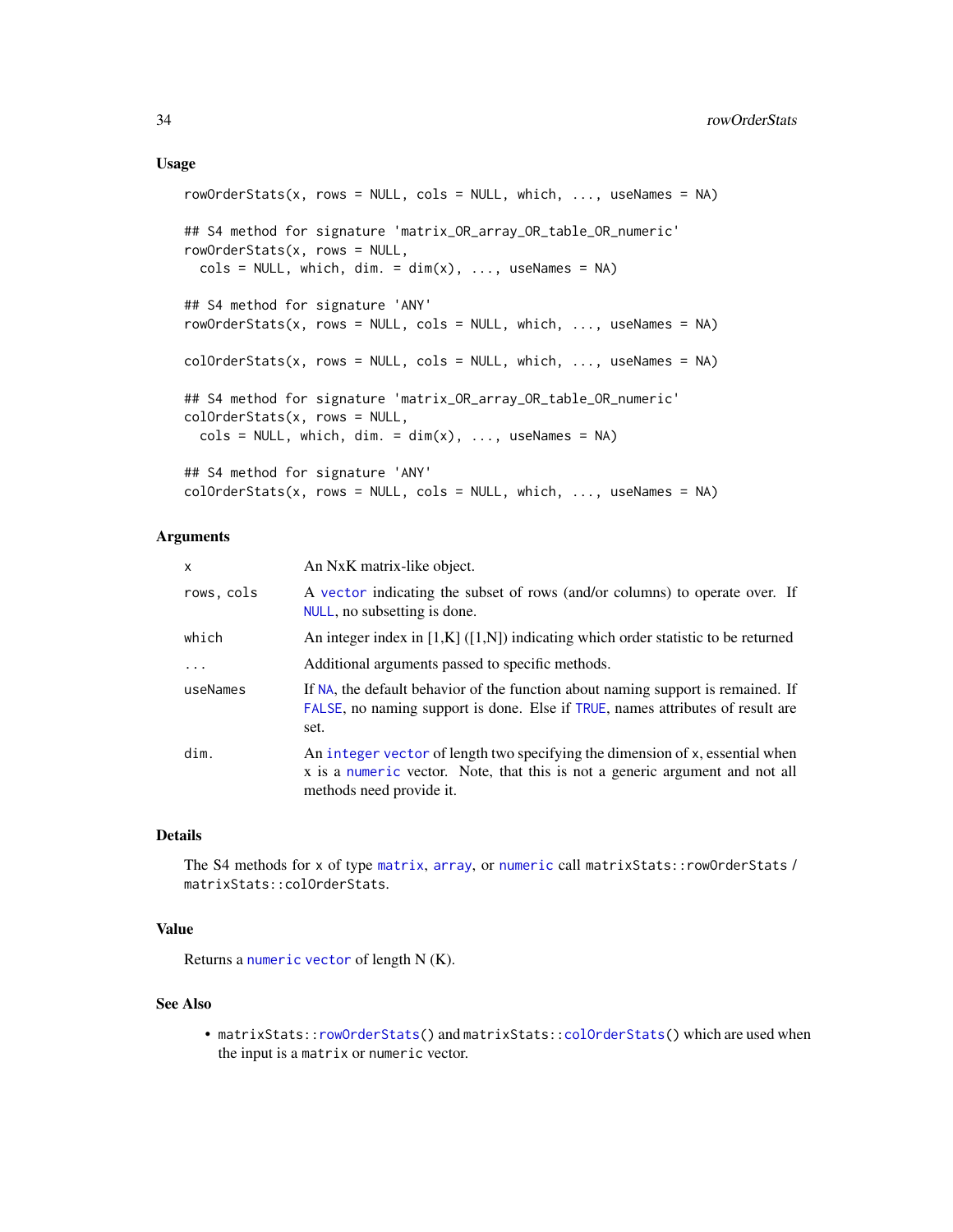#### <span id="page-34-0"></span>rowProds 35

#### Examples

```
mat \leq matrix(rnorm(15), nrow = 5, ncol = 3)
mat[2, 1] < -2mat[3, 3] <- Inf
mat[4, 1] < -0print(mat)
rowOrderStats(mat, which = 1)
colOrderStats(mat, which = 3)
```
<span id="page-34-1"></span>

```
rowProds Calculates the product for each row (column) of a matrix-like object
```
#### <span id="page-34-2"></span>Description

Calculates the product for each row (column) of a matrix-like object.

#### Usage

```
rowProds(x, rows = NULL, cols = NULL, na.rm = FALSE, ..., useNames = NA)## S4 method for signature 'matrix_OR_array_OR_table_OR_numeric'
rowProds(x, rows = NULL,
  \text{cols} = \text{NULL}, \text{na} \cdot \text{rm} = \text{FALSE}, \text{method} = \text{c("direct", "expSumLog"),} \dots,useNames = NA)## S4 method for signature 'ANY'
rowProds(x, rows = NULL, cols = NULL, na.rm = FALSE, ..., useNames = NA)
colProds(x, rows = NULL, cols = NULL, na.rm = FALSE, ..., useNames = NA)## S4 method for signature 'matrix_OR_array_OR_table_OR_numeric'
colProds(x, rows = NULL,cols = NULL, na.rm = FALSE, method = c("direct", "expSumLog"), ...,useNames = NA)
## S4 method for signature 'ANY'
```
 $colProds(x, rows = NULL, cols = NULL, na.rm = FALSE, ..., useNames = NA)$ 

|            | An NxK matrix-like object.                                                                                  |  |
|------------|-------------------------------------------------------------------------------------------------------------|--|
| rows, cols | A vector indicating the subset of rows (and/or columns) to operate over. If<br>NULL, no subsetting is done. |  |
| na.rm      | If TRUE, NAs are excluded first, otherwise not.                                                             |  |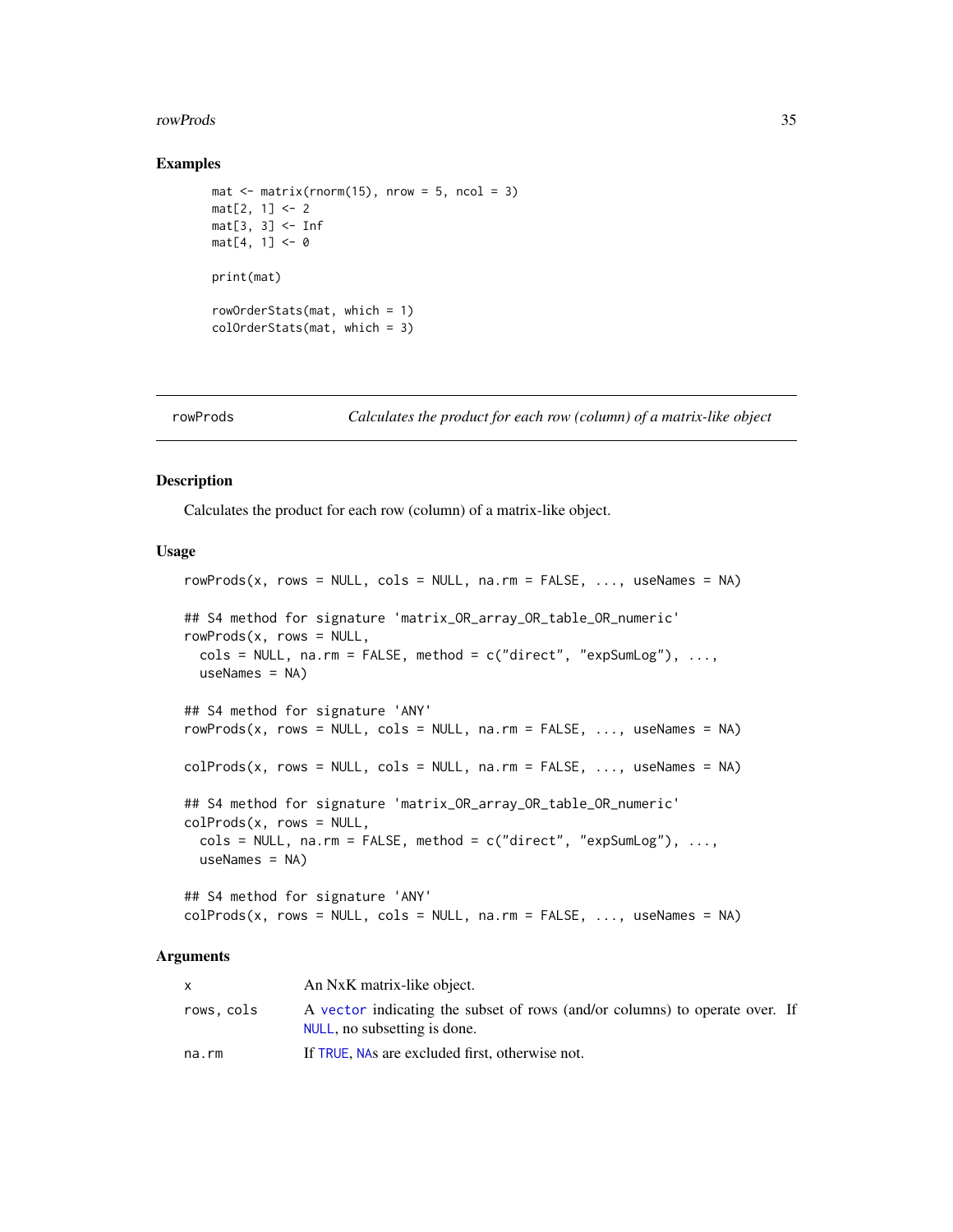<span id="page-35-0"></span>

| $\ddotsc$ | Additional arguments passed to specific methods.                                                                                                                                  |
|-----------|-----------------------------------------------------------------------------------------------------------------------------------------------------------------------------------|
| useNames  | If NA, the default behavior of the function about naming support is remained. If<br>FALSE, no naming support is done. Else if TRUE, names attributes of result are<br>set.        |
| method    | A character vector of length one that specifies the how the product is calculated.<br>Note, that this is not a generic argument and not all implementation have to<br>provide it. |

## Details

The S4 methods for x of type [matrix](#page-0-0), [array](#page-0-0), or [numeric](#page-0-0) call matrixStats::rowProds / matrixStats::colProds.

## Value

Returns a [numeric](#page-0-0) [vector](#page-0-0) of length N (K).

## See Also

- matrixStats:[:rowProds\(](#page-34-1)) and matrixStats:[:colProds\(](#page-34-2)) which are used when the input is a matrix or numeric vector.
- For sums across rows (columns), see [rowSums2\(](#page-44-1)) ([colSums2\(\)](#page-44-2))
- base:[:prod\(](#page-0-0)).

## Examples

```
mat \le matrix(rnorm(15), nrow = 5, ncol = 3)
mat[2, 1] <- NA
mat[3, 3] <- Inf
mat[4, 1] < -0print(mat)
rowProds(mat)
colProds(mat)
```
<span id="page-35-1"></span>rowQuantiles *Calculates quantiles for each row (column) of a matrix-like object*

## <span id="page-35-2"></span>Description

Calculates quantiles for each row (column) of a matrix-like object.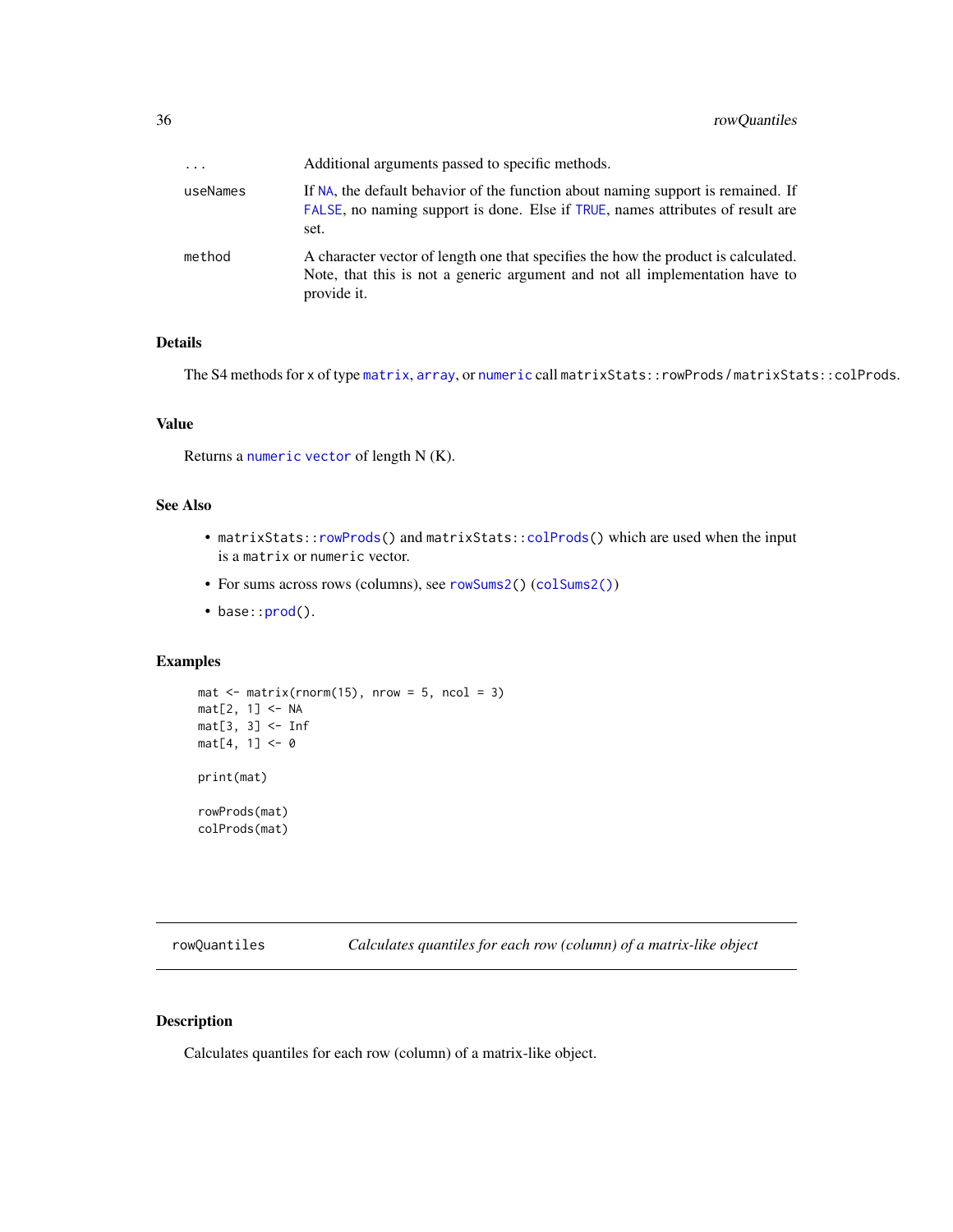## <span id="page-36-0"></span>rowQuantiles 37

#### Usage

```
rowQuantiles(x, rows = NULL, cols = NULL, probs = seq(from = \theta, to = 1,
 by = 0.25), na.rm = FALSE, type = 7L, ..., useNames = NA,
 drop = TRUE)
## S4 method for signature 'matrix_OR_array_OR_table_OR_numeric'
rowQuantiles(x, rows = NULL,
  cols = NULL, probs = seq(from = 0, to = 1, by = 0.25), na.rm = FALSE,
  type = 7L, ..., useNames = NA, drop = TRUE)## S4 method for signature 'ANY'
rowQuantiles(x, rows = NULL, cols = NULL,
 probs = seq(from = 0, to = 1, by = 0.25), na.rm = FALSE, type = 7L,
  ..., useNames = NA, drop = TRUE)
colQuantiles(x, rows = NULL, cols = NULL, probs = seq(from = 0, to = 1,
 by = 0.25), na.rm = FALSE, type = 7L, ..., useNames = NA,
 drop = TRUE)
## S4 method for signature 'matrix_OR_array_OR_table_OR_numeric'
colQuantiles(x, rows = NULL,
  cols = NULL, probs = seq(from = 0, to = 1, by = 0.25), na.rm = FALSE,
  type = 7L, ..., useNames = NA, drop = TRUE)## S4 method for signature 'ANY'
colQuantiles(x, rows = NULL, cols = NULL,probs = seq(from = 0, to = 1, by = 0.25), na.rm = FALSE, type = 7L,
  \ldots, useNames = NA, drop = TRUE)
```

| X          | An NxK matrix-like object.                                                                                                                                                 |
|------------|----------------------------------------------------------------------------------------------------------------------------------------------------------------------------|
| rows, cols | A vector indicating the subset of rows (and/or columns) to operate over. If<br>NULL, no subsetting is done.                                                                |
| probs      | A numeric vector of J probabilities in $[0, 1]$ .                                                                                                                          |
| na.rm      | If TRUE, NAs are excluded first, otherwise not.                                                                                                                            |
| type       | An integer specifying the type of estimator. See stats: $:$ quantile(). for more<br>details.                                                                               |
| .          | Additional arguments passed to specific methods.                                                                                                                           |
| useNames   | If NA, the default behavior of the function about naming support is remained. If<br>FALSE, no naming support is done. Else if TRUE, names attributes of result are<br>set. |
| drop       | If TRUE a vector is returned if $J = 1$ .                                                                                                                                  |
|            |                                                                                                                                                                            |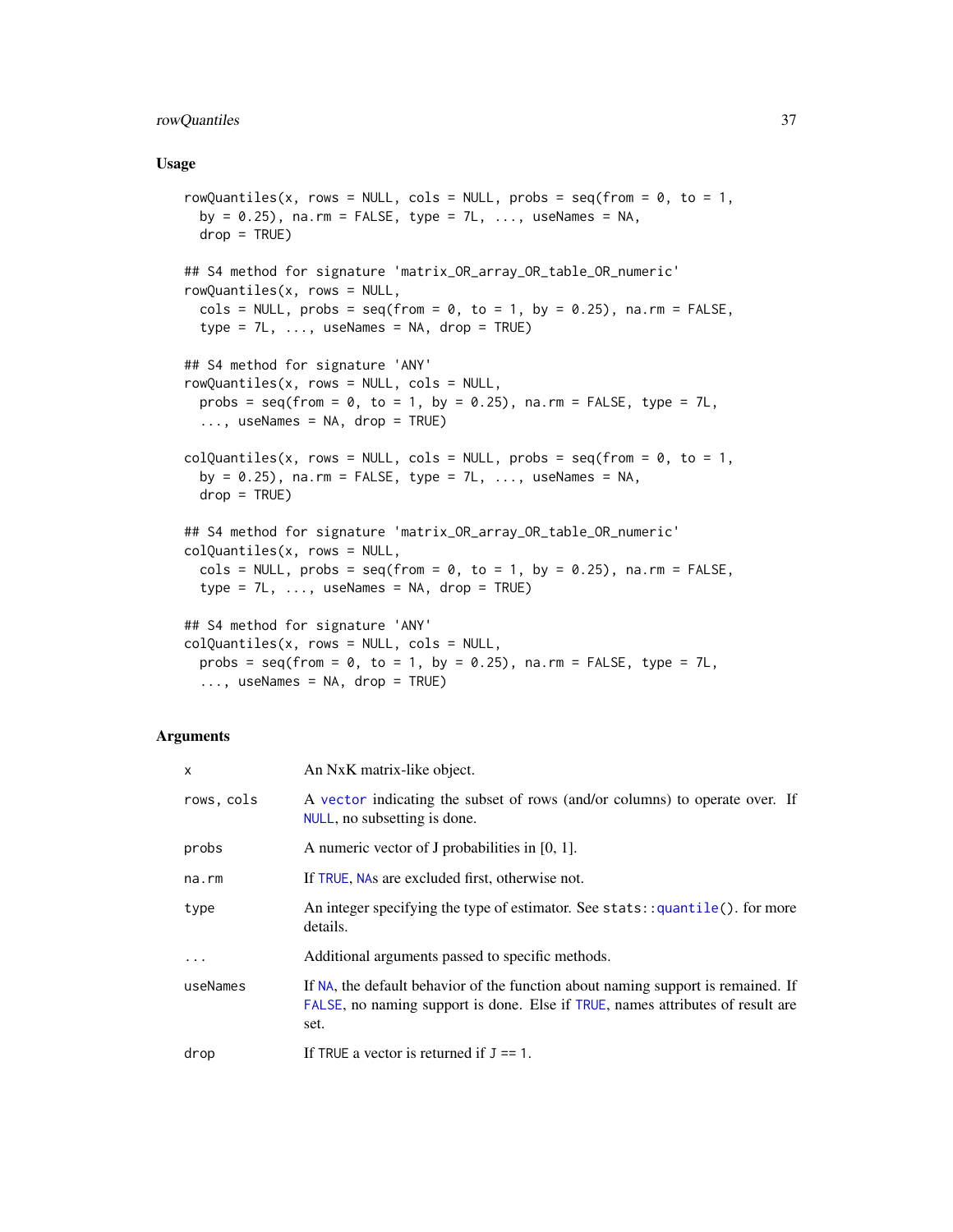## <span id="page-37-0"></span>Details

The S4 methods for x of type [matrix](#page-0-0), [array](#page-0-0), or [numeric](#page-0-0) call matrixStats:: rowQuantiles / matrixStats::colQuantiles.

## Value

a [numeric](#page-0-0) NxJ (KxJ) [matrix](#page-0-0), where N (K) is the number of rows (columns) for which the J values are calculated.

## See Also

- matrixStats:[:rowQuantiles\(](#page-35-1)) and matrixStats:[:colQuantiles\(](#page-35-2)) which are used when the input is a matrix or numeric vector.
- [stats::quantile](#page-0-0)

## Examples

```
mat \leq matrix(rnorm(15), nrow = 5, ncol = 3)
mat[2, 1] <- NA
mat[3, 3] <- Inf
mat[4, 1] < -0print(mat)
rowQuantiles(mat)
colQuantiles(mat)
```
<span id="page-37-1"></span>rowRanges *Calculates the minimum and maximum for each row (column) of a matrix-like object*

#### <span id="page-37-2"></span>Description

Calculates the minimum and maximum for each row (column) of a matrix-like object.

```
rowRanges(x, ...)
## S4 method for signature 'matrix_OR_array_OR_table_OR_numeric'
rowRanges(x, rows = NULL,
  \text{cols} = \text{NULL}, \text{na}.\text{rm} = \text{FALSE}, \text{dim}. = \text{dim}(x), ..., \text{useNames} = \text{NA}## S4 method for signature 'ANY'
rowRanges(x, ...)
colRanges(x, rows = NULL, cols = NULL, na.rm = FALSE, ..., useNames = NA)
```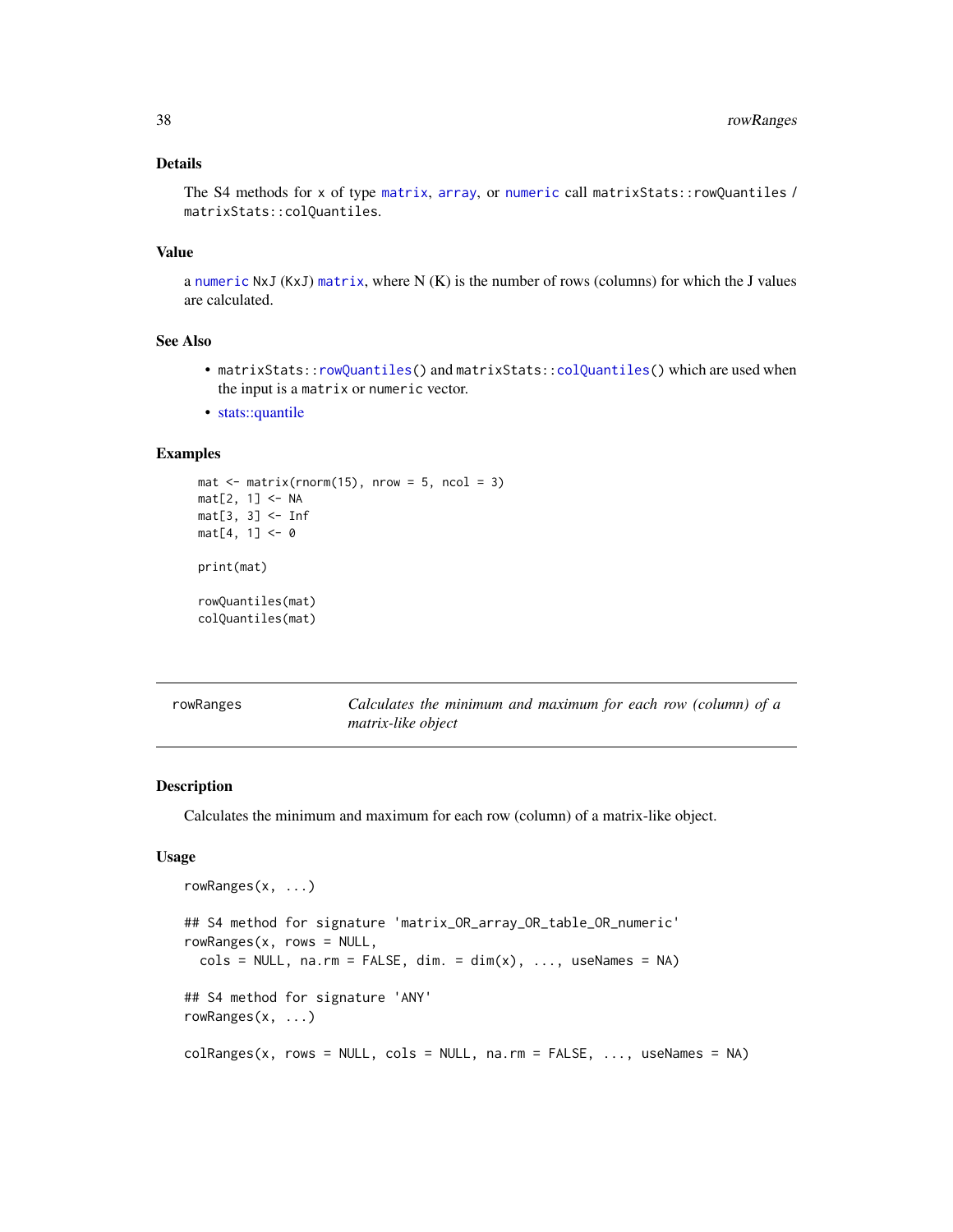```
## S4 method for signature 'matrix_OR_array_OR_table_OR_numeric'
colRanges(x, rows = NULL,
  \text{cols} = \text{NULL}, \text{na}.\text{rm} = \text{FALSE}, \text{dim}. = \text{dim}(x), ..., \text{useNames} = \text{NA}## S4 method for signature 'ANY'
colRanges(x, rows = NULL, cols = NULL, na.rm = FALSE, ..., useNames = NA)
```
## Arguments

| X          | An NxK matrix-like object.                                                                                                                                                                |
|------------|-------------------------------------------------------------------------------------------------------------------------------------------------------------------------------------------|
| $\ddotsc$  | Additional arguments passed to specific methods.                                                                                                                                          |
| rows, cols | A vector indicating the subset of rows (and/or columns) to operate over. If<br>NULL, no subsetting is done.                                                                               |
| na.rm      | If TRUE, NAs are excluded first, otherwise not.                                                                                                                                           |
| dim.       | An integer vector of length two specifying the dimension of x, essential when<br>x is a numeric vector. Note, that this is not a generic argument and not all<br>methods need provide it. |
| useNames   | If NA, the default behavior of the function about naming support is remained. If<br>FALSE, no naming support is done. Else if TRUE, names attributes of result are<br>set.                |

## Details

The S4 methods for x of type [matrix](#page-0-0), [array](#page-0-0), or [numeric](#page-0-0) call matrixStats::rowRanges / matrixStats::colRanges.

#### Value

a [numeric](#page-0-0) Nx2 (Kx2) [matrix](#page-0-0), where  $N(K)$  is the number of rows (columns) for which the ranges are calculated.

#### Note

Unfortunately for the argument list of the rowRanges() generic function we cannot follow the scheme used for the other row/column matrix summarization generic functions. This is because we need to be compatible with the historic rowRanges() getter for [RangedSummarizedExperiment](#page-0-0) objects. See ?SummarizedExperiment:[:rowRanges](#page-37-1).

## See Also

- matrixStats:[:rowRanges\(](#page-37-1)) and matrixStats:[:colRanges\(](#page-37-2)) which are used when the input is a matrix or numeric vector.
- For max estimates, see [rowMaxs\(](#page-26-1)).
- For min estimates, see [rowMins\(](#page-31-1)).
- base:: range().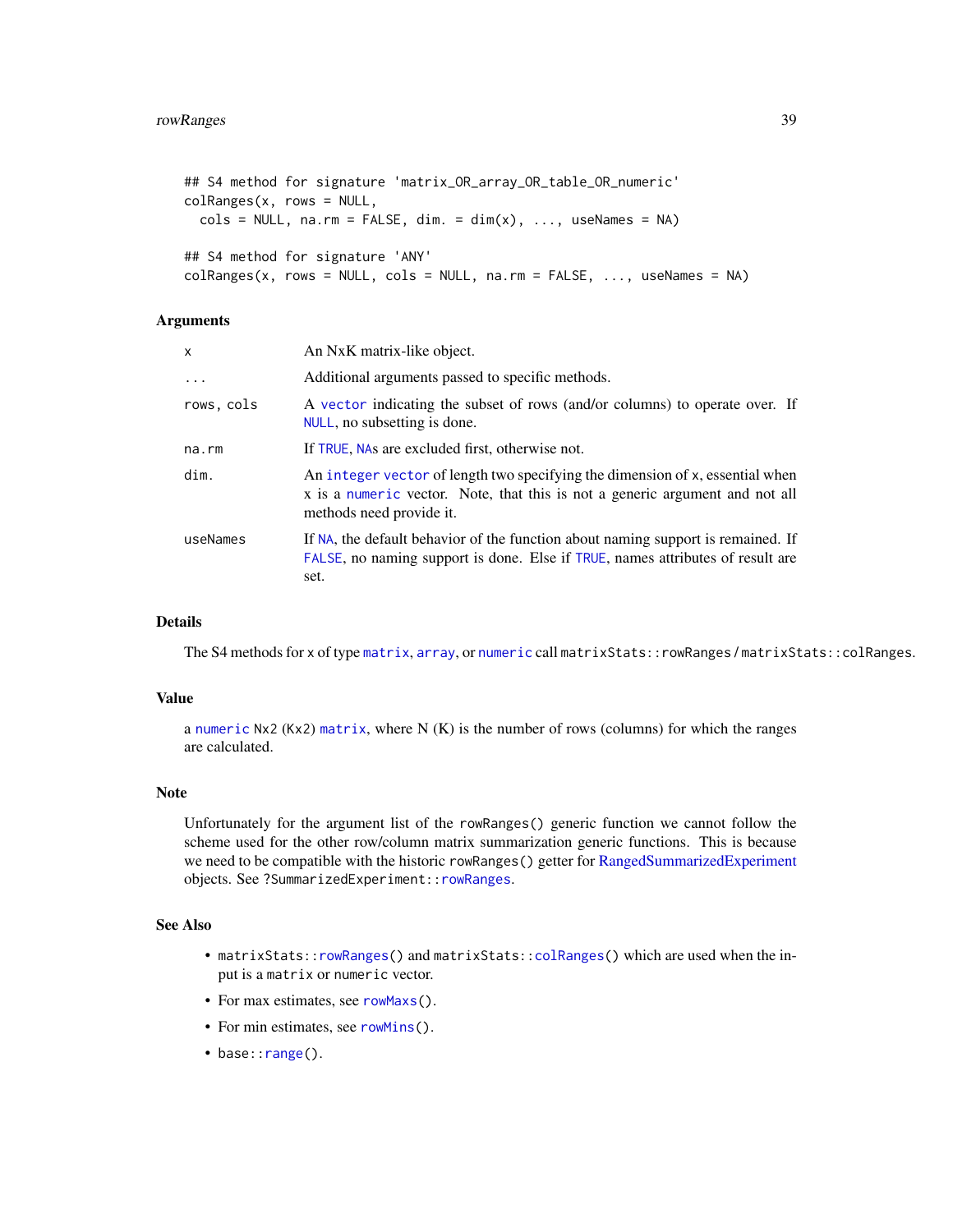#### Examples

```
mat \leq matrix(rnorm(15), nrow = 5, ncol = 3)
mat[2, 1] <- NA
mat[3, 3] <- Inf
mat[4, 1] < -0print(mat)
rowRanges(mat)
colRanges(mat)
```
<span id="page-39-1"></span>

**rowand** *Calculates the rank of the elements for each row (column) of a matrixlike object*

#### <span id="page-39-2"></span>Description

Calculates the rank of the elements for each row (column) of a matrix-like object.

```
rowRanks(x, rows = NULL, \text{cols} = \text{NULL}, ties.method = \text{c("max", "average")},
  ..., useNames = NA)
## S4 method for signature 'matrix_OR_array_OR_table_OR_numeric'
rowRanks(x, rows = NULL,cols = NULL, ties.method = c("max", "average", "first", "last", "random",
  "max", "min", "dense"), dim. = dim(x), ..., useNames = NA)
## S4 method for signature 'ANY'
rowRanks(x, rows = NULL, coils = NULL,ties.method = c("max", "average"), ..., useNames = NA)colRanks(x, rows = NULL, cols = NULL, ties.method = c("max", "average"),..., useNames = NA)
## S4 method for signature 'matrix_OR_array_OR_table_OR_numeric'
colRanks(x, rows = NULL,cols = NULL, ties.method = c("max", "average", "first", "last", "random",
  "max", "min", "dense"), dim. = dim(x), preserveShape = FALSE, ...,
 useNames = NA)## S4 method for signature 'ANY'
colRanks(x, rows = NULL, cols = NULL,ties.method = c("max", "average"), ..., useNames = NA)
```
<span id="page-39-0"></span>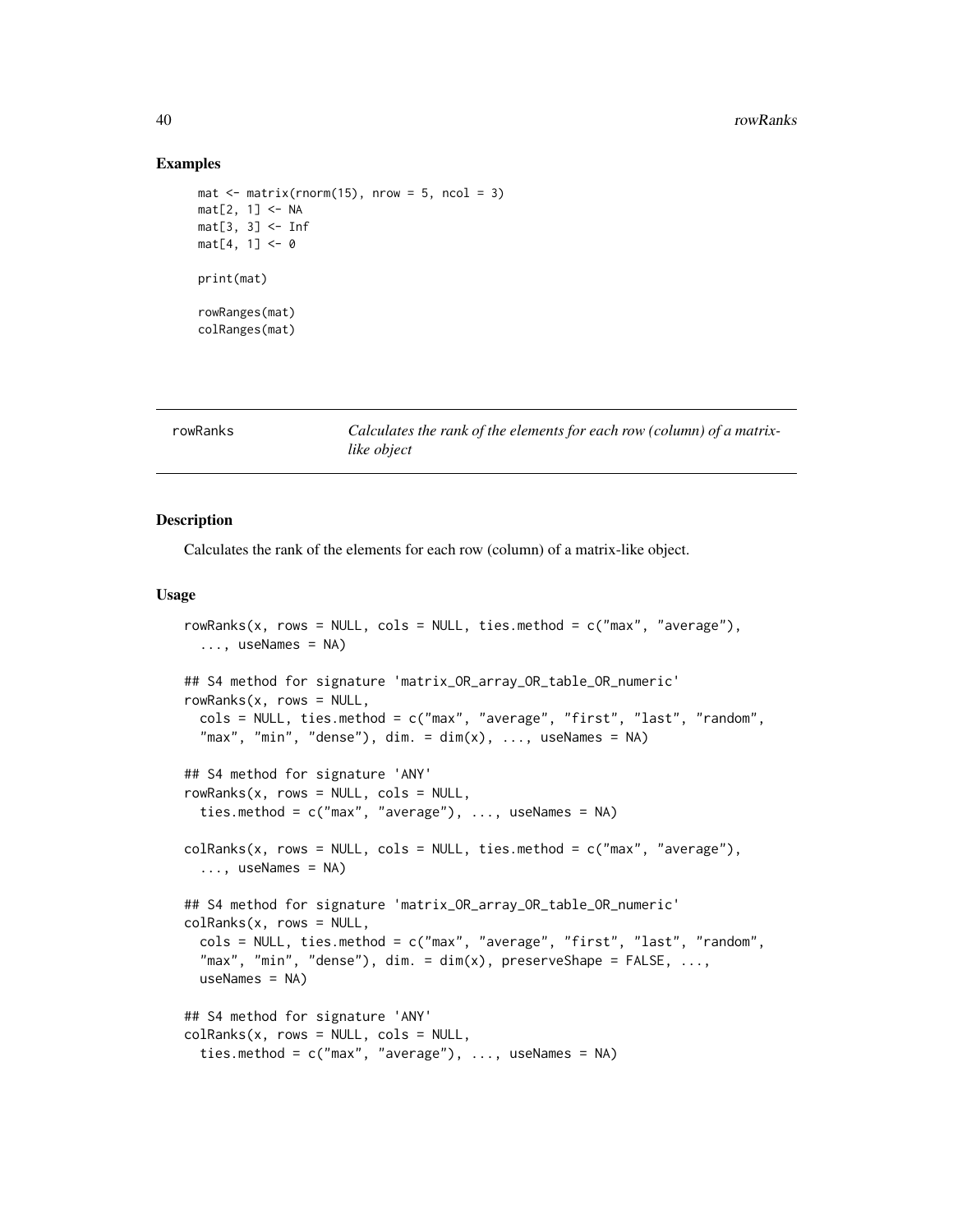#### <span id="page-40-0"></span>rowRanks 41

#### Arguments

| X             | An NxK matrix-like object.                                                                                                                                                                |
|---------------|-------------------------------------------------------------------------------------------------------------------------------------------------------------------------------------------|
| rows, cols    | A vector indicating the subset of rows (and/or columns) to operate over. If<br>NULL, no subsetting is done.                                                                               |
| ties.method   | A character string specifying how ties are treated. Note that the default specifies<br>fewer options than the original matrixStats package.                                               |
| $\cdots$      | Additional arguments passed to specific methods.                                                                                                                                          |
| useNames      | If NA, the default behavior of the function about naming support is remained. If<br>FALSE, no naming support is done. Else if TRUE, names attributes of result are<br>set.                |
| dim.          | An integer vector of length two specifying the dimension of x, essential when<br>x is a numeric vector. Note, that this is not a generic argument and not all<br>methods need provide it. |
| preserveShape | If TRUE the output matrix has the same shape as the input x. Note, that this is not<br>a generic argument and not all implementation of this function have to provide<br>it.              |

## Details

The S4 methods for x of type [matrix](#page-0-0), [array](#page-0-0), or [numeric](#page-0-0) call matrixStats::rowRanks / matrixStats::colRanks.

The matrixStats::rowRanks() function can handle a lot of different values for the ties.method argument. Users of the generic function should however only rely on max and average because the other ones are not guaranteed to be implemented:

max for values with identical values the maximum rank is returned

average for values with identical values the average of the ranks they cover is returned. Note, that in this case the return value is of type numeric.

## Value

a matrix of type [integer](#page-0-0) is returned unless ties.method = "average". Ithas dimensions' NxJ (KxJ) [matrix](#page-0-0), where  $N(K)$  is the number of rows (columns) of the input x.

## See Also

- matrixStats:[:rowRanks\(](#page-39-1)) and matrixStats:[:colRanks\(](#page-39-2)) which are used when the input is a matrix or numeric vector.
- [base::rank](#page-0-0)

```
mat \leq matrix(rnorm(15), nrow = 5, ncol = 3)
mat[2, 1] <- NA
mat[3, 3] <- Inf
mat[4, 1] < -0print(mat)
```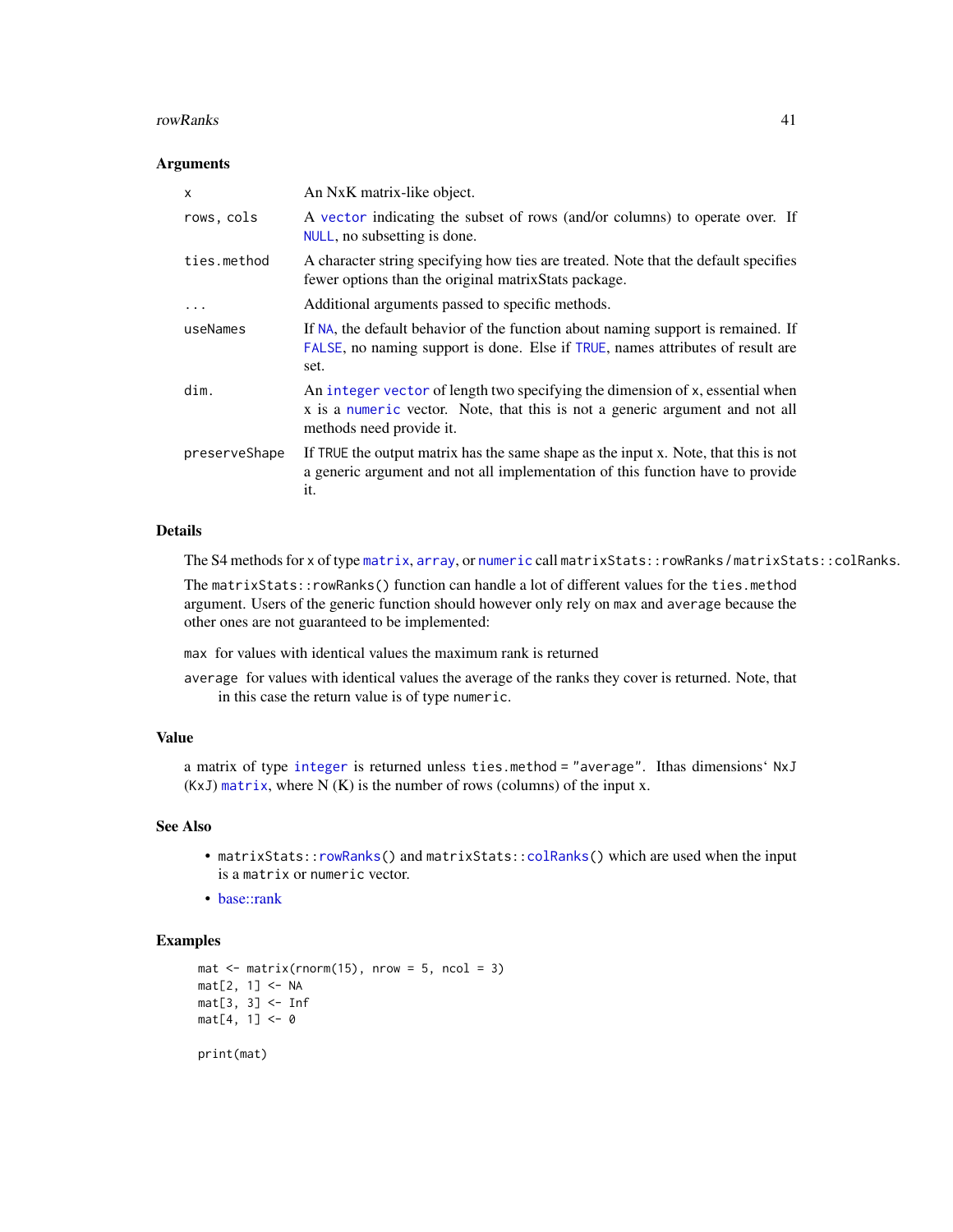```
rowRanks(mat)
colRanks(mat)
```
<span id="page-41-1"></span>rowSdDiffs *Calculates the standard deviation of the difference between each element of a row (column) of a matrix-like object*

## <span id="page-41-2"></span>Description

Calculates the standard deviation of the difference between each element of a row (column) of a matrix-like object.

## Usage

```
rowsdDiffs(x, rows = NULL, cols = NULL, na.rm = FALSE, diff = 1L,trim = 0, ..., useNames = NA)## S4 method for signature 'matrix_OR_array_OR_table_OR_numeric'
rowSdDiffs(x, rows = NULL,
  \text{cols} = \text{NULL}, \text{na.m} = \text{FALSE}, \text{diff} = 1L, \text{trim} = 0, \ldots,useNames = NA)## S4 method for signature 'ANY'
rowSdDiffs(x, rows = NULL, cols = NULL, na.rm = FALSE,
  diff = 1L, trim = 0, ..., useNames = NA)
colSdDiffs(x, rows = NULL, cols = NULL, na.rm = FALSE, diff = 1L,trim = 0, ..., useNames = NA)## S4 method for signature 'matrix_OR_array_OR_table_OR_numeric'
colSdDiffs(x, rows = NULL,
  \text{cols} = \text{NULL}, \text{na.m} = \text{FALSE}, \text{diff} = 1L, \text{trim} = 0, \ldots,useNames = NA)## S4 method for signature 'ANY'
colSdDiffs(x, rows = NULL, cols = NULL, na.rm = FALSE,
```

```
diff = 1L, trim = 0, ..., useNames = NA)
```

| X          | An NxK matrix-like object.                                                                                  |  |
|------------|-------------------------------------------------------------------------------------------------------------|--|
| rows, cols | A vector indicating the subset of rows (and/or columns) to operate over. If<br>NULL, no subsetting is done. |  |
| na.rm      | If TRUE, NAs are excluded first, otherwise not.                                                             |  |
| diff       | An integer specifying the order of difference.                                                              |  |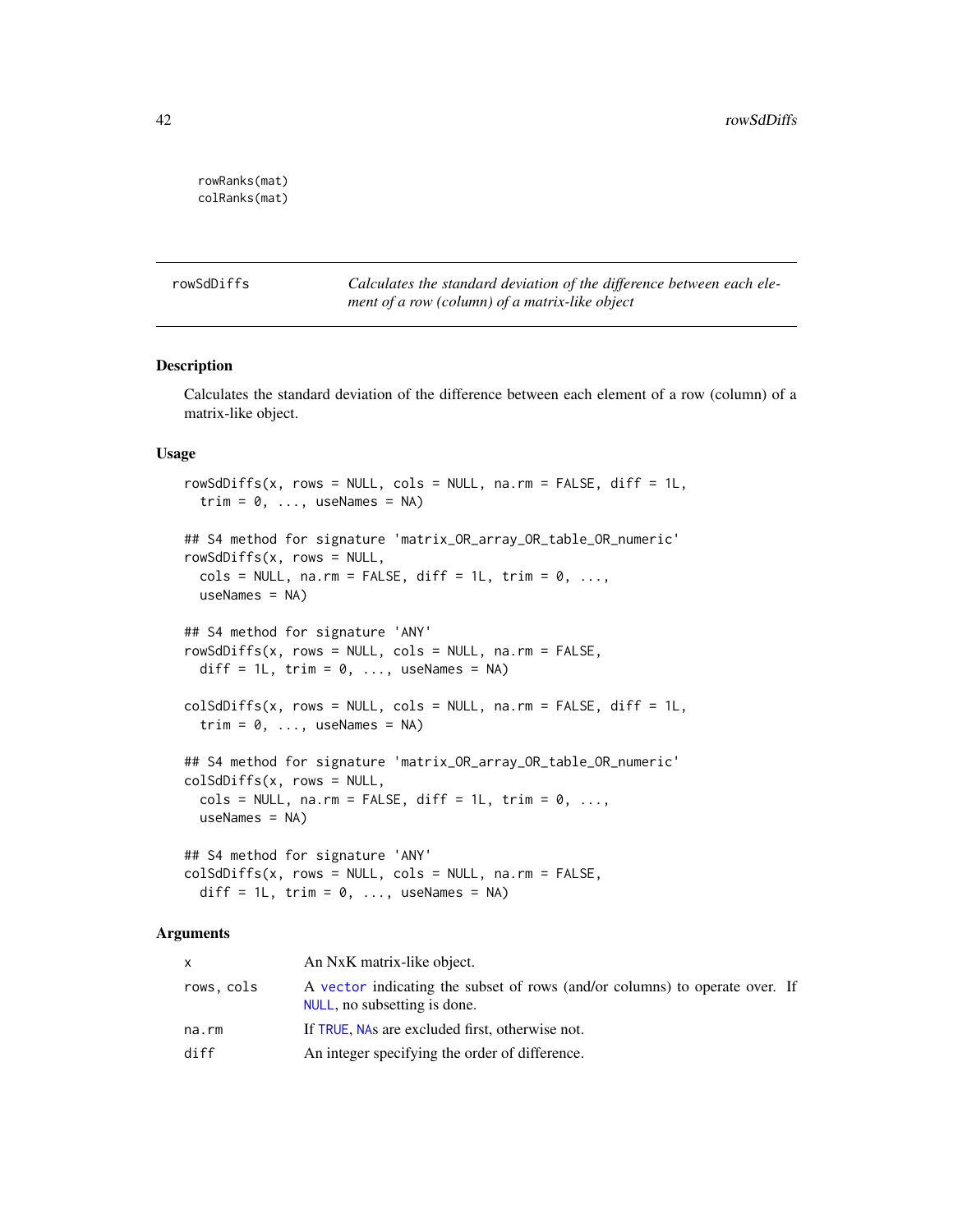#### <span id="page-42-0"></span>rowSds 43

| trim     | A double in $[0,1/2]$ specifying the fraction of observations to be trimmed from<br>each end of (sorted) x before estimation.                                              |
|----------|----------------------------------------------------------------------------------------------------------------------------------------------------------------------------|
| $\cdots$ | Additional arguments passed to specific methods.                                                                                                                           |
| useNames | If NA, the default behavior of the function about naming support is remained. If<br>FALSE, no naming support is done. Else if TRUE, names attributes of result are<br>set. |

## Details

The S4 methods for x of type [matrix](#page-0-0), [array](#page-0-0), or [numeric](#page-0-0) call matrixStats:: rowSdDiffs / matrixStats::colSdDiffs.

## Value

Returns a [numeric](#page-0-0) [vector](#page-0-0) of length N (K).

#### See Also

- matrixStats:[:rowSdDiffs\(](#page-41-1)) and matrixStats:[:colSdDiffs\(](#page-41-2)) which are used when the input is a matrix or numeric vector.
- for the direct standard deviation see [rowSds\(\)](#page-42-1).

## Examples

```
mat \leq matrix(rnorm(15), nrow = 5, ncol = 3)
mat[2, 1] <- NA
mat[3, 3] <- Inf
mat[4, 1] < -0print(mat)
rowSdDiffs(mat)
colSdDiffs(mat)
```
<span id="page-42-1"></span>

| rowSds | Calculates the standard deviation for each row (column) of a matrix- |
|--------|----------------------------------------------------------------------|
|        | like object                                                          |

## <span id="page-42-2"></span>Description

Calculates the standard deviation for each row (column) of a matrix-like object.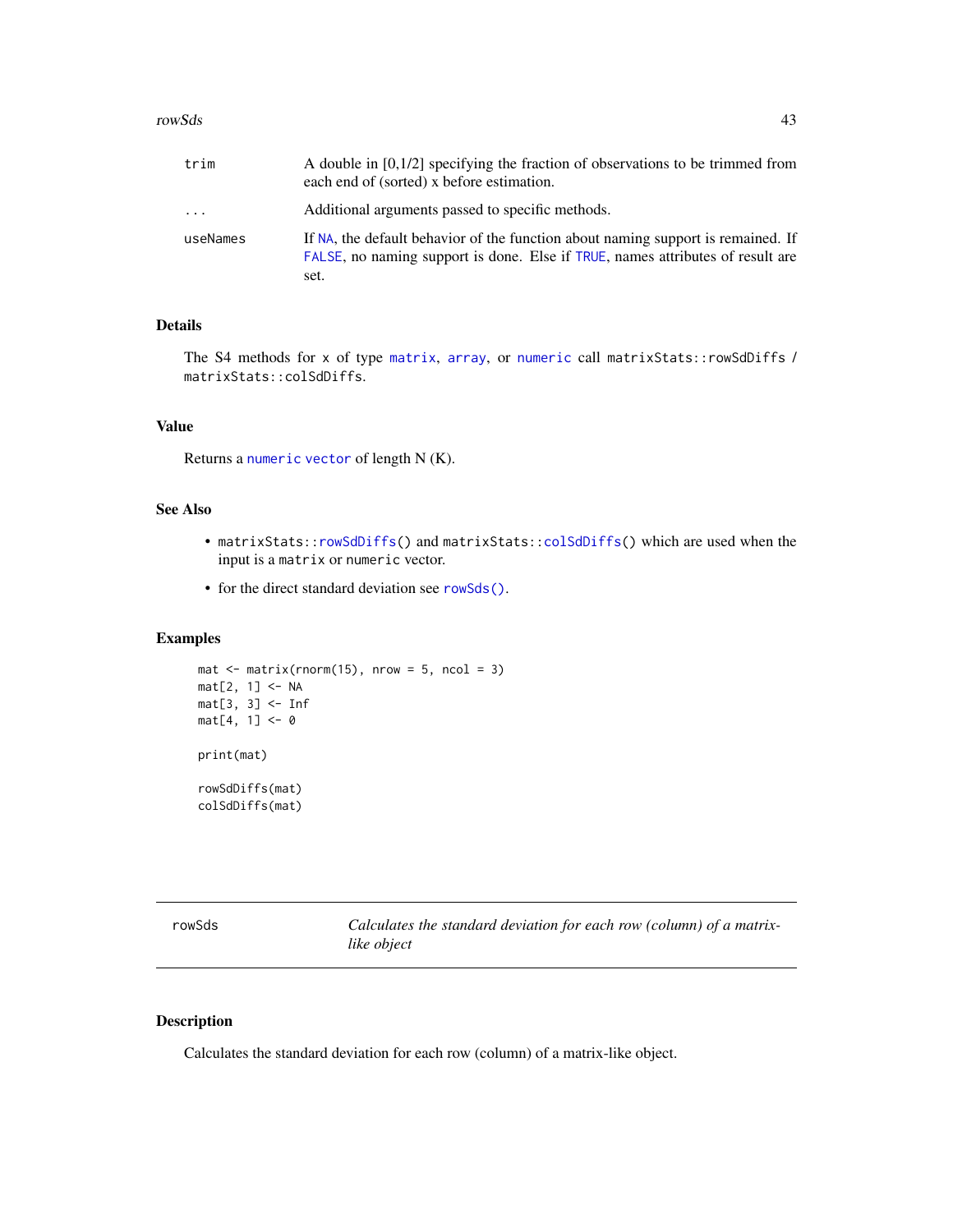#### <span id="page-43-0"></span>Usage

```
rowsds(x, rows = NULL, cols = NULL, na.rm = FALSE, center = NULL, ...useNames = NA)## S4 method for signature 'matrix_OR_array_OR_table_OR_numeric'
rowsds(x, rows = NULL,\text{cols} = \text{NULL}, \text{na} \cdot \text{rm} = \text{FALSE}, \text{center} = \text{NULL}, \text{dim}. = \text{dim}(x), ...,useNames = NA)
## S4 method for signature 'ANY'
rowsds(x, rows = NULL, cols = NULL, na.rm = FALSE,center = NULL, ..., useNames = NA)colSds(x, rows = NULL, cols = NULL, na.rm = FALSE, center = NULL, ...useNames = NA)
## S4 method for signature 'matrix_OR_array_OR_table_OR_numeric'
colSds(x, rows = NULL,
  \text{cols} = \text{NULL}, \text{na} \cdot \text{rm} = \text{FALSE}, \text{center} = \text{NULL}, \text{dim}. = \text{dim}(x), \dots,useNames = NA)
## S4 method for signature 'ANY'
colSds(x, rows = NULL, cols = NULL, na.rm = FALSE,center = NULL, ..., useNames = NA)
```
## Arguments

| X          | An NxK matrix-like object.                                                                                                                                                                |
|------------|-------------------------------------------------------------------------------------------------------------------------------------------------------------------------------------------|
| rows, cols | A vector indicating the subset of rows (and/or columns) to operate over. If<br>NULL, no subsetting is done.                                                                               |
| na.rm      | If TRUE, NAs are excluded first, otherwise not.                                                                                                                                           |
| center     | (optional) the center, defaults to the row means                                                                                                                                          |
| $\ddots$ . | Additional arguments passed to specific methods.                                                                                                                                          |
| useNames   | If NA, the default behavior of the function about naming support is remained. If<br>FALSE, no naming support is done. Else if TRUE, names attributes of result are<br>set.                |
| dim.       | An integer vector of length two specifying the dimension of x, essential when<br>x is a numeric vector. Note, that this is not a generic argument and not all<br>methods need provide it. |

## Details

The S4 methods for x of type [matrix](#page-0-0), [array](#page-0-0), or [numeric](#page-0-0) call matrixStats::rowSds / matrixStats::colSds.

## Value

Returns a [numeric](#page-0-0) [vector](#page-0-0) of length N (K).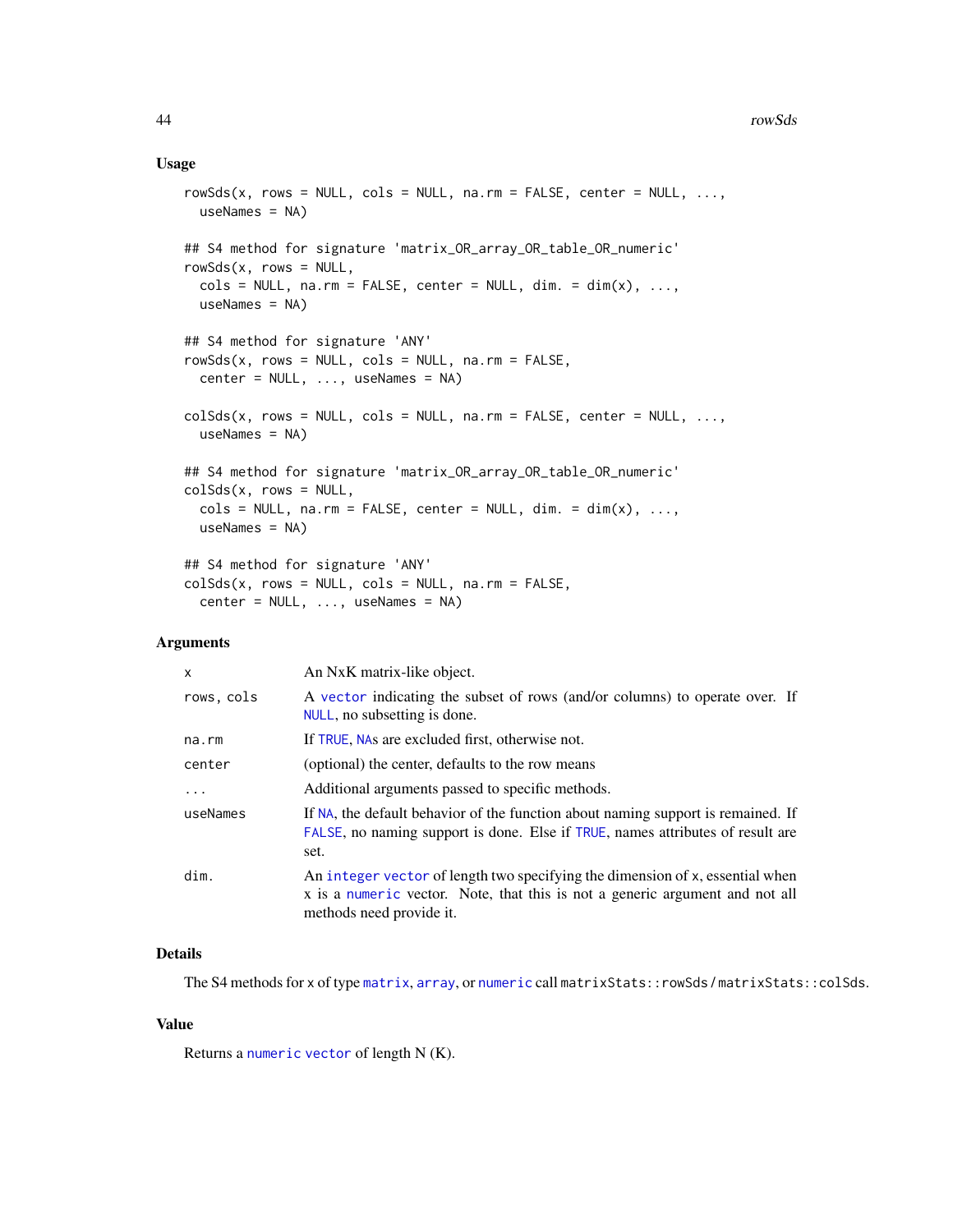#### <span id="page-44-0"></span>rowSums2 45

#### See Also

- matrixStats:[:rowSds\(](#page-42-1)) and matrixStats:[:colSds\(](#page-42-2)) which are used when the input is a matrix or numeric vector.
- For mean estimates, see [rowMeans2\(](#page-28-1)) and [rowMeans\(](#page-0-0)).
- For variance estimates, see [rowVars\(](#page-49-1)).

## Examples

```
mat \leq matrix(rnorm(15), nrow = 5, ncol = 3)
mat[2, 1] <- NA
mat[3, 3] < - Infmat[4, 1] < -0print(mat)
rowSds(mat)
colSds(mat)
```
<span id="page-44-1"></span>rowSums2 *Calculates the sum for each row (column) of a matrix-like object*

## <span id="page-44-2"></span>**Description**

Calculates the sum for each row (column) of a matrix-like object.

```
rowSums2(x, rows = NULL, \text{cols} = NULL, \text{na} \cdot \text{rm} = FALSE, \dots, useNames = NA)
## S4 method for signature 'matrix_OR_array_OR_table_OR_numeric'
rowsums2(x, rows = NULL,\text{cols} = \text{NULL}, \text{na}.\text{rm} = \text{FALSE}, \text{dim}. = \text{dim}(x), ..., \text{useNames} = \text{NA}## S4 method for signature 'ANY'
rowsums2(x, rows = NULL, obs = NULL, na.rm = FALSE, ..., useNames = NA)colSums2(x, rows = NULL, cols = NULL, na.rm = FALSE, ..., useNames = NA)## S4 method for signature 'matrix_OR_array_OR_table_OR_numeric'
colSums2(x, rows = NULL,cols = NULL, na.rm = FALSE, dim. = dim(x), ..., useNames = NA)
## S4 method for signature 'ANY'
colSums2(x, rows = NULL, cols = NULL, na.rm = FALSE, ..., useNames = NA)
```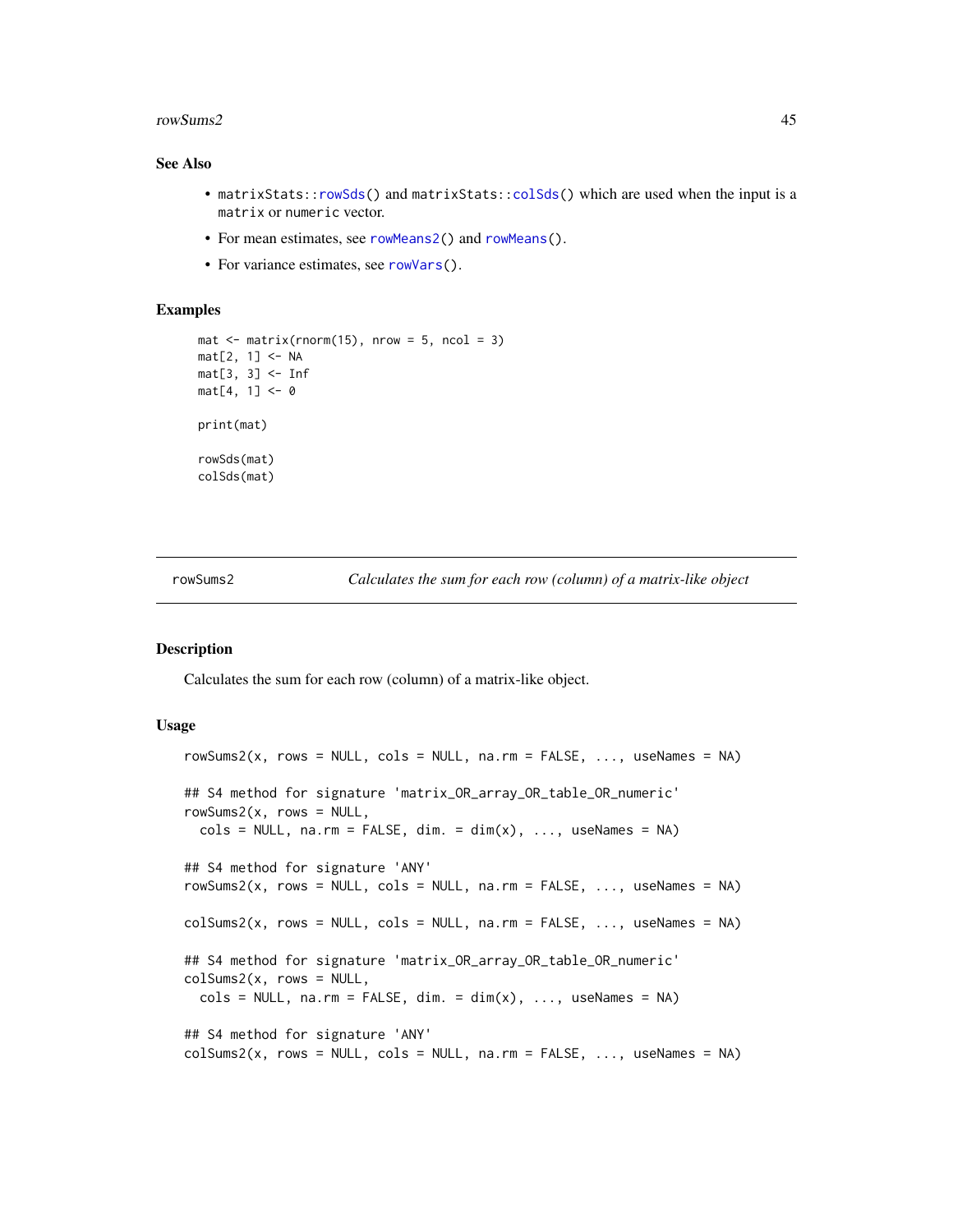## <span id="page-45-0"></span>Arguments

| X           | An NxK matrix-like object.                                                                                                                                                                |
|-------------|-------------------------------------------------------------------------------------------------------------------------------------------------------------------------------------------|
| rows, cols  | A vector indicating the subset of rows (and/or columns) to operate over. If<br>NULL, no subsetting is done.                                                                               |
| $na$ . $rm$ | If TRUE, NAs are excluded first, otherwise not.                                                                                                                                           |
|             | Additional arguments passed to specific methods.                                                                                                                                          |
| useNames    | If NA, the default behavior of the function about naming support is remained. If<br>FALSE, no naming support is done. Else if TRUE, names attributes of result are<br>set.                |
| dim.        | An integer vector of length two specifying the dimension of x, essential when<br>x is a numeric vector. Note, that this is not a generic argument and not all<br>methods need provide it. |

#### Details

The S4 methods for x of type [matrix](#page-0-0), [array](#page-0-0), or [numeric](#page-0-0) call matrixStats::rowSums2 / matrixStats::colSums2.

## Value

Returns a [numeric](#page-0-0) [vector](#page-0-0) of length N (K).

## See Also

- matrixStats:[:rowSums2\(](#page-44-1)) and matrixStats:[:colSums2\(](#page-44-2)) which are used when the input is a matrix or numeric vector.
- For mean estimates, see [rowMeans2\(](#page-28-1)) and [rowMeans\(](#page-0-0)).
- base:[:sum\(](#page-0-0)).

```
mat \le matrix(rnorm(15), nrow = 5, ncol = 3)
mat[2, 1] <- NA
mat[3, 3] <- Inf
mat[4, 1] < -0print(mat)
rowSums2(mat)
colSums2(mat)
```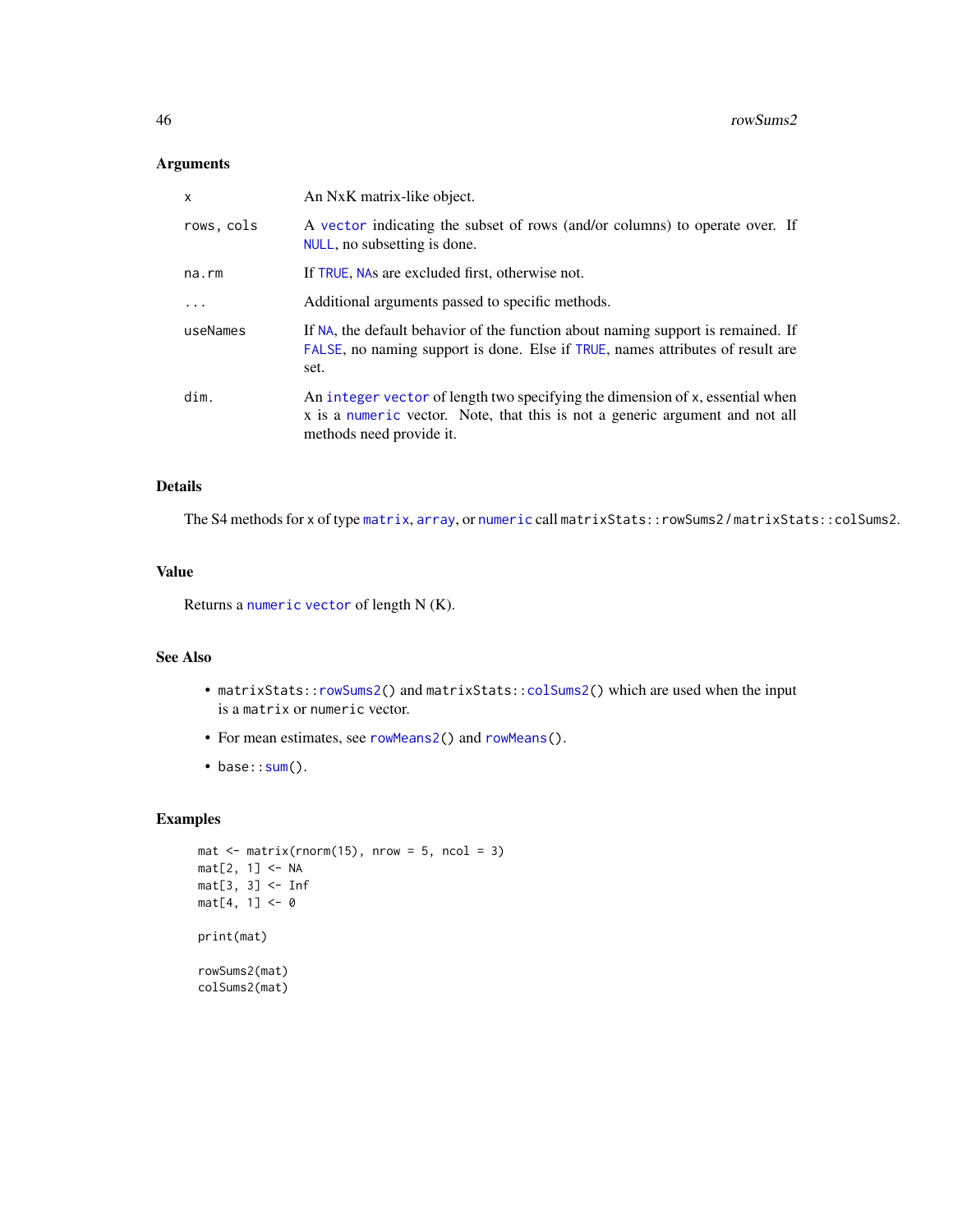<span id="page-46-1"></span><span id="page-46-0"></span>

## <span id="page-46-2"></span>Description

Tabulates the values in a matrix-like object by row (column).

#### Usage

```
rowTabulates(x, rows = NULL, cols = NULL, values = NULL, ..., useNames = NA)
## S4 method for signature 'matrix_OR_array_OR_table_OR_numeric'
rowTables(x, rows = NULL, colors = NULL, values = NULL, ..., useNames = NA)## S4 method for signature 'ANY'
rowTabulates(x, rows = NULL, cols = NULL, values = NULL, ..., useNames = NA)
collTables(x, rows = NULL, colors = NULL, values = NULL, ..., useNames = NA)## S4 method for signature 'matrix_OR_array_OR_table_OR_numeric'
collTables(x, rows = NULL, cols = NULL, values = NULL, ..., useNames = NA)## S4 method for signature 'ANY'
colTabulates(x, rows = NULL, colors = NULL, values = NULL, ..., useNames = NA)
```
#### Arguments

| x          | An NxK matrix-like object.                                                                                                                                                 |
|------------|----------------------------------------------------------------------------------------------------------------------------------------------------------------------------|
| rows, cols | A vector indicating the subset of rows (and/or columns) to operate over. If<br>NULL, no subsetting is done.                                                                |
| values     | the values to search for.                                                                                                                                                  |
| $\ddots$   | Additional arguments passed to specific methods.                                                                                                                           |
| useNames   | If NA, the default behavior of the function about naming support is remained. If<br>FALSE, no naming support is done. Else if TRUE, names attributes of result are<br>set. |

#### Details

The S4 methods for x of type [matrix](#page-0-0), [array](#page-0-0), or [numeric](#page-0-0) call matrixStats::rowTabulates / matrixStats::colTabulates.

#### Value

a [numeric](#page-0-0)  $NxJ$  (KxJ) [matrix](#page-0-0), where  $N(K)$  is the number of rows (columns) for which the J values are calculated.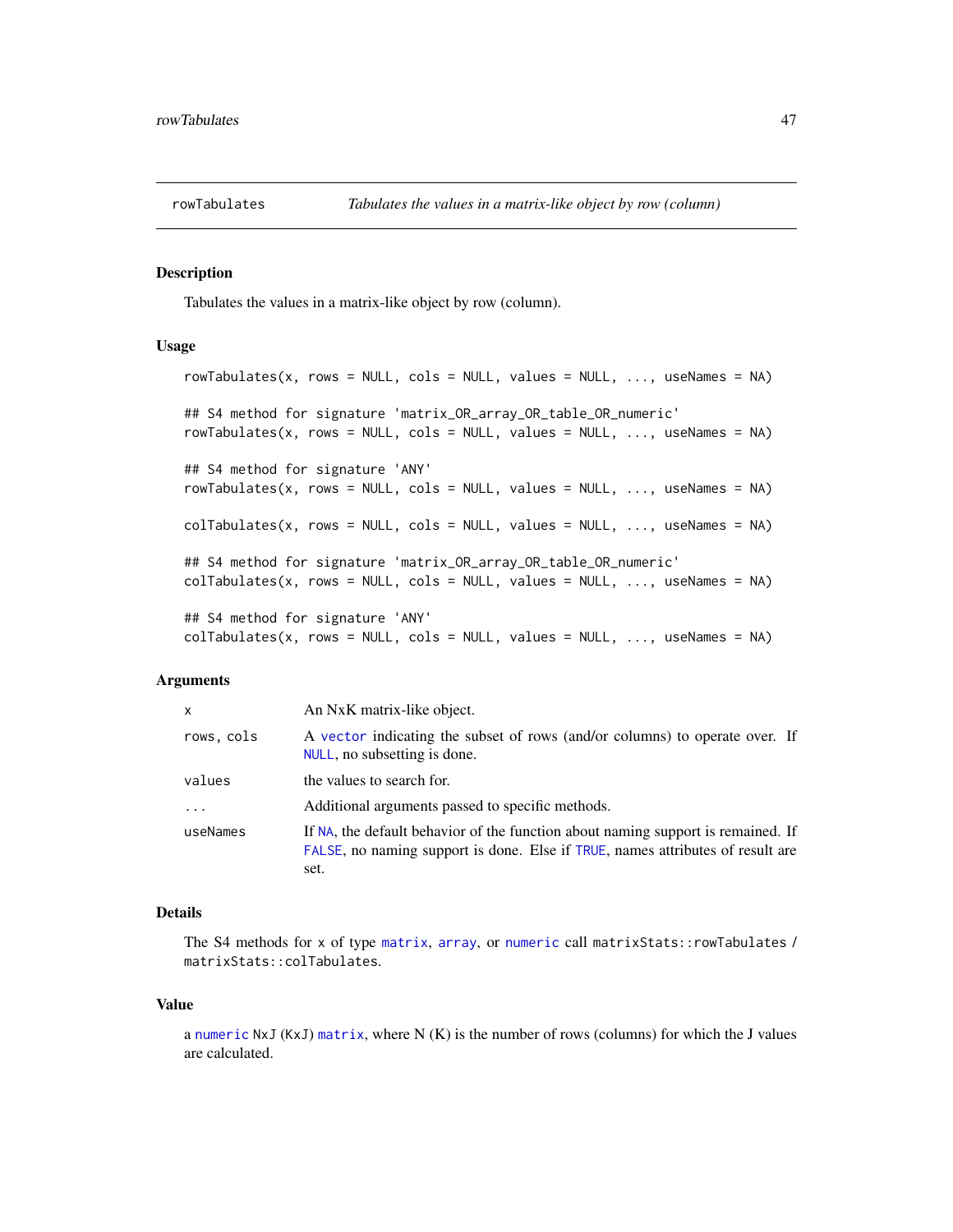## See Also

- matrixStats:[:rowTabulates\(](#page-46-1)) and matrixStats:[:colTabulates\(](#page-46-2)) which are used when the input is a matrix or numeric vector.
- base:[:table\(](#page-0-0))

#### Examples

```
mat \le matrix(rpois(15, lambda = 3), nrow = 5, ncol = 3)
mat[2, 1] <- NA_integer_
mat[3, 3] < -0L
mat[4, 1] <- 0L
print(mat)
rowTabulates(mat)
colTabulates(mat)
rowTabulates(mat, values = 0)
colTabulates(mat, values = 0)
```
<span id="page-47-1"></span>rowVarDiffs *Calculates the variance of the difference between each element of a row (column) of a matrix-like object*

#### <span id="page-47-2"></span>**Description**

Calculates the variance of the difference between each element of a row (column) of a matrix-like object.

```
rowVarDiffs(x, rows = NULL, cols = NULL, na.rm = FALSE, diff = 1L,
  trim = 0, ..., useNames = NA)## S4 method for signature 'matrix_OR_array_OR_table_OR_numeric'
rowVarDiffs(x, rows = NULL,
 cols = NULL, na.rm = FALSE, diff = 1L, trim = 0, ...,
 useNames = NA)
## S4 method for signature 'ANY'
rowVarDiffs(x, rows = NULL, cols = NULL, na.rm = FALSE,diff = 1L, trim = 0, ..., useNames = NA)
colVarDiffs(x, rows = NULL, cols = NULL, na.rm = FALSE, diff = 1L,
  trim = 0, ..., useNames = NA)
```
<span id="page-47-0"></span>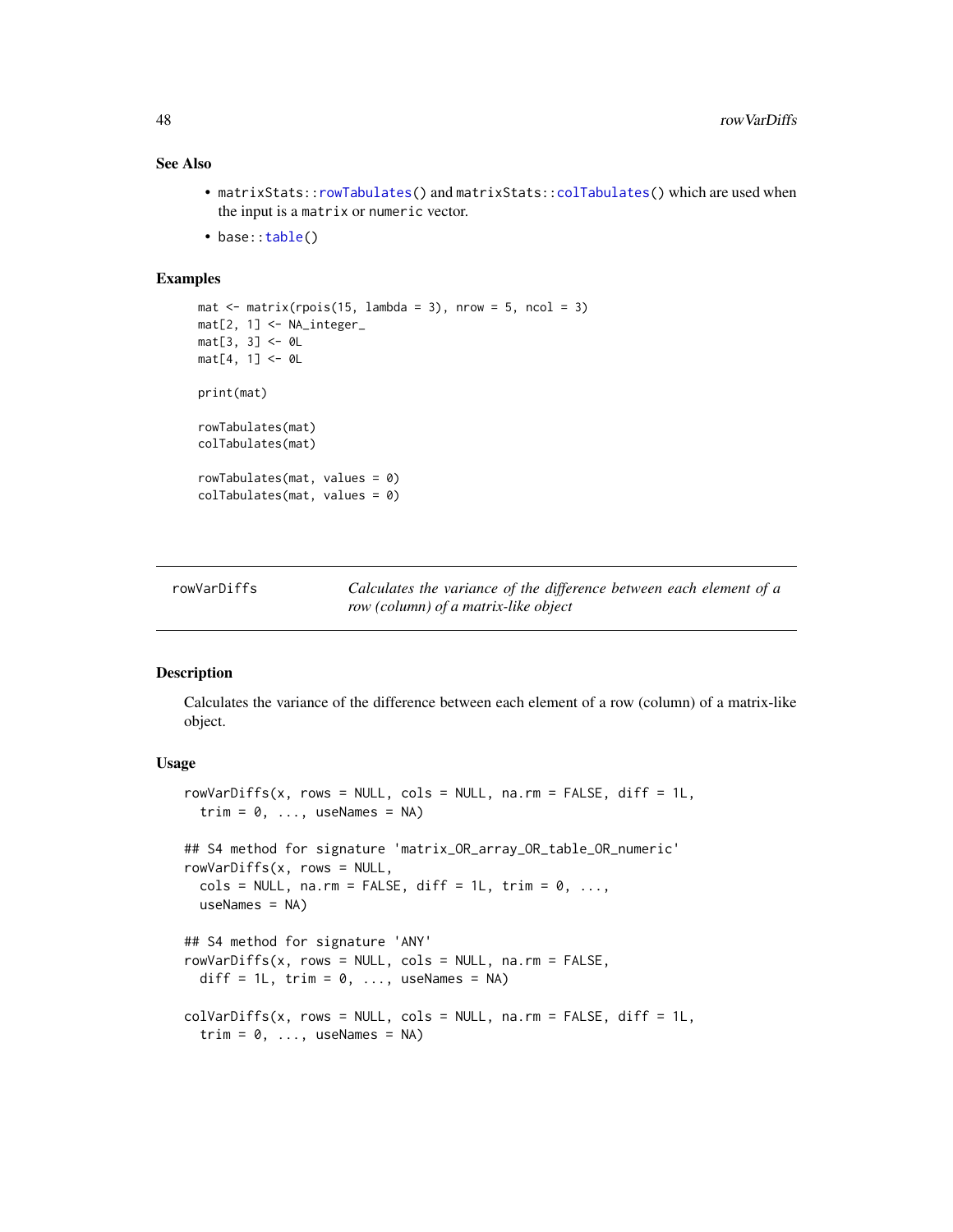#### <span id="page-48-0"></span>rowVarDiffs 49

```
## S4 method for signature 'matrix_OR_array_OR_table_OR_numeric'
colVarDiffs(x, rows = NULL,
  \text{cols} = \text{NULL}, \text{na}.\text{rm} = \text{FALSE}, \text{diff} = 1\text{L}, \text{trim} = \emptyset, \ldots,useNames = NA)
## S4 method for signature 'ANY'
colVarDiffs(x, rows = NULL, cols = NULL, na.rm = FALSE,diff = 1L, trim = 0, ..., useNames = NA)
```
## Arguments

| x          | An NxK matrix-like object.                                                                                                                                                 |
|------------|----------------------------------------------------------------------------------------------------------------------------------------------------------------------------|
| rows, cols | A vector indicating the subset of rows (and/or columns) to operate over. If<br>NULL, no subsetting is done.                                                                |
| na.rm      | If TRUE, NAs are excluded first, otherwise not.                                                                                                                            |
| diff       | An integer specifying the order of difference.                                                                                                                             |
| trim       | A double in $[0,1/2]$ specifying the fraction of observations to be trimmed from<br>each end of (sorted) x before estimation.                                              |
| $\cdots$   | Additional arguments passed to specific methods.                                                                                                                           |
| useNames   | If NA, the default behavior of the function about naming support is remained. If<br>FALSE, no naming support is done. Else if TRUE, names attributes of result are<br>set. |

## Details

The S4 methods for x of type [matrix](#page-0-0), [array](#page-0-0), or [numeric](#page-0-0) call matrixStats::rowVarDiffs / matrixStats::colVarDiffs.

## Value

Returns a [numeric](#page-0-0) [vector](#page-0-0) of length N (K).

## See Also

- matrixStats:[:rowVarDiffs\(](#page-47-1)) and matrixStats:[:colVarDiffs\(](#page-47-2)) which are used when the input is a matrix or numeric vector.
- for the direct variance see [rowVars\(\)](#page-49-1).

```
mat \leq matrix(rnorm(15), nrow = 5, ncol = 3)
mat[2, 1] <- NA
mat[3, 3] <- Inf
mat[4, 1] < -0print(mat)
rowVarDiffs(mat)
```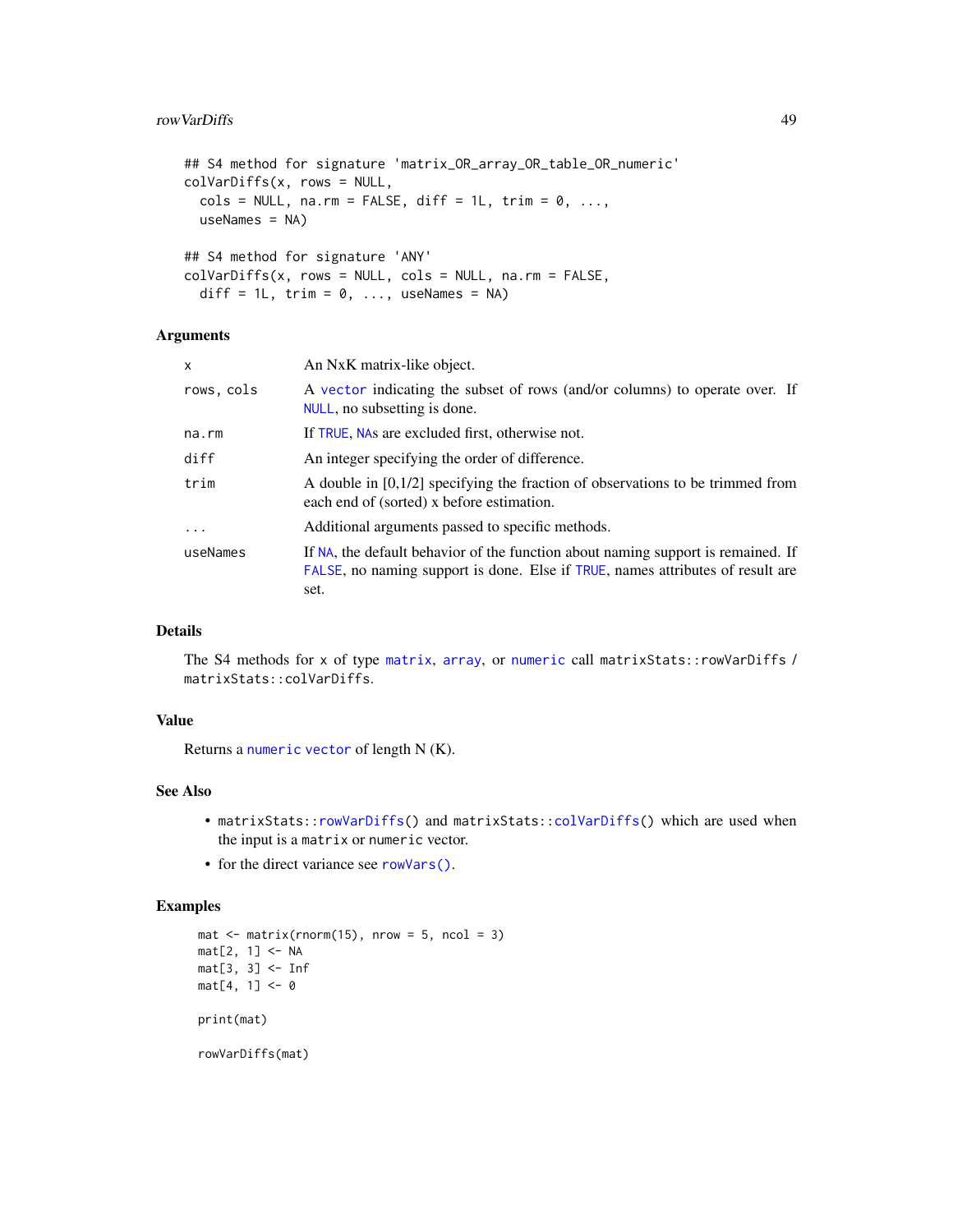<span id="page-49-0"></span>colVarDiffs(mat)

<span id="page-49-1"></span>rowVars *Calculates the variance for each row (column) of a matrix-like object*

#### <span id="page-49-2"></span>Description

Calculates the variance for each row (column) of a matrix-like object.

#### Usage

```
rowVars(x, rows = NULL, cols = NULL, na.rm = FALSE, center = NULL, ...,useNames = NA)
## S4 method for signature 'matrix_OR_array_OR_table_OR_numeric'
rowVars(x, rows = NULL,\text{cols} = \text{NULL}, \text{na}.\text{rm} = \text{FALSE}, \text{center} = \text{NULL}, \text{dim}. = \text{dim}(x), ...,useNames = NA)
## S4 method for signature 'ANY'
rowVars(x, rows = NULL, cols = NULL, na.rm = FALSE,center = NULL, ..., useNames = NA)colVars(x, rows = NULL, cols = NULL, na.rm = FALSE, center = NULL, ...useNames = NA)## S4 method for signature 'matrix_OR_array_OR_table_OR_numeric'
colVars(x, rows = NULL,\text{cols} = \text{NULL}, \text{ na.m} = \text{FALSE}, \text{ center} = \text{NULL}, \text{ dim}. = \text{dim}(x), ...,useNames = NA)
## S4 method for signature 'ANY'
colVars(x, rows = NULL, cols = NULL, na.rm = FALSE,center = NULL, ..., useNames = NA)
```

| x          | An NxK matrix-like object.                                                                                  |  |
|------------|-------------------------------------------------------------------------------------------------------------|--|
| rows, cols | A vector indicating the subset of rows (and/or columns) to operate over. If<br>NULL, no subsetting is done. |  |
| na.rm      | If TRUE, NAs are excluded first, otherwise not.                                                             |  |
| center     | (optional) the center, defaults to the row means.                                                           |  |
| .          | Additional arguments passed to specific methods.                                                            |  |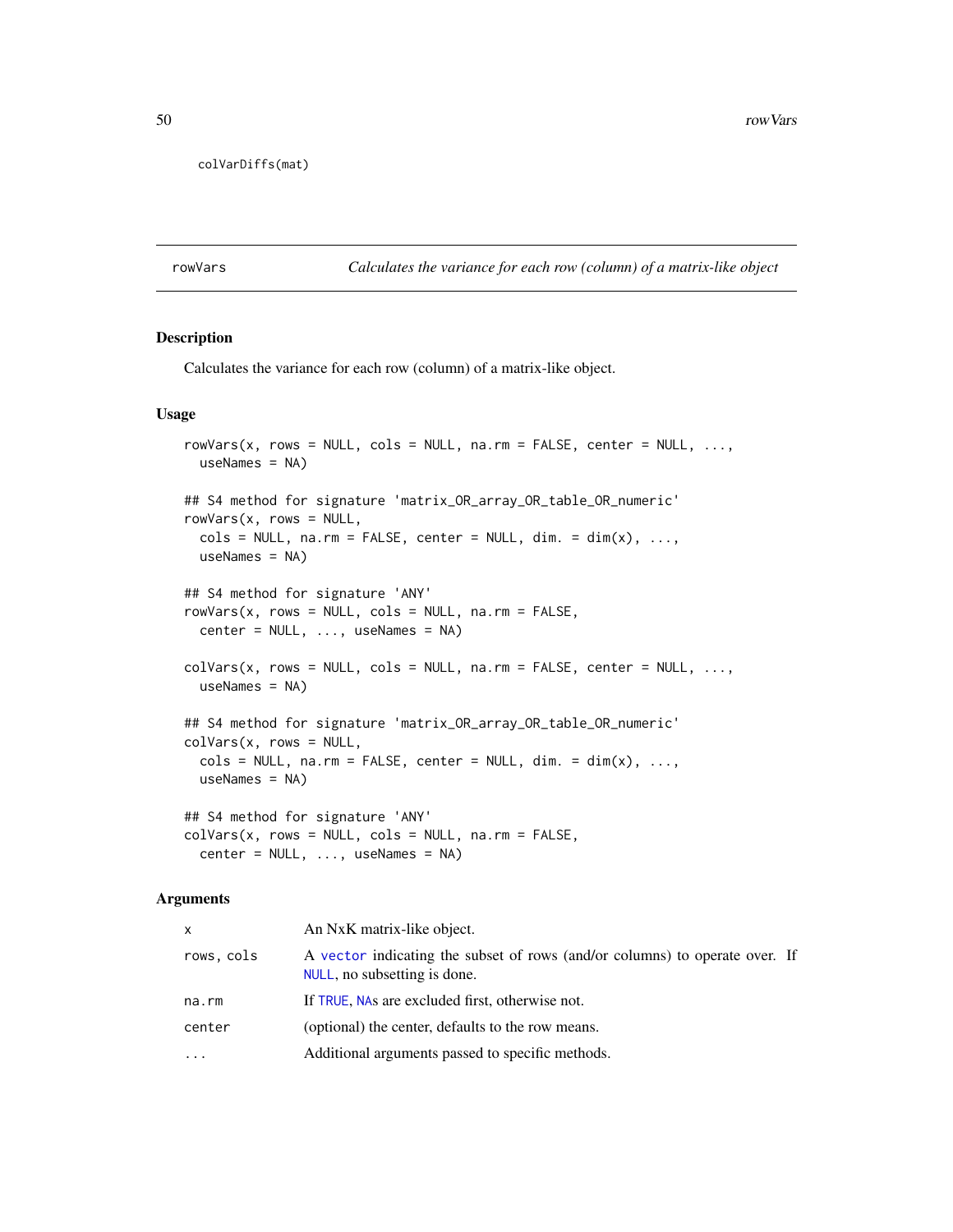<span id="page-50-0"></span>

| useNames | If NA, the default behavior of the function about naming support is remained. If<br>FALSE, no naming support is done. Else if TRUE, names attributes of result are<br>set.                |
|----------|-------------------------------------------------------------------------------------------------------------------------------------------------------------------------------------------|
| dim.     | An integer vector of length two specifying the dimension of x, essential when<br>x is a numeric vector. Note, that this is not a generic argument and not all<br>methods need provide it. |

## Details

The S4 methods for x of type [matrix](#page-0-0), [array](#page-0-0), or [numeric](#page-0-0) call matrixStats::rowVars / matrixStats::colVars.

#### Value

Returns a [numeric](#page-0-0) [vector](#page-0-0) of length N (K).

## See Also

- matrixStats:[:rowVars\(](#page-49-1)) and matrixStats:[:colVars\(](#page-49-2)) which are used when the input is a matrix or numeric vector.
- For mean estimates, see [rowMeans2\(](#page-28-1)) and [rowMeans\(](#page-0-0)).
- For standard deviation estimates, see [rowSds\(](#page-42-1)).
- stats:: $var()$ .

colVars(mat)

## Examples

```
mat \leq matrix(rnorm(15), nrow = 5, ncol = 3)
mat[2, 1] <- NA
mat[3, 3] <- Inf
mat[4, 1] < -0print(mat)
rowVars(mat)
```
<span id="page-50-1"></span>rowWeightedMads *Calculates the weighted median absolute deviation for each row (column) of a matrix-like object*

#### <span id="page-50-2"></span>Description

Calculates the weighted median absolute deviation for each row (column) of a matrix-like object.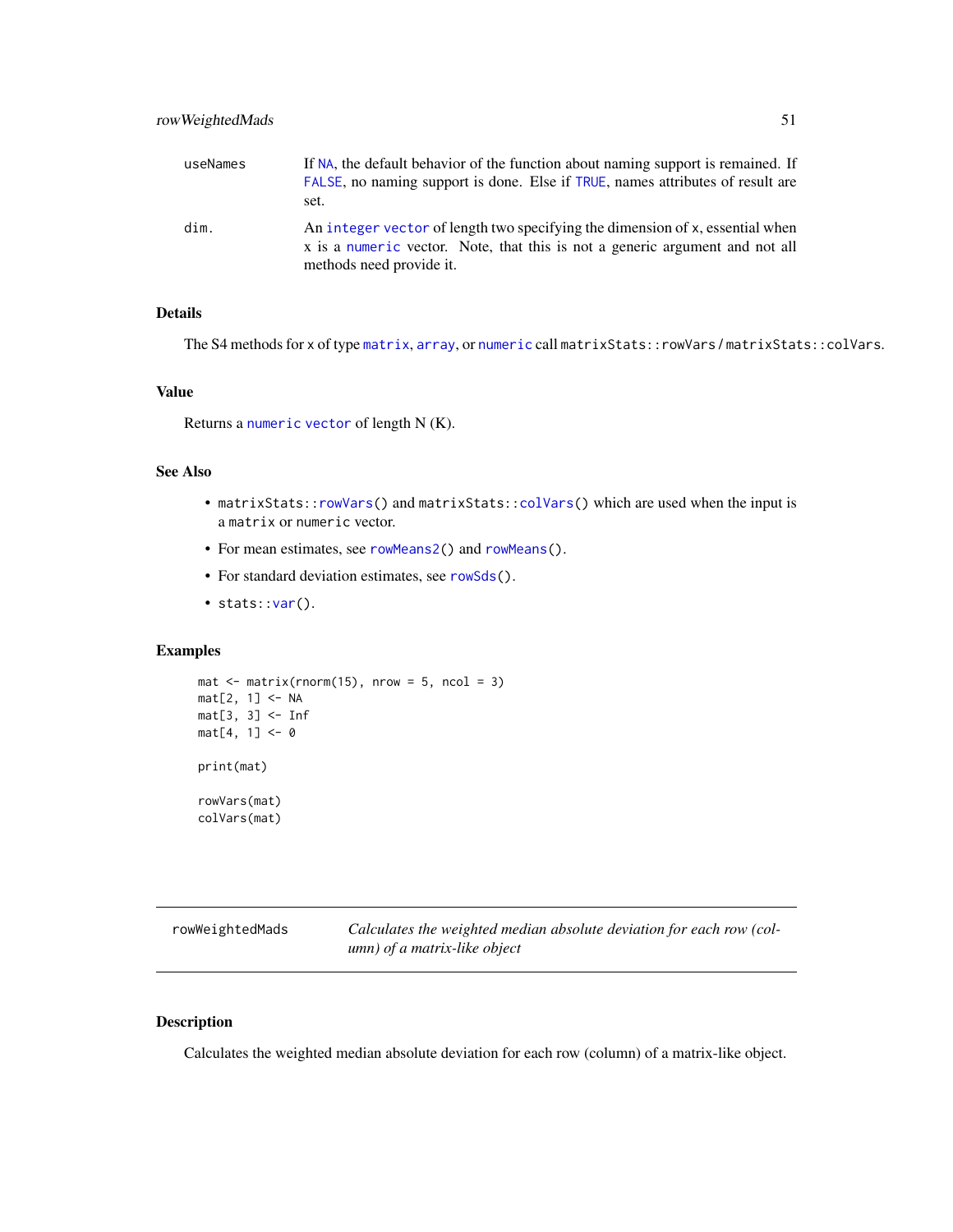#### <span id="page-51-0"></span>Usage

```
rowWeightedMads(x, w = NULL, rows = NULL, cols = NULL, na.rm = FALSE,
  constant = 1.4826, center = NULL, ...)
## S4 method for signature 'matrix_OR_array_OR_table_OR_numeric'
rowWeightedMads(x, w = NULL,rows = NULL, cols = NULL, na.rm = FALSE, constant = 1.4826,
  center = NULL, ..., useNames = NA)## S4 method for signature 'ANY'
rowWeightedMads(x, w = NULL, rows = NULL, cols = NULL,
  na.rm = FALSE, constant = 1.4826, center = NULL, ...)colWeightedMads(x, w = NULL, rows = NULL, cols = NULL, na.rm = FALSE,
  constant = 1.4826, center = NULL, ..., useNames = NA)
## S4 method for signature 'matrix_OR_array_OR_table_OR_numeric'
colWeightedMads(x, w = NULL,rows = NULL, cols = NULL, na.rm = FALSE, constant = 1.4826,
 center = NULL, ..., useNames = NA)## S4 method for signature 'ANY'
colWeightedMads(x, w = NULL, rows = NULL, cols = NULL,na.rm = FALSE, constant = 1.4826, center = NULL, ..., useNames = NA)
```
## Arguments

| X          | An NxK matrix-like object.                                                                                                                                                 |
|------------|----------------------------------------------------------------------------------------------------------------------------------------------------------------------------|
| W          | A numeric vector of length $K(N)$ that specifies by how much each element is<br>weighted.                                                                                  |
| rows, cols | A vector indicating the subset of rows (and/or columns) to operate over. If<br>NULL, no subsetting is done.                                                                |
| na.rm      | If TRUE, NAs are excluded first, otherwise not.                                                                                                                            |
| constant   | A scale factor. See stats::mad() for details.                                                                                                                              |
| center     | (optional) the center, defaults to the row means                                                                                                                           |
| $\ddots$   | Additional arguments passed to specific methods.                                                                                                                           |
| useNames   | If NA, the default behavior of the function about naming support is remained. If<br>FALSE, no naming support is done. Else if TRUE, names attributes of result are<br>set. |

## Details

The S4 methods for x of type [matrix](#page-0-0), [array](#page-0-0), or [numeric](#page-0-0) call matrixStats::rowWeightedMads / matrixStats::colWeightedMads.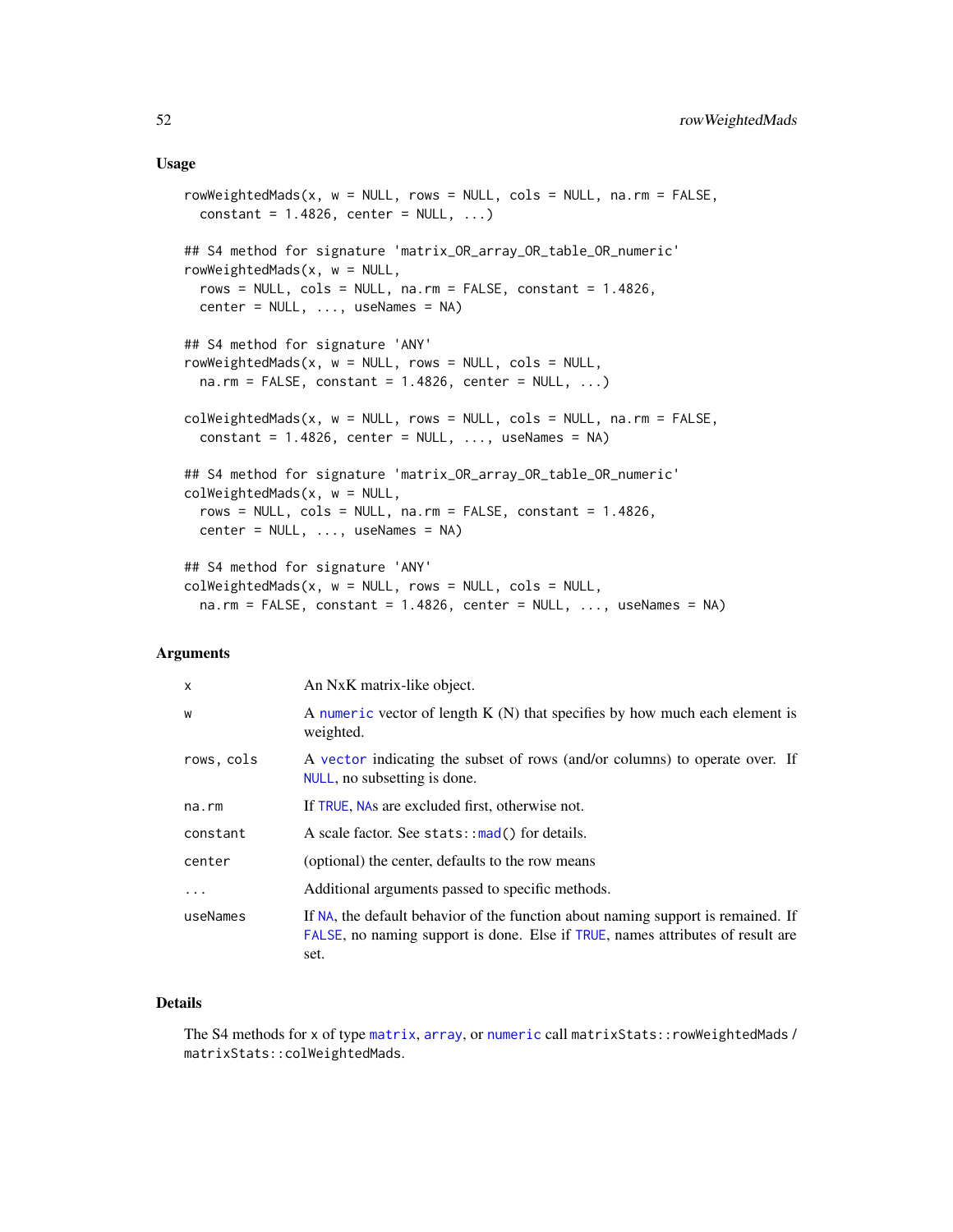## <span id="page-52-0"></span>rowWeightedMeans 53

## Value

Returns a [numeric](#page-0-0) [vector](#page-0-0) of length N (K).

#### See Also

- matrixStats:[:rowWeightedMads\(](#page-50-1)) and matrixStats:[:colWeightedMads\(](#page-50-2)) which are used when the input is a matrix or numeric vector.
- See also [rowMads](#page-25-1) for the corresponding unweighted function.

## Examples

```
mat \leq matrix(rnorm(15), nrow = 5, ncol = 3)
mat[2, 1] <- NA
mat[3, 3] <- Inf
mat[4, 1] < -0print(mat)
w \le rnorm(n = 5, mean = 3)
rowWeightedMads(mat, w = w[1:3])
colWeightedMads(mat, w = w)
```
<span id="page-52-1"></span>

| rowWeightedMeans | Calculates the weighted mean for each row (column) of a matrix-like |
|------------------|---------------------------------------------------------------------|
|                  | object                                                              |

## <span id="page-52-2"></span>Description

Calculates the weighted mean for each row (column) of a matrix-like object.

```
rowWeightedMeans(x, w = NULL, rows = NULL, cols = NULL, na.rm = FALSE,
  ..., useNames = NA)
## S4 method for signature 'matrix_OR_array_OR_table_OR_numeric'
rowWeightedMeans(x, w = NULL,rows = NULL, cols = NULL, na.rm = FALSE, ..., useNames = NA)
## S4 method for signature 'ANY'
rowWeightedMeans(x, w = NULL, rows = NULL, cols = NULL,
 na.rm = FALSE, ..., useNames = NA)colWeightedMeans(x, w = NULL, rows = NULL, cols = NULL, na.rm = FALSE,
  ..., useNames = NA)
## S4 method for signature 'matrix_OR_array_OR_table_OR_numeric'
```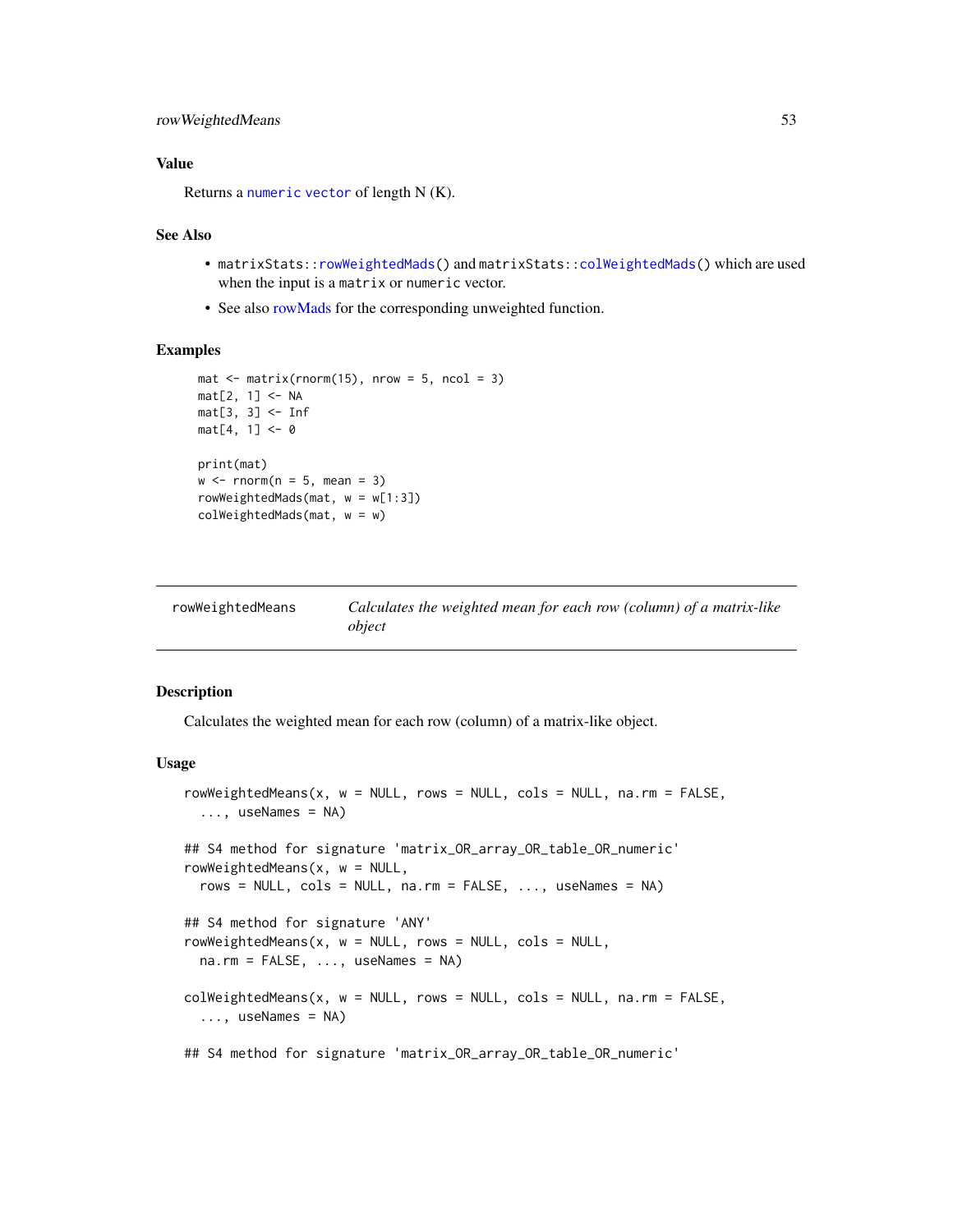```
colWeightedMeans(x, w = NULL,
  rows = NULL, cols = NULL, na.rm = FALSE, ..., useNames = NA)
## S4 method for signature 'ANY'
colWeightedMeans(x, w = NULL, rows = NULL, cols = NULL,na.rm = FALSE, ..., useNames = NA)
```
## Arguments

| X          | An NxK matrix-like object.                                                                                                                                                 |
|------------|----------------------------------------------------------------------------------------------------------------------------------------------------------------------------|
| W          | A numeric vector of length $K(N)$ that specifies by how much each element is<br>weighted.                                                                                  |
| rows, cols | A vector indicating the subset of rows (and/or columns) to operate over. If<br>NULL, no subsetting is done.                                                                |
| na.rm      | If TRUE, NAs are excluded first, otherwise not.                                                                                                                            |
| $\ddotsc$  | Additional arguments passed to specific methods.                                                                                                                           |
| useNames   | If NA, the default behavior of the function about naming support is remained. If<br>FALSE, no naming support is done. Else if TRUE, names attributes of result are<br>set. |

## Details

The S4 methods for x of type [matrix](#page-0-0), [array](#page-0-0), or [numeric](#page-0-0) call matrixStats::rowWeightedMeans / matrixStats::colWeightedMeans.

## Value

Returns a [numeric](#page-0-0) [vector](#page-0-0) of length N (K).

## See Also

- matrixStats:[:rowWeightedMeans\(](#page-52-1)) and matrixStats:[:colWeightedMeans\(](#page-52-2)) which are used when the input is a matrix or numeric vector.
- See also [rowMeans2](#page-28-1) for the corresponding unweighted function.

```
mat \leq matrix(rnorm(15), nrow = 5, ncol = 3)
mat[2, 1] <- NA
mat[3, 3] <- Inf
mat[4, 1] < -0print(mat)
w \le rnorm(n = 5, mean = 3)
rowWeightedMeans(mat, w = w[1:3])
colWeightedMeans(mat, w = w)
```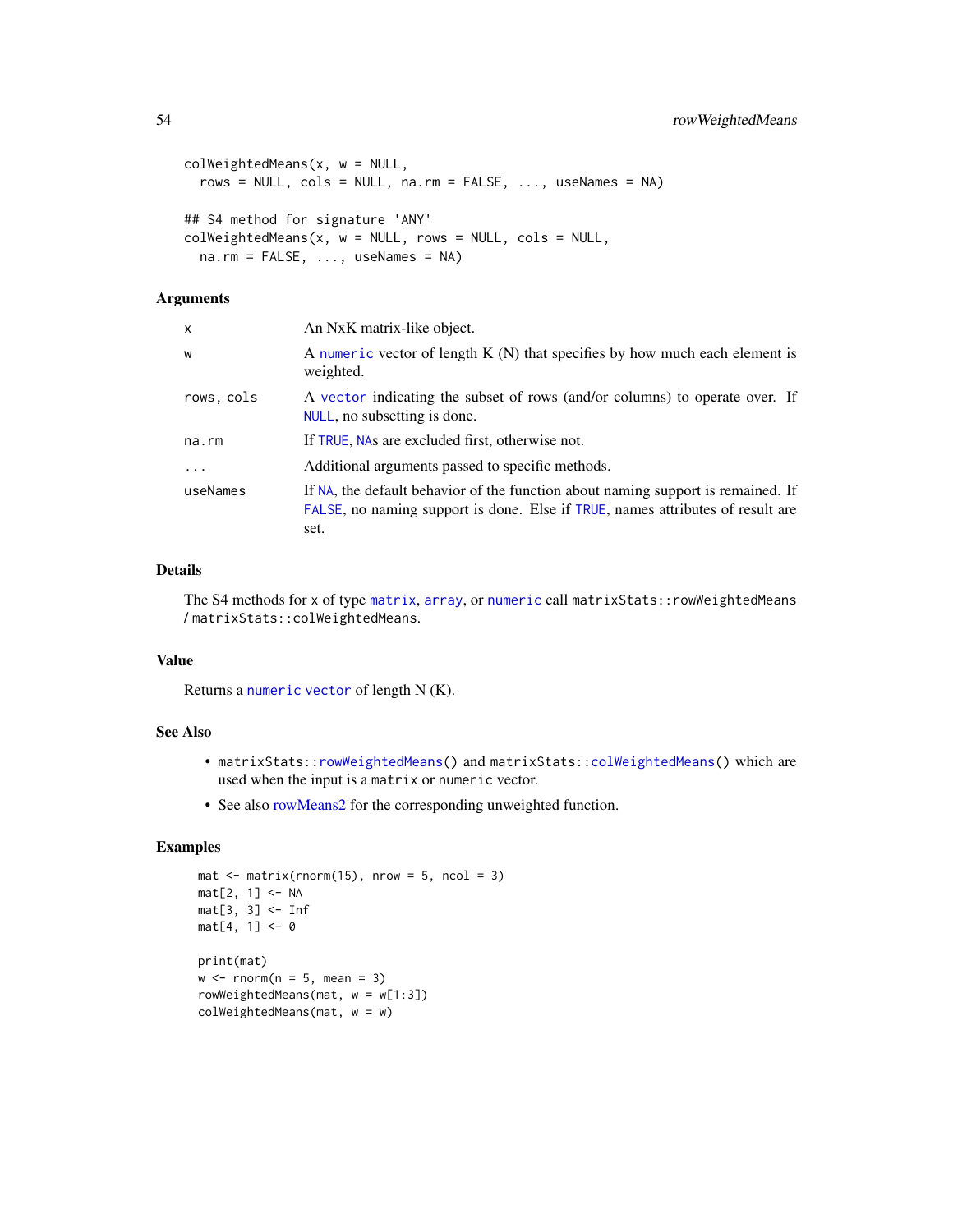<span id="page-54-1"></span><span id="page-54-0"></span>rowWeightedMedians *Calculates the weighted median for each row (column) of a matrix-like object*

## <span id="page-54-2"></span>Description

Calculates the weighted median for each row (column) of a matrix-like object.

#### Usage

```
rowWeightedMedians(x, w = NULL, rows = NULL, cols = NULL,
  na.rm = FALSE, ..., useNames = NA)## S4 method for signature 'matrix_OR_array_OR_table_OR_numeric'
rowWeightedMedians(x,
 w = NULL, rows = NULL, cols = NULL, na.rm = FALSE, ...,
  useNames = NA)
## S4 method for signature 'ANY'
rowWeightedMedians(x, w = NULL, rows = NULL, cols = NULL,
  na.rm = FALSE, ..., useNames = NA)colWeightedMedians(x, w = NULL, rows = NULL, cols = NULL,na.rm = FALSE, ..., useNames = NA)## S4 method for signature 'matrix_OR_array_OR_table_OR_numeric'
colWeightedMedians(x,
 w = NULL, rows = NULL, cols = NULL, na.rm = FALSE, ...,
 useNames = NA)
## S4 method for signature 'ANY'
colWeightedMedians(x, w = NULL, rows = NULL, cols = NULL,na.rm = FALSE, ..., useNames = NA)
```

| $\mathsf{x}$ | An NxK matrix-like object.                                                                                                                                                 |
|--------------|----------------------------------------------------------------------------------------------------------------------------------------------------------------------------|
| W            | A numeric vector of length $K(N)$ that specifies by how much each element is<br>weighted.                                                                                  |
| rows, cols   | A vector indicating the subset of rows (and/or columns) to operate over. If<br>NULL, no subsetting is done.                                                                |
| na.rm        | If TRUE, NAs are excluded first, otherwise not.                                                                                                                            |
| $\cdot$      | Additional arguments passed to specific methods.                                                                                                                           |
| useNames     | If NA, the default behavior of the function about naming support is remained. If<br>FALSE, no naming support is done. Else if TRUE, names attributes of result are<br>set. |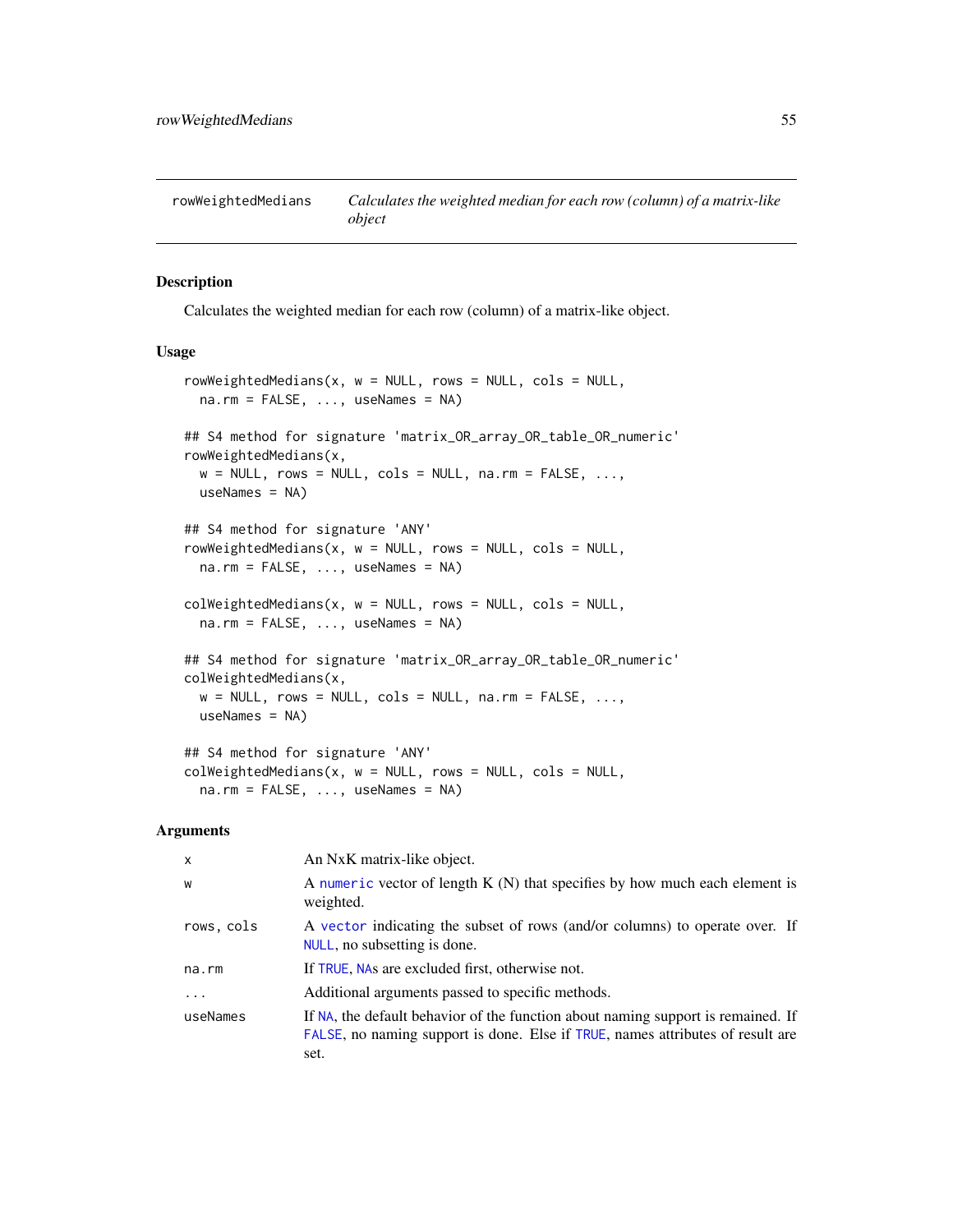## <span id="page-55-0"></span>Details

The S4 methods for x of type [matrix](#page-0-0), [array](#page-0-0), or [numeric](#page-0-0) call matrixStats::rowWeightedMedians / matrixStats::colWeightedMedians.

## Value

Returns a [numeric](#page-0-0) [vector](#page-0-0) of length N (K).

#### See Also

- matrixStats:[:rowWeightedMedians\(](#page-54-1)) and matrixStats:[:colWeightedMedians\(](#page-54-2)) which are used when the input is a matrix or numeric vector.
- See also [rowMedians](#page-29-1) for the corresponding unweighted function.

## Examples

```
mat \leq matrix(rnorm(15), nrow = 5, ncol = 3)
mat[2, 1] <- NA
mat[3, 3] <- Inf
mat[4, 1] < -0print(mat)
w \le rnorm(n = 5, mean = 3)
rowWeightedMedians(mat, w = w[1:3])
colWeightedMedians(mat, w = w)
```
<span id="page-55-1"></span>

| rowWeightedSds | Calculates the weighted standard deviation for each row (column) of |
|----------------|---------------------------------------------------------------------|
|                | a matrix-like object                                                |

## <span id="page-55-2"></span>Description

Calculates the weighted standard deviation for each row (column) of a matrix-like object.

```
rowWeightedSds(x, w = NULL, rows = NULL, cols = NULL, na.rm = FALSE,
  ..., useNames = NA)
## S4 method for signature 'matrix_OR_array_OR_table_OR_numeric'
rowWeightedSds(x, w = NULL,
  rows = NULL, \text{cols} = NULL, \text{na} \cdot \text{rm} = FALSE, \dots, useNames = NA)
## S4 method for signature 'ANY'
rowWeightedSds(x, w = NULL, rows = NULL, cols = NULL,
  na.rm = FALSE, ..., useNames = NA)
```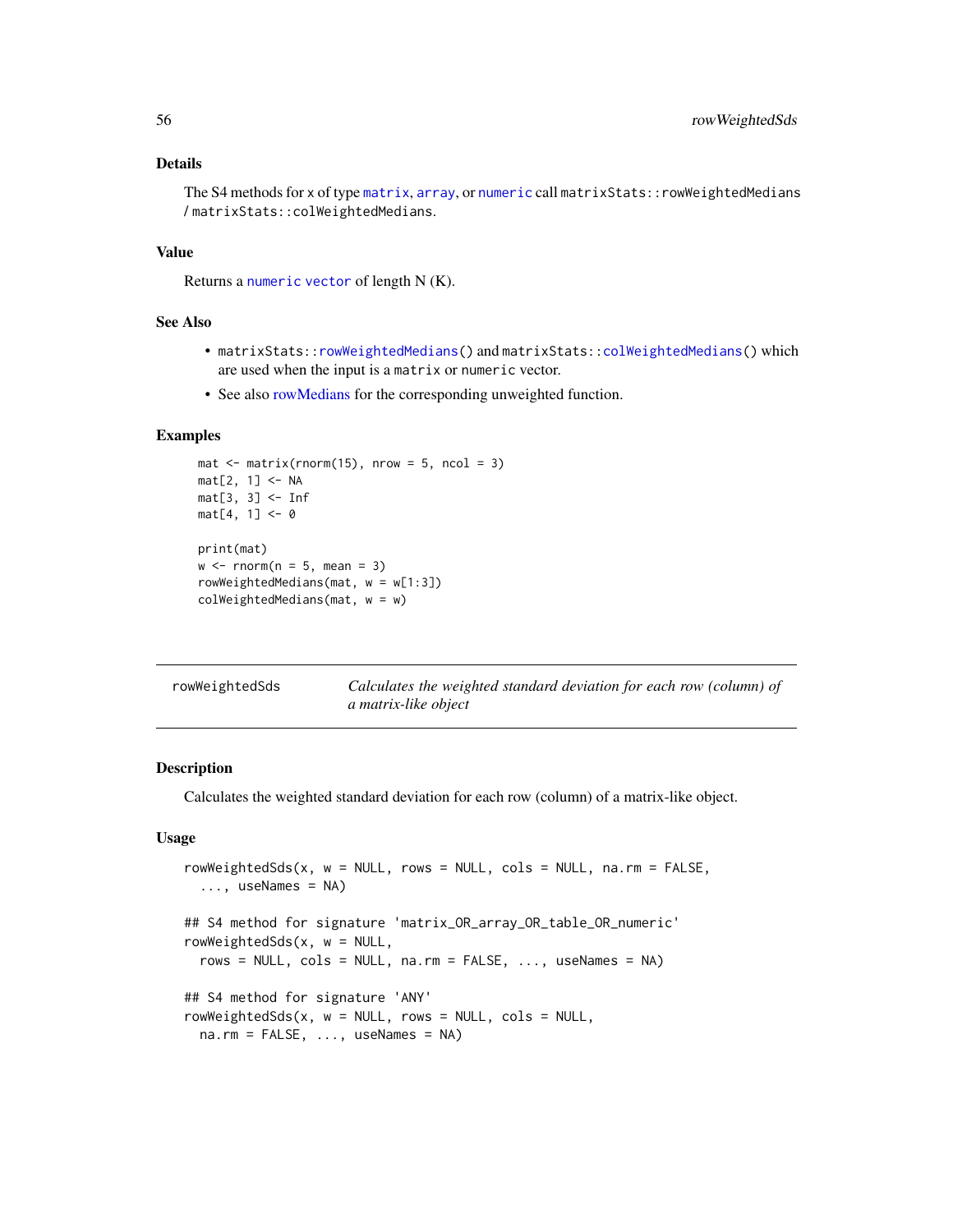## <span id="page-56-0"></span>rowWeightedSds 57

```
colWeightedSds(x, w = NULL, rows = NULL, cols = NULL, na.rm = FALSE,
  ..., useNames = NA)
## S4 method for signature 'matrix_OR_array_OR_table_OR_numeric'
colWeightedSds(x, w = NULL,
  rows = NULL, cols = NULL, na.rm = FALSE, ..., useNames = NA)
## S4 method for signature 'ANY'
colWeightedSds(x, w = NULL, rows = NULL, cols = NULL,na.rm = FALSE, ..., useNames = NA)
```
#### Arguments

| $\mathsf{x}$ | An NxK matrix-like object.                                                                                                                                                 |
|--------------|----------------------------------------------------------------------------------------------------------------------------------------------------------------------------|
| W            | A numeric vector of length $K(N)$ that specifies by how much each element is<br>weighted.                                                                                  |
| rows, cols   | A vector indicating the subset of rows (and/or columns) to operate over. If<br>NULL, no subsetting is done.                                                                |
| na.rm        | If TRUE, NAs are excluded first, otherwise not.                                                                                                                            |
| $\ddots$ .   | Additional arguments passed to specific methods.                                                                                                                           |
| useNames     | If NA, the default behavior of the function about naming support is remained. If<br>FALSE, no naming support is done. Else if TRUE, names attributes of result are<br>set. |

#### Details

The S4 methods for x of type [matrix](#page-0-0), [array](#page-0-0), or [numeric](#page-0-0) call matrixStats:: rowWeightedSds / matrixStats::colWeightedSds.

## Value

Returns a [numeric](#page-0-0) [vector](#page-0-0) of length N (K).

## See Also

- matrixStats:[:rowWeightedSds\(](#page-55-1)) and matrixStats:[:colWeightedSds\(](#page-55-2)) which are used when the input is a matrix or numeric vector.
- See also [rowSds](#page-42-1) for the corresponding unweighted function.

```
mat \leq matrix(rnorm(15), nrow = 5, ncol = 3)
mat[2, 1] <- NA
mat[3, 3] <- Inf
mat[4, 1] < -0print(mat)
w \le rnorm(n = 5, mean = 3)
```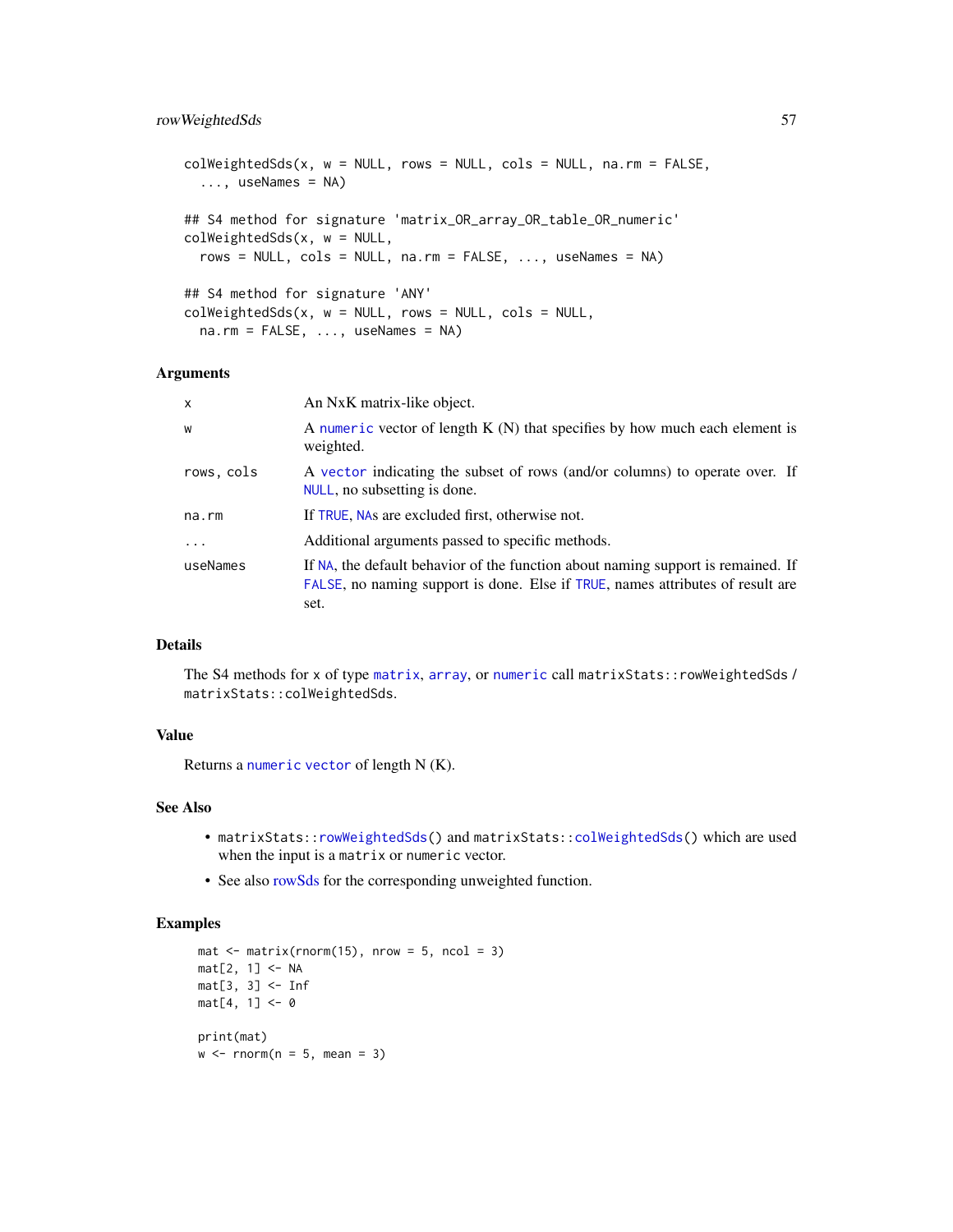```
rowWeightedSds(mat, w = w[1:3])
colWeightedSds(mat, w = w)
```
<span id="page-57-1"></span>rowWeightedVars *Calculates the weighted variance for each row (column) of a matrixlike object*

#### <span id="page-57-2"></span>Description

Calculates the weighted variance for each row (column) of a matrix-like object.

#### Usage

```
rowWeightedVars(x, w = NULL, rows = NULL, cols = NULL, na.rm = FALSE,
  ..., useNames = NA)
## S4 method for signature 'matrix_OR_array_OR_table_OR_numeric'
rowWeightedVars(x, w = NULL,
  rows = NULL, cols = NULL, na.rm = FALSE, ..., useNames = NA)
## S4 method for signature 'ANY'
rowWeightedVars(x, w = NULL, rows = NULL, cols = NULL,
 na.rm = FALSE, ..., useNames = NA)colWeightedVars(x, w = NULL, rows = NULL, cols = NULL, na.rm = FALSE,
  ..., useNames = NA)
## S4 method for signature 'matrix_OR_array_OR_table_OR_numeric'
colWeightedVars(x, w = NULL,
  rows = NULL, cols = NULL, na.rm = FALSE, ..., useNames = NA)
## S4 method for signature 'ANY'
colWeightedVars(x, w = NULL, rows = NULL, cols = NULL,na.rm = FALSE, ..., useNames = NA)
```

| x          | An NxK matrix-like object.                                                                                                                                                 |
|------------|----------------------------------------------------------------------------------------------------------------------------------------------------------------------------|
| W          | A numeric vector of length $K(N)$ that specifies by how much each element is<br>weighted.                                                                                  |
| rows, cols | A vector indicating the subset of rows (and/or columns) to operate over. If<br>NULL, no subsetting is done.                                                                |
| na.rm      | If TRUE, NAs are excluded first, otherwise not.                                                                                                                            |
| $\ddots$ . | Additional arguments passed to specific methods.                                                                                                                           |
| useNames   | If NA, the default behavior of the function about naming support is remained. If<br>FALSE, no naming support is done. Else if TRUE, names attributes of result are<br>set. |
|            |                                                                                                                                                                            |

<span id="page-57-0"></span>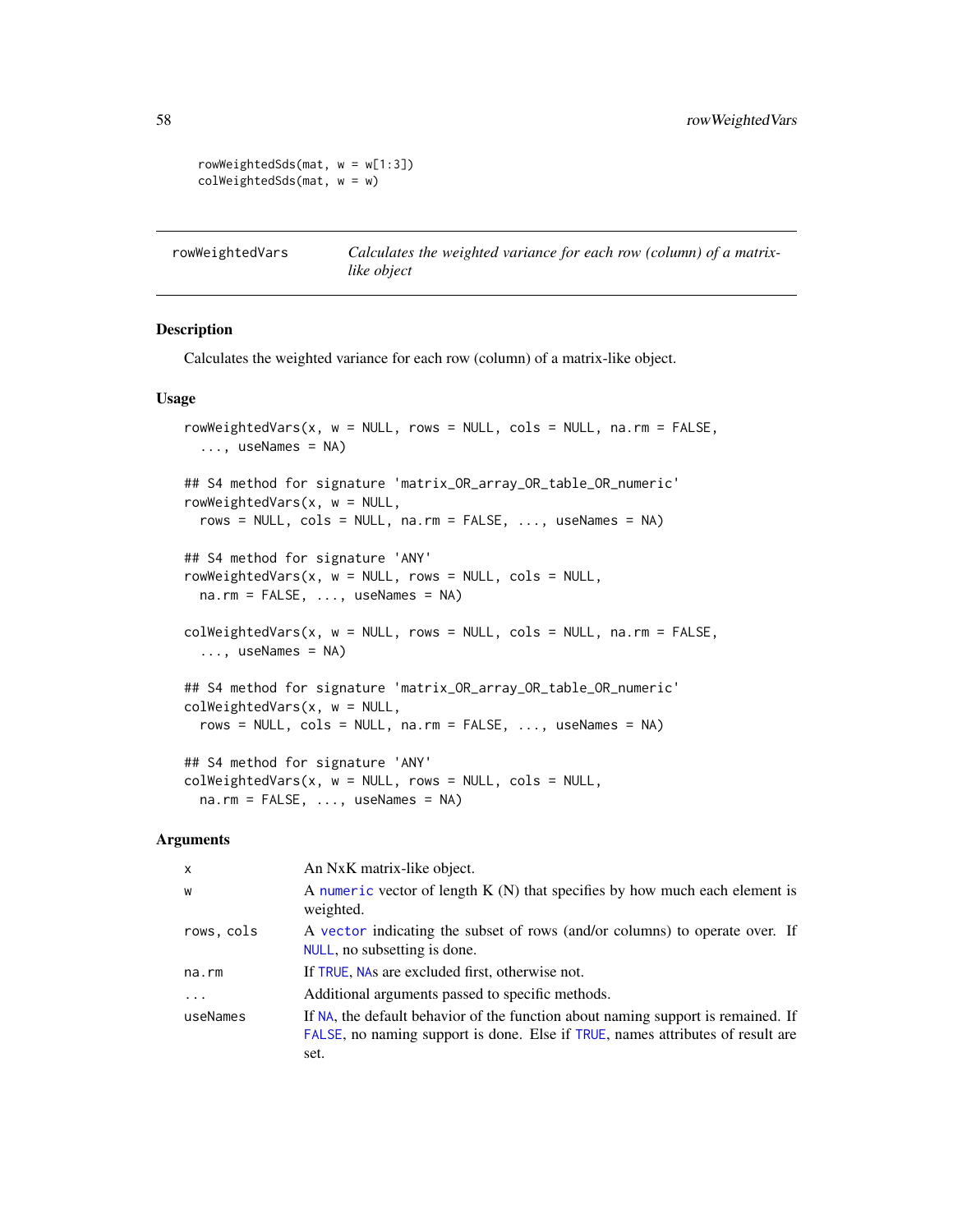## <span id="page-58-0"></span>rowWeightedVars 59

## Details

The S4 methods for x of type [matrix](#page-0-0), [array](#page-0-0), or [numeric](#page-0-0) call matrixStats::rowWeightedVars / matrixStats::colWeightedVars.

## Value

Returns a [numeric](#page-0-0) [vector](#page-0-0) of length N (K).

## See Also

- matrixStats:[:rowWeightedVars\(](#page-57-1)) and matrixStats:[:colWeightedVars\(](#page-57-2)) which are used when the input is a matrix or numeric vector.
- See also [rowVars](#page-49-1) for the corresponding unweighted function.

```
mat \leq matrix(rnorm(15), nrow = 5, ncol = 3)
mat[2, 1] <- NA
mat[3, 3] <- Inf
mat[4, 1] < -0print(mat)
w \le rnorm(n = 5, mean = 3)
rowWeightedVars(mat, w = w[1:3])
colWeightedVars(mat, w = w)
```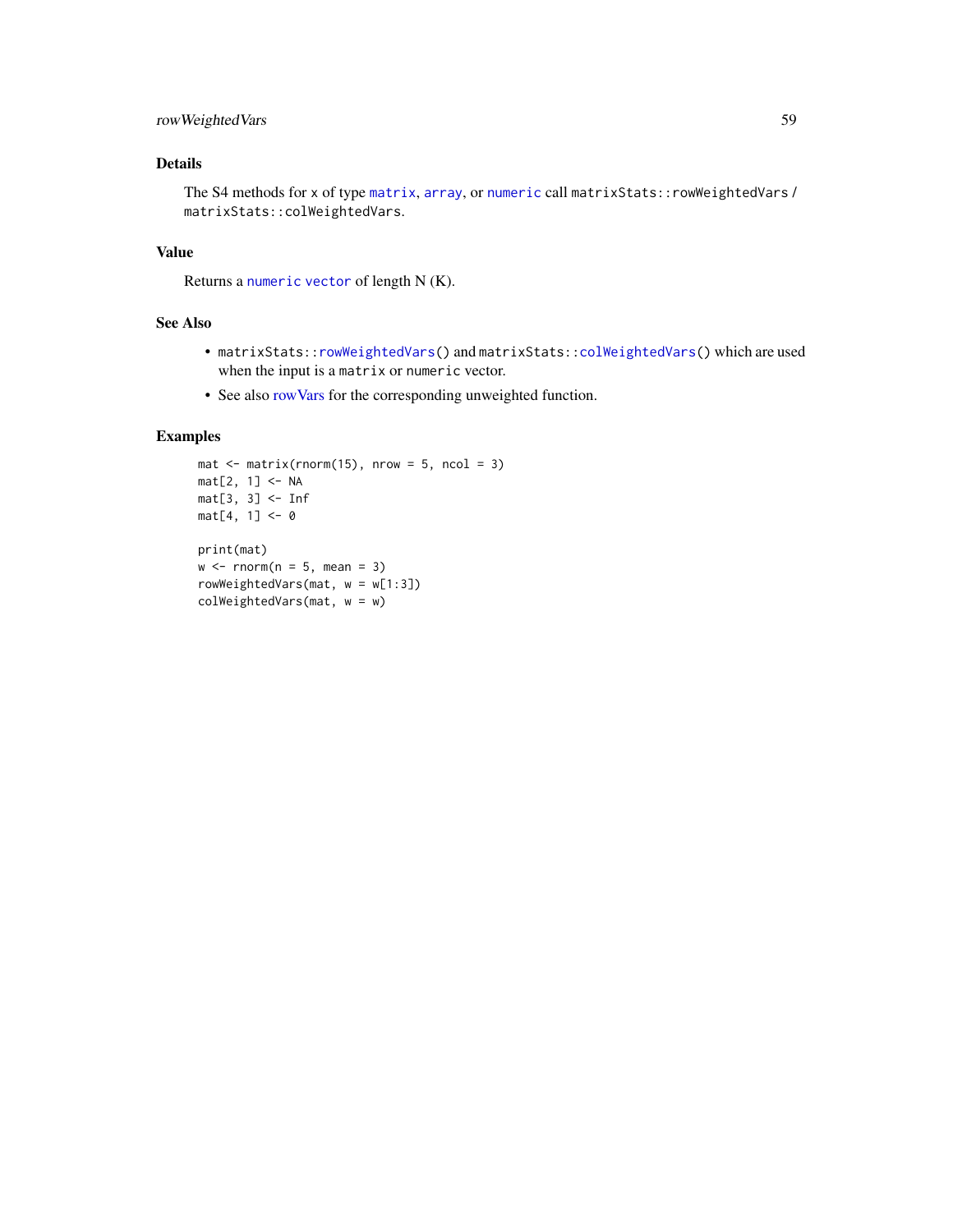# <span id="page-59-0"></span>Index

∗ array rowAvgsPerColSet, [8](#page-7-0) rowCollapse, [9](#page-8-0) rowCummaxs, [12](#page-11-0) rowCummins, [14](#page-13-0) rowCumprods, [15](#page-14-0) rowCumsums, [17](#page-16-0) rowDiffs, [18](#page-17-0) rowIQRDiffs, [20](#page-19-0) rowIQRs, [21](#page-20-0) rowLogSumExps, [23](#page-22-0) rowMadDiffs, [24](#page-23-0) rowMads, [26](#page-25-0) rowMaxs, [27](#page-26-0) rowMeans2, [29](#page-28-0) rowMedians, [30](#page-29-0) rowMins, [32](#page-31-0) rowOrderStats, [33](#page-32-0) rowProds, [35](#page-34-0) rowQuantiles, [36](#page-35-0) rowRanges, [38](#page-37-0) rowRanks, [40](#page-39-0) rowSdDiffs, [42](#page-41-0) rowSds, [43](#page-42-0) rowSums2, [45](#page-44-0) rowTabulates, [47](#page-46-0) rowVarDiffs, [48](#page-47-0) rowVars, [50](#page-49-0) rowWeightedMads, [51](#page-50-0) rowWeightedMeans, [53](#page-52-0) rowWeightedMedians, [55](#page-54-0) rowWeightedSds, [56](#page-55-0) rowWeightedVars, [58](#page-57-0) ∗ iteration rowAvgsPerColSet, [8](#page-7-0) rowCollapse, [9](#page-8-0) rowCummaxs, [12](#page-11-0) rowCummins, [14](#page-13-0) rowCumprods, [15](#page-14-0)

rowCumsums, [17](#page-16-0) rowDiffs, [18](#page-17-0) rowIQRDiffs, [20](#page-19-0) rowIQRs, [21](#page-20-0) rowLogSumExps, [23](#page-22-0) rowMadDiffs, [24](#page-23-0) rowMads, [26](#page-25-0) rowMaxs, [27](#page-26-0) rowMeans2, [29](#page-28-0) rowMedians, [30](#page-29-0) rowMins, [32](#page-31-0) rowOrderStats, [33](#page-32-0) rowProds, [35](#page-34-0) rowQuantiles, [36](#page-35-0) rowRanges, [38](#page-37-0) rowRanks, [40](#page-39-0) rowSdDiffs, [42](#page-41-0) rowSds, [43](#page-42-0) rowSums2, [45](#page-44-0) rowTabulates, [47](#page-46-0) rowVarDiffs, [48](#page-47-0) rowVars, [50](#page-49-0) rowWeightedMads, [51](#page-50-0) rowWeightedMeans, [53](#page-52-0) rowWeightedMedians, [55](#page-54-0) rowWeightedSds, [56](#page-55-0) rowWeightedVars, [58](#page-57-0) ∗ robust rowAvgsPerColSet, [8](#page-7-0) rowCollapse, [9](#page-8-0) rowCummaxs, [12](#page-11-0) rowCummins, [14](#page-13-0) rowCumprods, [15](#page-14-0) rowCumsums, [17](#page-16-0) rowDiffs, [18](#page-17-0) rowIQRDiffs, [20](#page-19-0) rowIQRs, [21](#page-20-0) rowLogSumExps, [23](#page-22-0) rowMadDiffs, [24](#page-23-0)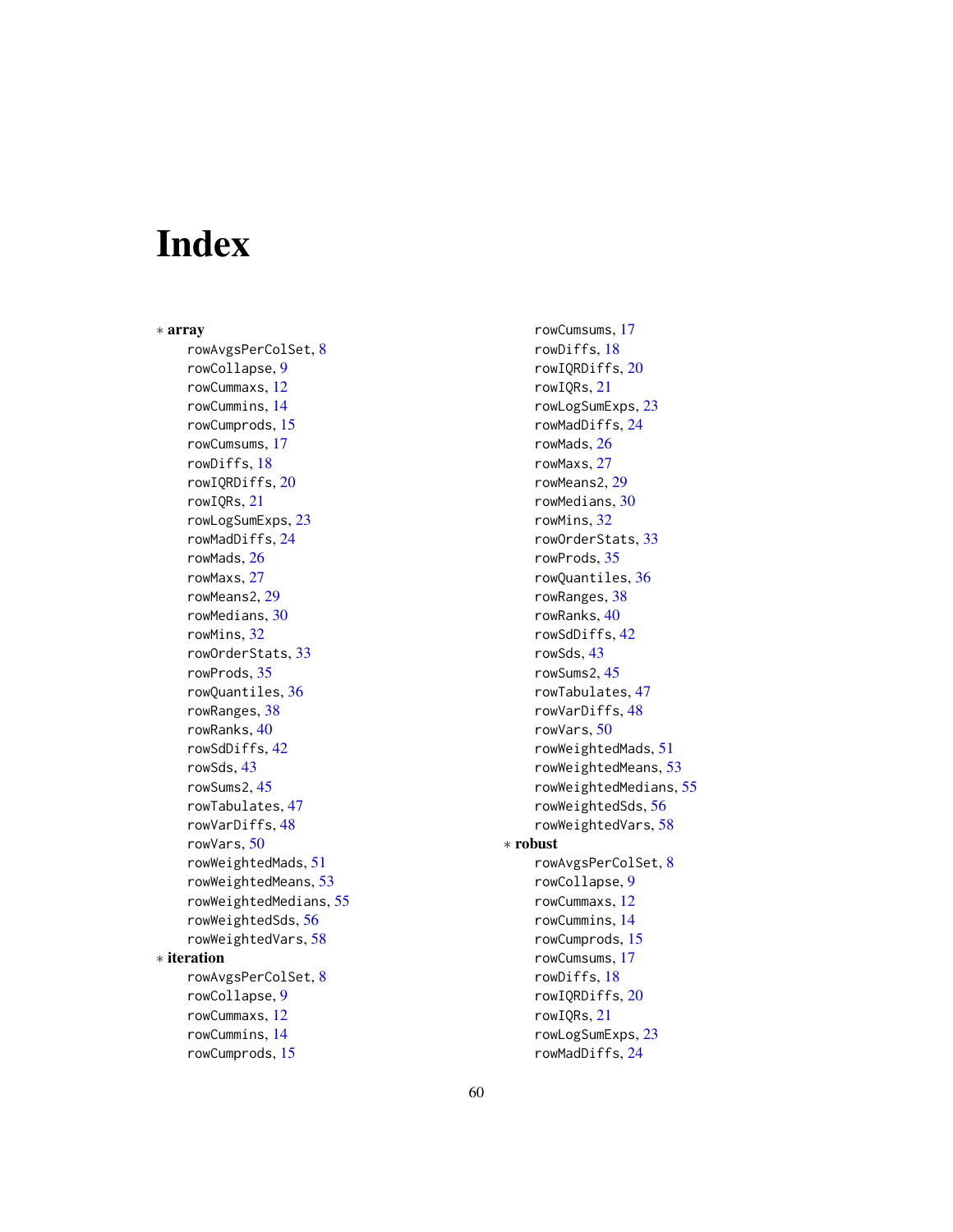#### $I$ NDEX 61

rowMads, [26](#page-25-0) rowMaxs, [27](#page-26-0) rowMeans2, [29](#page-28-0) rowMedians, [30](#page-29-0) rowMins, [32](#page-31-0) rowOrderStats, [33](#page-32-0) rowProds, [35](#page-34-0) rowQuantiles, [36](#page-35-0) rowRanges, [38](#page-37-0) rowRanks, [40](#page-39-0) rowSdDiffs, [42](#page-41-0) rowSds, [43](#page-42-0) rowSums2, [45](#page-44-0) rowTabulates, [47](#page-46-0) rowVarDiffs, [48](#page-47-0) rowVars, [50](#page-49-0) rowWeightedMads, [51](#page-50-0) rowWeightedMeans, [53](#page-52-0) rowWeightedMedians, [55](#page-54-0) rowWeightedSds, [56](#page-55-0) rowWeightedVars, [58](#page-57-0) ∗ univar2 rowAvgsPerColSet, [8](#page-7-0) ∗ univar rowCollapse, [9](#page-8-0) rowCummaxs, [12](#page-11-0) rowCummins, [14](#page-13-0) rowCumprods, [15](#page-14-0) rowCumsums, [17](#page-16-0) rowDiffs, [18](#page-17-0) rowIQRDiffs, [20](#page-19-0) rowIQRs, [21](#page-20-0) rowLogSumExps, [23](#page-22-0) rowMadDiffs, [24](#page-23-0) rowMads, [26](#page-25-0) rowMaxs, [27](#page-26-0) rowMeans2, [29](#page-28-0) rowMedians, [30](#page-29-0) rowMins, [32](#page-31-0) rowOrderStats, [33](#page-32-0) rowProds, [35](#page-34-0) rowSdDiffs, [42](#page-41-0) rowSds, [43](#page-42-0) rowSums2, [45](#page-44-0) rowTabulates, [47](#page-46-0) rowVarDiffs, [48](#page-47-0) rowVars, [50](#page-49-0) rowWeightedMads, [51](#page-50-0)

```
rowWeightedMeans, 53
    rowWeightedMedians, 55
    rowWeightedSds, 56
    rowWeightedVars, 58
all, 4
any, 6, 7
array, 4, 5, 7, 9, 10, 12, 13, 15–17, 19, 21, 22,
        24, 25, 27, 28, 30, 31, 33, 34, 36, 38,
        39, 41, 43, 44, 46, 47, 49, 51, 52, 54,
        56, 57, 59
base::rank, 41
class:matrix_OR_array_OR_table_OR_numeric
        (MatrixGenerics-package), 3
colAlls, 4
colAlls (rowAlls), 3
colAlls,ANY-method (rowAlls), 3
colAlls,matrix_OR_array_OR_table_OR_numeric-method
        (rowAlls), 3
colAnyNAs, 6
colAnyNAs (rowAnyNAs), 5
colAnyNAs,ANY-method (rowAnyNAs), 5
colAnyNAs,matrix_OR_array_OR_table_OR_numeric-method
        (rowAnyNAs), 5
colAnys, 7
colAnys (rowAnys), 6
colAnys,ANY-method (rowAnys), 6
colAnys,matrix_OR_array_OR_table_OR_numeric-method
        (rowAnys), 6
colAvgsPerRowSet, 9
colAvgsPerRowSet (rowAvgsPerColSet), 8
colAvgsPerRowSet,ANY-method
        (rowAvgsPerColSet), 8
colAvgsPerRowSet,matrix_OR_array_OR_table_OR_numeric-method
        (rowAvgsPerColSet), 8
colCollapse, 10
colCollapse (rowCollapse), 9
colCollapse,ANY-method (rowCollapse), 9
colCollapse,matrix_OR_array_OR_table_OR_numeric-method
        (rowCollapse), 9
colCounts, 12
colCounts (rowCounts), 11
colCounts,ANY-method (rowCounts), 11
colCounts,matrix_OR_array_OR_table_OR_numeric-method
        (rowCounts), 11
colCummaxs, 13
colCummaxs (rowCummaxs), 12
```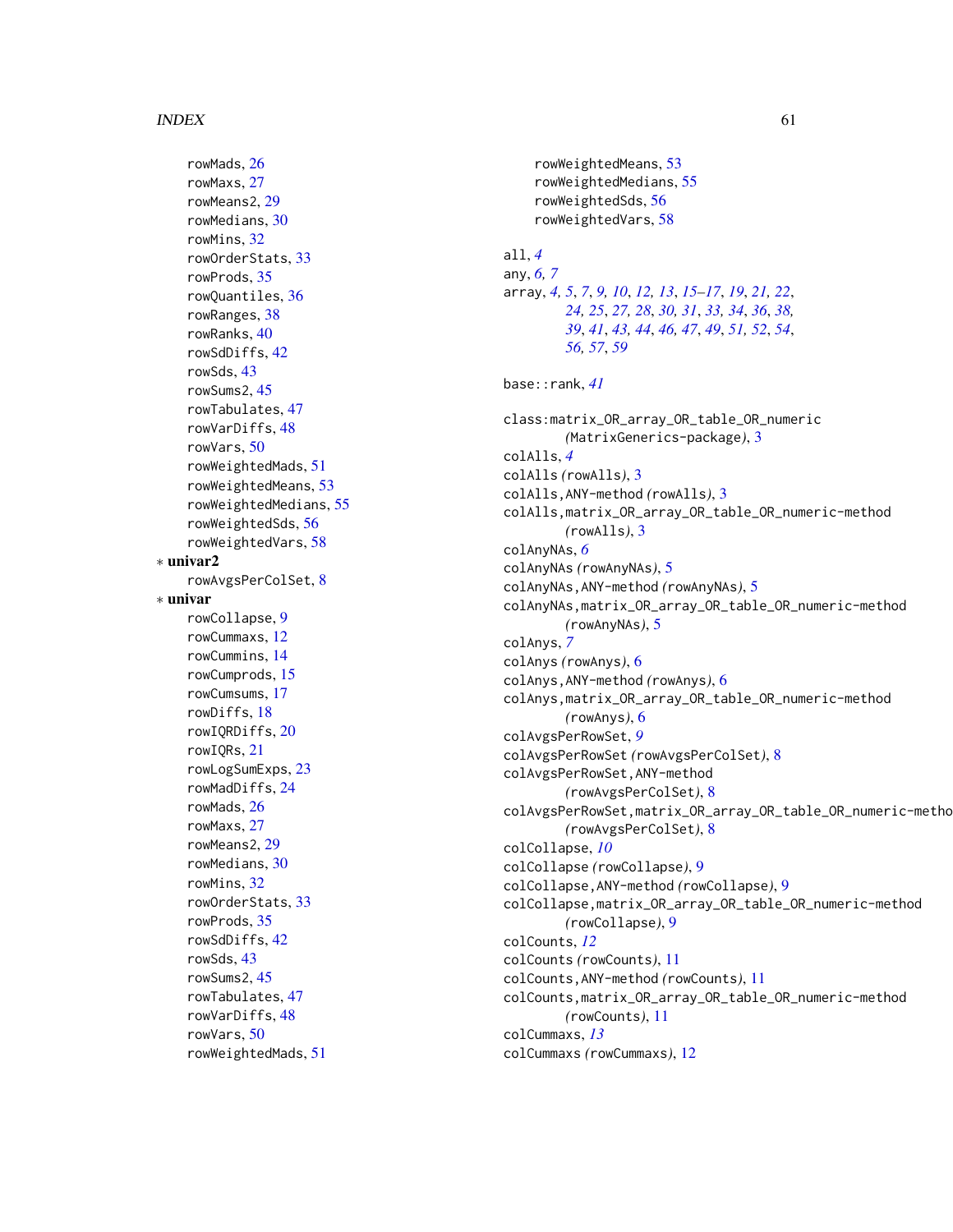62 INDEX

colCummaxs,ANY-method *(*rowCummaxs*)*, [12](#page-11-0) colCummaxs,matrix\_OR\_array\_OR\_table\_OR\_numeri**ceiNeaks**d[28](#page-27-0) *(*rowCummaxs*)*, [12](#page-11-0) colCummins, *[15](#page-14-0)* colCummins *(*rowCummins*)*, [14](#page-13-0) colCummins,ANY-method *(*rowCummins*)*, [14](#page-13-0) colCummins,matrix\_OR\_array\_OR\_table\_OR\_numericollethod2,[30](#page-29-0) *(*rowCummins*)*, [14](#page-13-0) colCumprods, *[16](#page-15-0)* colCumprods *(*rowCumprods*)*, [15](#page-14-0) colCumprods,ANY-method *(*rowCumprods*)*, [15](#page-14-0) colCumprods,matrix\_OR\_array\_OR\_table\_OR\_numeric-method colMedians, *[31](#page-30-0) (*rowCumprods*)*, [15](#page-14-0) colCumsums, *[18](#page-17-0)* colCumsums *(*rowCumsums*)*, [17](#page-16-0) colCumsums,ANY-method *(*rowCumsums*)*, [17](#page-16-0) colCumsums,matrix\_OR\_array\_OR\_table\_OR\_numericolMethod[33](#page-32-0) *(*rowCumsums*)*, [17](#page-16-0) colDiffs, *[19](#page-18-0)* colDiffs *(*rowDiffs*)*, [18](#page-17-0) colDiffs,ANY-method *(*rowDiffs*)*, [18](#page-17-0) colDiffs,matrix\_OR\_array\_OR\_table\_OR\_numeric-method colOrderStats, *[34](#page-33-0) (*rowDiffs*)*, [18](#page-17-0) colIQRDiffs, *[21](#page-20-0)* colIQRDiffs *(*rowIQRDiffs*)*, [20](#page-19-0) colIQRDiffs,ANY-method *(*rowIQRDiffs*)*, [20](#page-19-0) colIQRDiffs,matrix\_OR\_array\_OR\_table\_OR\_numeric-method *(*rowOrderStats*)*, [33](#page-32-0) *(*rowIQRDiffs*)*, [20](#page-19-0) colIQRs, *[22](#page-21-0)* colIQRs *(*rowIQRs*)*, [21](#page-20-0) colIQRs,ANY-method *(*rowIQRs*)*, [21](#page-20-0) colIQRs,matrix\_OR\_array\_OR\_table\_OR\_numeric-method *(*rowProds*)*, [35](#page-34-0) *(*rowIQRs*)*, [21](#page-20-0) colLogSumExps, *[24](#page-23-0)* colLogSumExps *(*rowLogSumExps*)*, [23](#page-22-0) colLogSumExps,ANY-method *(*rowLogSumExps*)*, [23](#page-22-0) colLogSumExps,matrix\_OR\_array\_OR\_table\_OR\_numeric-method *(*rowQuantiles*)*, [36](#page-35-0) *(*rowLogSumExps*)*, [23](#page-22-0) colMadDiffs, *[25](#page-24-0)* colMadDiffs *(*rowMadDiffs*)*, [24](#page-23-0) colMadDiffs,ANY-method *(*rowMadDiffs*)*, [24](#page-23-0) colMadDiffs,matrix\_OR\_array\_OR\_table\_OR\_numeric-method *(*rowRanges*)*, [38](#page-37-0) *(*rowMadDiffs*)*, [24](#page-23-0) colMads, *[27](#page-26-0)* colMads *(*rowMads*)*, [26](#page-25-0) colMads,ANY-method *(*rowMads*)*, [26](#page-25-0) colMads,matrix\_OR\_array\_OR\_table\_OR\_numeric-method *(*rowRanks*)*, [40](#page-39-0)*(*rowMads*)*, [26](#page-25-0) colMaxs *(*rowMaxs*)*, [27](#page-26-0) colMaxs,ANY-method *(*rowMaxs*)*, [27](#page-26-0) colMaxs,matrix\_OR\_array\_OR\_table\_OR\_numeric-method *(*rowMaxs*)*, [27](#page-26-0) colMeans2 *(*rowMeans2*)*, [29](#page-28-0) colMeans2,ANY-method *(*rowMeans2*)*, [29](#page-28-0) colMeans2,matrix\_OR\_array\_OR\_table\_OR\_numeric-method *(*rowMeans2*)*, [29](#page-28-0) colMedians *(*rowMedians*)*, [30](#page-29-0) colMedians,ANY-method *(*rowMedians*)*, [30](#page-29-0) colMedians,matrix\_OR\_array\_OR\_table\_OR\_numeric-method *(*rowMedians*)*, [30](#page-29-0) colMins *(*rowMins*)*, [32](#page-31-0) colMins,ANY-method *(*rowMins*)*, [32](#page-31-0) colMins,matrix\_OR\_array\_OR\_table\_OR\_numeric-method *(*rowMins*)*, [32](#page-31-0) colOrderStats *(*rowOrderStats*)*, [33](#page-32-0) colOrderStats,ANY-method *(*rowOrderStats*)*, [33](#page-32-0) colOrderStats,matrix\_OR\_array\_OR\_table\_OR\_numeric-method colProds, *[36](#page-35-0)* colProds *(*rowProds*)*, [35](#page-34-0) colProds,ANY-method *(*rowProds*)*, [35](#page-34-0) colProds,matrix\_OR\_array\_OR\_table\_OR\_numeric-method colQuantiles, *[38](#page-37-0)* colQuantiles *(*rowQuantiles*)*, [36](#page-35-0) colQuantiles,ANY-method *(*rowQuantiles*)*, [36](#page-35-0) colQuantiles,matrix\_OR\_array\_OR\_table\_OR\_numeric-method colRanges, *[39](#page-38-0)* colRanges *(*rowRanges*)*, [38](#page-37-0) colRanges,ANY-method *(*rowRanges*)*, [38](#page-37-0) colRanges,matrix\_OR\_array\_OR\_table\_OR\_numeric-method colRanks, *[41](#page-40-0)* colRanks *(*rowRanks*)*, [40](#page-39-0) colRanks,ANY-method *(*rowRanks*)*, [40](#page-39-0) colRanks,matrix\_OR\_array\_OR\_table\_OR\_numeric-method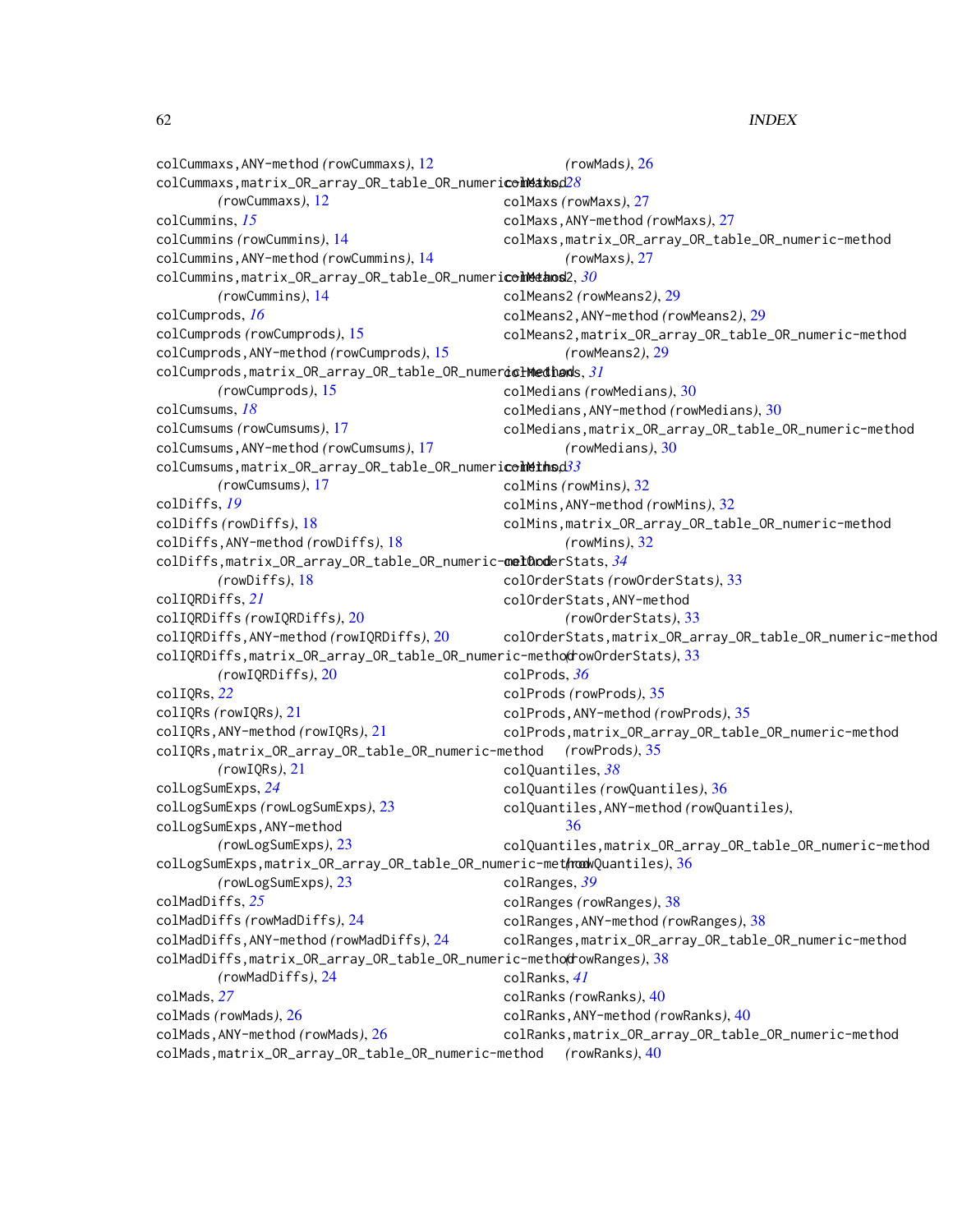#### $I<sub>N</sub>DEX$  63

colSdDiffs, *[43](#page-42-0)* colSdDiffs *(*rowSdDiffs*)*, [42](#page-41-0) colSdDiffs,ANY-method *(*rowSdDiffs*)*, [42](#page-41-0) colSdDiffs,matrix\_OR\_array\_OR\_table\_OR\_numeric-method colWeightedSds, *[57](#page-56-0) (*rowSdDiffs*)*, [42](#page-41-0) colSds, *[45](#page-44-0)* colSds *(*rowSds*)*, [43](#page-42-0) colSds,ANY-method *(*rowSds*)*, [43](#page-42-0) colSds,matrix\_OR\_array\_OR\_table\_OR\_numeric-method *(*rowSds*)*, [43](#page-42-0) colSums2, *[46](#page-45-0)* colSums2 *(*rowSums2*)*, [45](#page-44-0) colSums2(), *[36](#page-35-0)* colSums2,ANY-method *(*rowSums2*)*, [45](#page-44-0) colSums2,matrix\_OR\_array\_OR\_table\_OR\_numeric-method *(*rowWeightedVars*)*, [58](#page-57-0) *(*rowSums2*)*, [45](#page-44-0) colTabulates, *[48](#page-47-0)* colTabulates *(*rowTabulates*)*, [47](#page-46-0) colTabulates,ANY-method *(*rowTabulates*)*, [47](#page-46-0) colTabulates,matrix\_OR\_array\_OR\_table\_OR\_numeric-method diff, *[19](#page-18-0) (*rowTabulates*)*, [47](#page-46-0) colVarDiffs, *[49](#page-48-0)* colVarDiffs *(*rowVarDiffs*)*, [48](#page-47-0) colVarDiffs,ANY-method *(*rowVarDiffs*)*, [48](#page-47-0) colVarDiffs,matrix\_OR\_array\_OR\_table\_OR\_numeric-method *(*rowVarDiffs*)*, [48](#page-47-0) colVars, *[51](#page-50-0)* colVars *(*rowVars*)*, [50](#page-49-0) colVars,ANY-method *(*rowVars*)*, [50](#page-49-0) colVars,matrix\_OR\_array\_OR\_table\_OR\_numeric-method *(*rowVars*)*, [50](#page-49-0) colWeightedMads, *[53](#page-52-0)* colWeightedMads *(*rowWeightedMads*)*, [51](#page-50-0) colWeightedMads,ANY-method *(*rowWeightedMads*)*, [51](#page-50-0) colWeightedMads,matrix\_OR\_array\_OR\_table\_OR\_numeric-method *[54](#page-53-0)*, *[56,](#page-55-0) [57](#page-56-0)*, *[59](#page-58-0) (*rowWeightedMads*)*, [51](#page-50-0) colWeightedMeans, *[54](#page-53-0)* colWeightedMeans *(*rowWeightedMeans*)*, [53](#page-52-0) colWeightedMeans,ANY-method *(*rowWeightedMeans*)*, [53](#page-52-0) colWeightedMeans,matrix\_OR\_array\_OR\_table\_OR\_numeric-method *(*rowWeightedMeans*)*, [53](#page-52-0) colWeightedMedians, *[56](#page-55-0)* colWeightedMedians *(*rowWeightedMedians*)*, [55](#page-54-0) colWeightedMedians,ANY-method *(*rowWeightedMedians*)*, [55](#page-54-0) colWeightedMedians,matrix\_OR\_array\_OR\_table\_OR\_numeric-method *(*rowWeightedMedians*)*, [55](#page-54-0) colWeightedSds *(*rowWeightedSds*)*, [56](#page-55-0) colWeightedSds,ANY-method *(*rowWeightedSds*)*, [56](#page-55-0) colWeightedSds,matrix\_OR\_array\_OR\_table\_OR\_numeric-method *(*rowWeightedSds*)*, [56](#page-55-0) colWeightedVars, *[59](#page-58-0)* colWeightedVars *(*rowWeightedVars*)*, [58](#page-57-0) colWeightedVars,ANY-method *(*rowWeightedVars*)*, [58](#page-57-0) colWeightedVars,matrix\_OR\_array\_OR\_table\_OR\_numeric-method cummax, *[13](#page-12-0)* cummin, *[15](#page-14-0)* cumprod, *[16](#page-15-0)* cumsum, *[18](#page-17-0)* FALSE, *[4,](#page-3-0) [5](#page-4-0)*, *[7](#page-6-0)*, *[10,](#page-9-0) [11](#page-10-0)*, *[13,](#page-12-0) [14](#page-13-0)*, *[16,](#page-15-0) [17](#page-16-0)*, *[19](#page-18-0)*, *[21](#page-20-0)[–23](#page-22-0)*, *[25](#page-24-0)*, *[27,](#page-26-0) [28](#page-27-0)*, *[30,](#page-29-0) [31](#page-30-0)*, *[33,](#page-32-0) [34](#page-33-0)*, *[36,](#page-35-0) [37](#page-36-0)*, *[39](#page-38-0)*, *[41](#page-40-0)*, *[43,](#page-42-0) [44](#page-43-0)*, *[46,](#page-45-0) [47](#page-46-0)*, *[49](#page-48-0)*, *[51,](#page-50-0) [52](#page-51-0)*, *[54,](#page-53-0) [55](#page-54-0)*, *[57,](#page-56-0) [58](#page-57-0)* integer, *[4](#page-3-0)*, *[7,](#page-6-0) [8](#page-7-0)*, *[10](#page-9-0)*, *[12](#page-11-0)[–14](#page-13-0)*, *[16,](#page-15-0) [17](#page-16-0)*, *[19](#page-18-0)*, *[23](#page-22-0)*, *[27,](#page-26-0) [28](#page-27-0)*, *[30,](#page-29-0) [31](#page-30-0)*, *[33,](#page-32-0) [34](#page-33-0)*, *[39](#page-38-0)*, *[41](#page-40-0)*, *[44](#page-43-0)*, *[46](#page-45-0)*, *[51](#page-50-0)* IQR, *[22](#page-21-0)* is.na, *[6](#page-5-0)* logical, *[4,](#page-3-0) [5](#page-4-0)*, *[7](#page-6-0)* mad, *[27](#page-26-0)*, *[52](#page-51-0)* matrix, *[4,](#page-3-0) [5](#page-4-0)*, *[7](#page-6-0)*, *[9,](#page-8-0) [10](#page-9-0)*, *[12,](#page-11-0) [13](#page-12-0)*, *[15](#page-14-0)[–17](#page-16-0)*, *[19](#page-18-0)*, *[21,](#page-20-0) [22](#page-21-0)*, *[24,](#page-23-0) [25](#page-24-0)*, *[27,](#page-26-0) [28](#page-27-0)*, *[30,](#page-29-0) [31](#page-30-0)*, *[33,](#page-32-0) [34](#page-33-0)*, *[36](#page-35-0)*, *[38,](#page-37-0) [39](#page-38-0)*, *[41](#page-40-0)*, *[43,](#page-42-0) [44](#page-43-0)*, *[46,](#page-45-0) [47](#page-46-0)*, *[49](#page-48-0)*, *[51,](#page-50-0) [52](#page-51-0)*, matrix\_OR\_array\_OR\_table\_OR\_numeric *(*MatrixGenerics-package*)*, [3](#page-2-0) matrix\_OR\_array\_OR\_table\_OR\_numeric-class *(*MatrixGenerics-package*)*, [3](#page-2-0) MatrixGenerics-package, [3](#page-2-0) NA, *[4,](#page-3-0) [5](#page-4-0)*, *[7](#page-6-0)*, *[10,](#page-9-0) [11](#page-10-0)*, *[13,](#page-12-0) [14](#page-13-0)*, *[16,](#page-15-0) [17](#page-16-0)*, *[19](#page-18-0)[–23](#page-22-0)*, *[25](#page-24-0)*, *[27](#page-26-0)[–37](#page-36-0)*, *[39](#page-38-0)*, *[41](#page-40-0)[–44](#page-43-0)*, *[46,](#page-45-0) [47](#page-46-0)*, *[49](#page-48-0)[–52](#page-51-0)*, *[54,](#page-53-0) [55](#page-54-0)*, *[57,](#page-56-0) [58](#page-57-0)* NULL, *[4,](#page-3-0) [5](#page-4-0)*, *[7,](#page-6-0) [8](#page-7-0)*, *[10,](#page-9-0) [11](#page-10-0)*, *[13,](#page-12-0) [14](#page-13-0)*, *[16,](#page-15-0) [17](#page-16-0)*, *[19,](#page-18-0) [20](#page-19-0)*, *[22,](#page-21-0) [23](#page-22-0)*, *[25,](#page-24-0) [26](#page-25-0)*, *[28,](#page-27-0) [29](#page-28-0)*, *[31,](#page-30-0) [32](#page-31-0)*, *[34,](#page-33-0) [35](#page-34-0)*,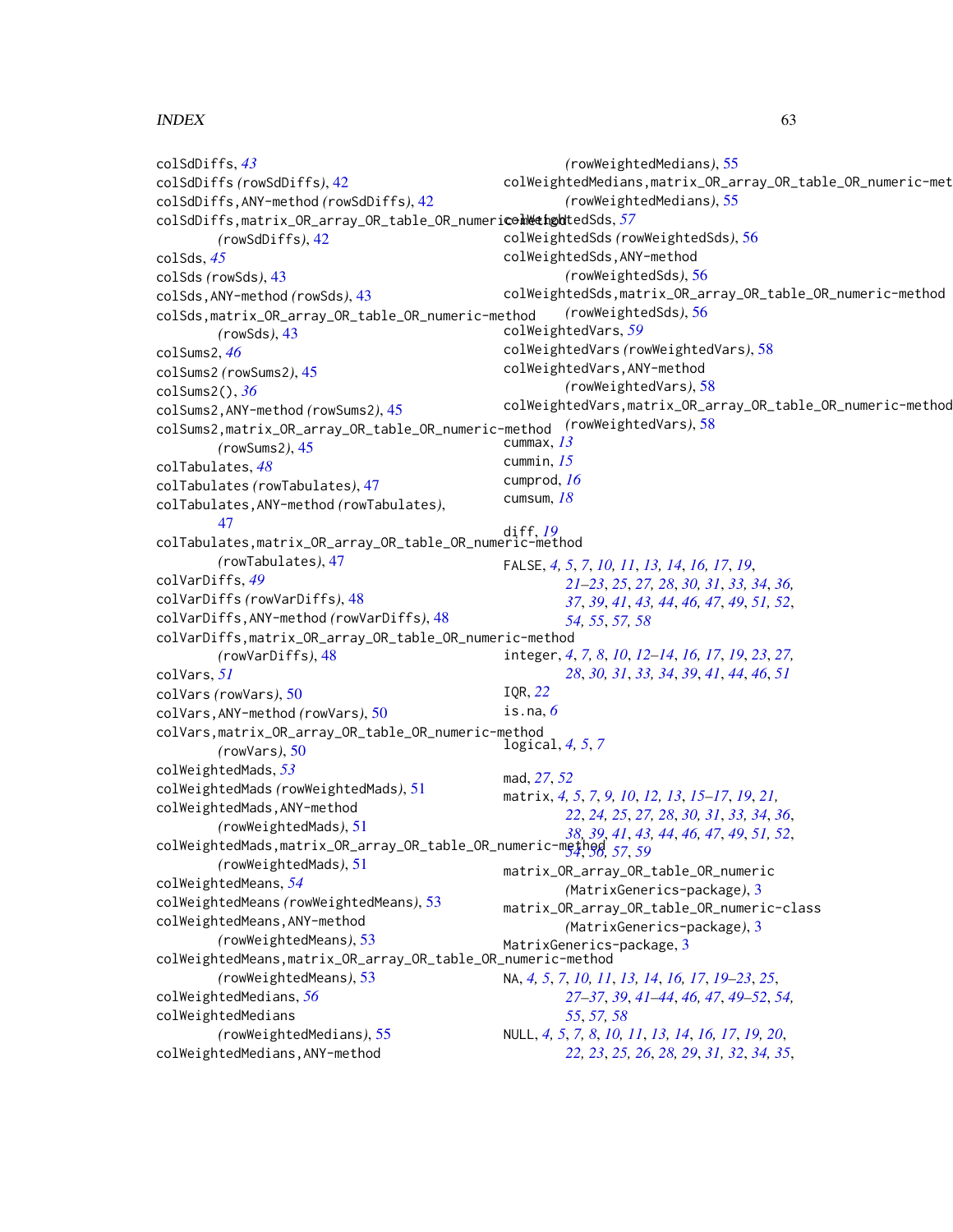#### 64 INDEX

*[37](#page-36-0)*, *[39](#page-38-0)*, *[41,](#page-40-0) [42](#page-41-0)*, *[44](#page-43-0)*, *[46,](#page-45-0) [47](#page-46-0)*, *[49,](#page-48-0) [50](#page-49-0)*, *[52](#page-51-0)*, *[54,](#page-53-0) [55](#page-54-0)*, *[57,](#page-56-0) [58](#page-57-0)* numeric, *[4,](#page-3-0) [5](#page-4-0)*, *[7](#page-6-0)*, *[9,](#page-8-0) [10](#page-9-0)*, *[12–](#page-11-0)[17](#page-16-0)*, *[19](#page-18-0)*, *[21–](#page-20-0)[25](#page-24-0)*, *[27,](#page-26-0) [28](#page-27-0)*, *[30,](#page-29-0) [31](#page-30-0)*, *[33,](#page-32-0) [34](#page-33-0)*, *[36](#page-35-0)*, *[38,](#page-37-0) [39](#page-38-0)*, *[41](#page-40-0)*, *[43,](#page-42-0) [44](#page-43-0)*, *[46,](#page-45-0) [47](#page-46-0)*, *[49](#page-48-0)*, *[51–](#page-50-0)[59](#page-58-0)* prod, *[36](#page-35-0)* quantile, *[37](#page-36-0)* range, *[39](#page-38-0)* RangedSummarizedExperiment, *[39](#page-38-0)* rowAlls, [3,](#page-2-0) *[4](#page-3-0)*, *[7](#page-6-0)*, *[12](#page-11-0)* rowAlls,ANY-method *(*rowAlls*)*, [3](#page-2-0) rowAlls,matrix\_OR\_array\_OR\_table\_OR\_numeric-meth *(*rowAlls*)*, [3](#page-2-0) rowAnyNAs, [5,](#page-4-0) *[6](#page-5-0)* rowAnyNAs,ANY-method *(*rowAnyNAs*)*, [5](#page-4-0) rowAnyNAs,matrix\_OR\_array\_OR\_table\_OR\_numeric-method rowLogSumExps,ANY-method *(*rowAnyNAs*)*, [5](#page-4-0) rowAnys, *[4](#page-3-0)*, *[6](#page-5-0)*, [6,](#page-5-0) *[7](#page-6-0)*, *[12](#page-11-0)* rowAnys,ANY-method *(*rowAnys*)*, [6](#page-5-0) rowAnys,matrix\_OR\_array\_OR\_table\_OR\_numeric-method rowMadDiffs, [24,](#page-23-0) *[25](#page-24-0) (*rowAnys*)*, [6](#page-5-0) rowAvgsPerColSet, [8,](#page-7-0) *[9](#page-8-0)* rowAvgsPerColSet,ANY-method *(*rowAvgsPerColSet*)*, [8](#page-7-0) rowAvgsPerColSet,matrix\_OR\_array\_OR\_table\_OR\_humeric-method *(*rowAvgsPerColSet*)*, [8](#page-7-0) rowCollapse, [9,](#page-8-0) *[10](#page-9-0)* rowCollapse,ANY-method *(*rowCollapse*)*, [9](#page-8-0) rowCollapse,matrix\_OR\_array\_OR\_table\_OR\_numeric-method rowMaxs, *[13](#page-12-0)*, [27,](#page-26-0) *[28](#page-27-0)*, *[33](#page-32-0)*, *[39](#page-38-0) (*rowCollapse*)*, [9](#page-8-0) rowCounts, [11,](#page-10-0) *[12](#page-11-0)* rowCounts,ANY-method *(*rowCounts*)*, [11](#page-10-0) rowCounts,matrix\_OR\_array\_OR\_table\_OR\_numeric-method rowMeans, *[27](#page-26-0)*, *[30,](#page-29-0) [31](#page-30-0)*, *[45,](#page-44-0) [46](#page-45-0)*, *[51](#page-50-0) (*rowCounts*)*, [11](#page-10-0) rowCummaxs, [12,](#page-11-0) *[13](#page-12-0)* rowCummaxs,ANY-method *(*rowCummaxs*)*, [12](#page-11-0) rowCummaxs,matrix\_OR\_array\_OR\_table\_OR\_numeric-method *(*rowMeans2*)*, [29](#page-28-0) *(*rowCummaxs*)*, [12](#page-11-0) rowCummins, [14,](#page-13-0) *[15](#page-14-0)* rowCummins,ANY-method *(*rowCummins*)*, [14](#page-13-0) rowCummins,matrix\_OR\_array\_OR\_table\_OR\_numeric-method *(*rowMedians*)*, [30](#page-29-0) *(*rowCummins*)*, [14](#page-13-0) rowCumprods, [15,](#page-14-0) *[16](#page-15-0)* rowCumprods,ANY-method *(*rowCumprods*)*, [15](#page-14-0) rowCumprods,matrix\_OR\_array\_OR\_table\_OR\_numeric-method *(*rowMins*)*, [32](#page-31-0) *(*rowCumprods*)*, [15](#page-14-0) rowCumsums, [17,](#page-16-0) *[18](#page-17-0)* rowCumsums,ANY-method *(*rowCumsums*)*, [17](#page-16-0) rowCumsums,matrix\_OR\_array\_OR\_table\_OR\_numeric-method *(*rowCumsums*)*, [17](#page-16-0) rowDiffs, [18,](#page-17-0) *[19](#page-18-0)* rowDiffs,ANY-method *(*rowDiffs*)*, [18](#page-17-0) rowDiffs,matrix\_OR\_array\_OR\_table\_OR\_numeric-method *(*rowDiffs*)*, [18](#page-17-0) rowIQRDiffs, [20,](#page-19-0) *[21](#page-20-0)* rowIQRDiffs,ANY-method *(*rowIQRDiffs*)*, [20](#page-19-0) rowIQRDiffs,matrix\_OR\_array\_OR\_table\_OR\_numeric-method *(*rowIQRDiffs*)*, [20](#page-19-0) rowIQRs, *[21](#page-20-0)*, [21,](#page-20-0) *[22](#page-21-0)* rowIQRs,ANY-method *(*rowIQRs*)*, [21](#page-20-0) rowIQRs,matrix\_OR\_array\_OR\_table\_OR\_numeric-method *(*rowIQRs*)*, [21](#page-20-0) rowLogSumExps, [23,](#page-22-0) *[24](#page-23-0) (*rowLogSumExps*)*, [23](#page-22-0) rowLogSumExps,matrix\_OR\_array\_OR\_table\_OR\_numeric-method *(*rowLogSumExps*)*, [23](#page-22-0) rowMadDiffs,ANY-method *(*rowMadDiffs*)*, [24](#page-23-0) rowMadDiffs,matrix\_OR\_array\_OR\_table\_OR\_numeric-method *(*rowMadDiffs*)*, [24](#page-23-0) rowMads, [26,](#page-25-0) *[27](#page-26-0)*, *[53](#page-52-0)* rowMads,ANY-method *(*rowMads*)*, [26](#page-25-0) rowMads,matrix\_OR\_array\_OR\_table\_OR\_numeric-method *(*rowMads*)*, [26](#page-25-0) rowMaxs,ANY-method *(*rowMaxs*)*, [27](#page-26-0) rowMaxs,matrix\_OR\_array\_OR\_table\_OR\_numeric-method *(*rowMaxs*)*, [27](#page-26-0) rowMeans2, *[27](#page-26-0)*, [29,](#page-28-0) *[30,](#page-29-0) [31](#page-30-0)*, *[45,](#page-44-0) [46](#page-45-0)*, *[51](#page-50-0)*, *[54](#page-53-0)* rowMeans2,ANY-method *(*rowMeans2*)*, [29](#page-28-0) rowMeans2,matrix\_OR\_array\_OR\_table\_OR\_numeric-method rowMedians, [30,](#page-29-0) *[31](#page-30-0)*, *[56](#page-55-0)* rowMedians,ANY-method *(*rowMedians*)*, [30](#page-29-0) rowMedians,matrix\_OR\_array\_OR\_table\_OR\_numeric-method rowMins, *[15](#page-14-0)*, *[28](#page-27-0)*, [32,](#page-31-0) *[33](#page-32-0)*, *[39](#page-38-0)* rowMins,ANY-method *(*rowMins*)*, [32](#page-31-0) rowMins,matrix\_OR\_array\_OR\_table\_OR\_numeric-method rowOrderStats, [33,](#page-32-0) *[34](#page-33-0)*